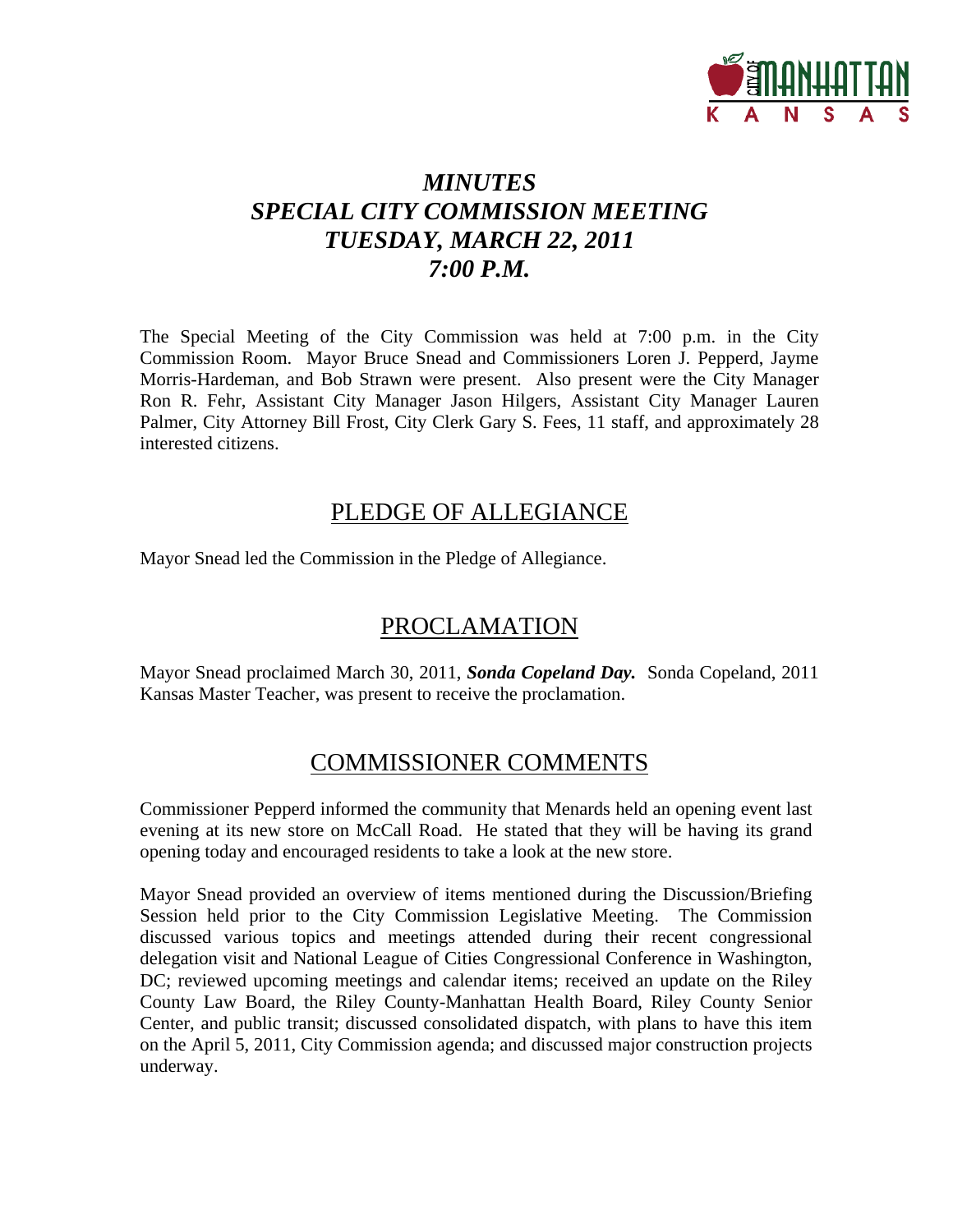Minutes Special City Commission Meeting March 22, 2011 Page 2

### CONSENT AGENDA

(\* denotes those items discussed)

### **MINUTES**

The Commission approved the minutes of the Regular City Commission Meeting held Tuesday, March 1, 2011.

### **CLAIMS REGISTER NOS. 2666 and 2667**

The Commission approved Claims Register Nos. 2666 and 2667 authorizing and approving the payment of claims from February 23, 2011, to March 15, 2011, in the amounts of \$48,885.22 and \$6,455,149.48, respectively.

### **LICENSES**

The Commission approved an annual *Cereal Malt Beverage On-Premise License* for Fats, LC, 1209 Laramie Street; Green Tea Sushi Bar Japanese Restaurant, LLC, 1120 Laramie Street; JP's Sports Grill, 104 Pittman Building 5, Jardine Terrace; and Tubby's, LLC, 1127 Moro Street, and a *Merchant Guard Agency License* for Allied Barton Security Services, LLC, 161 Washington Street, Suite 600, Conshohocken, Pennsylvania.

### **FINAL PLAT – THE MORO ADDITION**

The Commission accepted the easements and rights-of-way, as shown on the Final Plat of The Moro Addition, a Residential Planned Unit Development, generally located on the northwest corner of Moro Street and N. 8<sup>th</sup> Street, based on conformance with the Manhattan Urban Area Subdivision Regulations.

### **\* ORDINANCE NO. 6882 – CREATE – GREASE MANAGEMENT PERMIT PROGRAM**

Lauren Palmer, Assistant City Manager, responded to questions from the Commission regarding the recommended Best Management Practices.

The Commission approved Ordinance No. 6882 creating the Grease Management Permit Program.

### **ORDINANCE NO. 6883 – ESTABLISH – ARTS AND HUMANITIES ADVISORY BOARD**

The Commission approved Ordinance No. 6883 establishing the Arts and Humanities Advisory Board.

### **BYLAWS – ARTS AND HUMANITIES ADVISORY BOARD**

The Commission approved the proposed by-laws for the Arts and Humanities Advisory Board.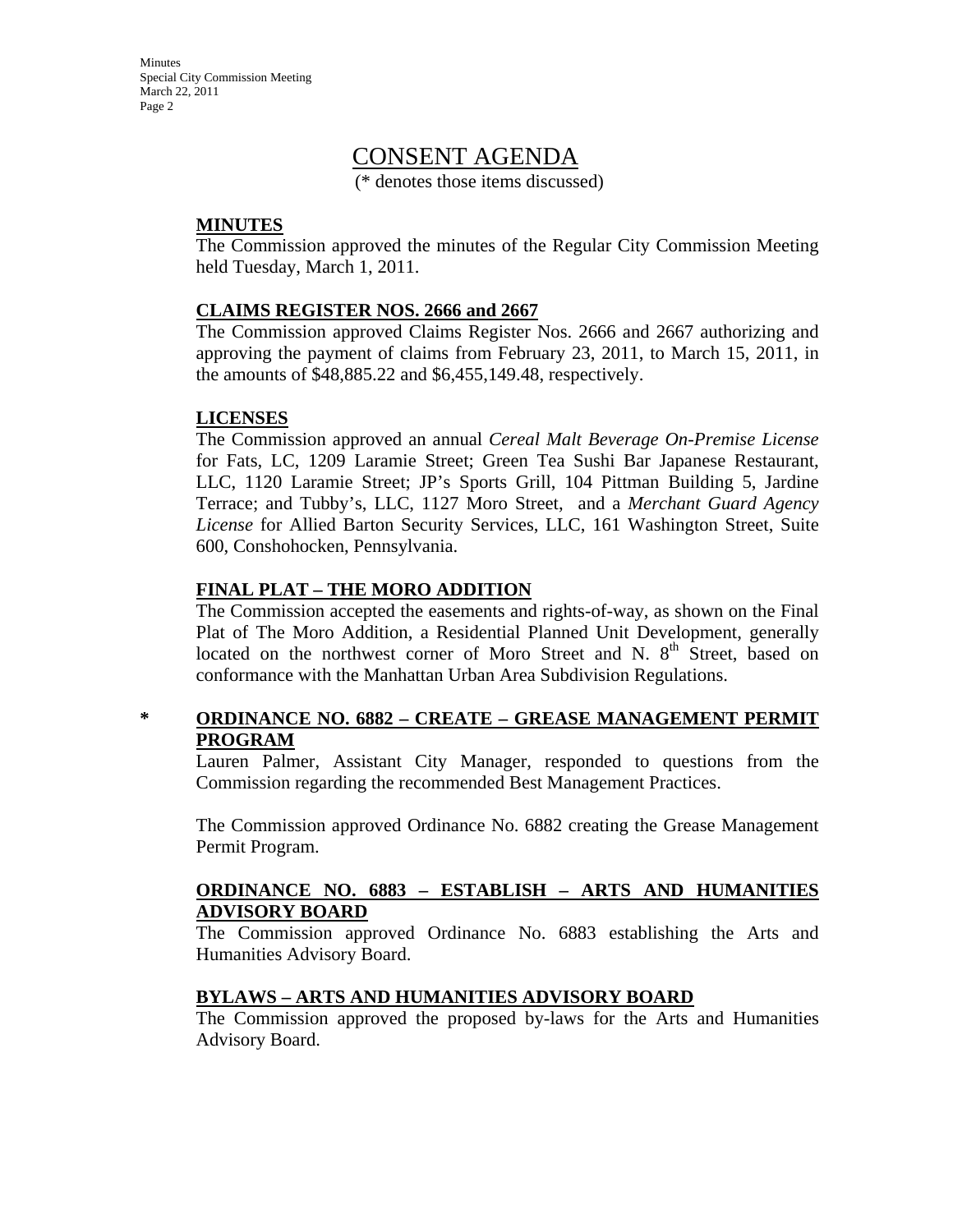### **FIRST READING – REZONE – STONE POINTE ADDITION, UNIT FIVE**

The Commission approved first reading of an ordinance rezoning proposed Stone Pointe Addition, Unit Five, a 1.25 acre tract of land generally located 150 feet northeast of the intersection of Stone Grove Road and Highland Ridge Drive along the east side of Highland Ridge Drive from R-1, Single-Family Residential District, to R-2, Two-Family Residential District, based on the findings in the Staff Report *(See Attachment No. 1)*.

### **\* FIRST READING – REPEAL – CHAPTER 14, FOOD AND LODGING ESTABLISHMENTS**

Lauren Palmer, Assistant City Manager, provided an overview of the item and responded to questions from the Commission.

The Commission approved first reading of an ordinance repealing Chapter 14 of the City Code of Ordinances relating to Food and Lodging Establishments.

### **ENERGY PERFORMANCE CONTRACT - FACILITIES CONSERVATION IMPROVEMENT PROGRAM**

The Commission authorized City Administration to finalize and the Mayor and City Clerk to execute an Energy Performance Contract with Trane U.S., Inc., of Lenexa, Kansas.

### **MEMORANDUM OF UNDERSTANDING – MANHATTAN PUBLIC LIBRARY - FACILITIES CONSERVATION IMPROVEMENT PROGRAM**

The Commission authorized the Mayor and City Clerk to execute a Memorandum of Understanding with the Manhattan Public Library for inclusion of library projects in the Energy Performance Contract.

### **FIRST READING – LEASE PURCHASE AGREEMENT - FACILITIES CONSERVATION IMPROVEMENT PROGRAM**

The Commission approved first reading of an ordinance to authorize entering into a lease-purchase agreement to finance the energy conservation measures included in the Energy Performance Contract.

### **PUBLIC HEARING – KDHE LOAN APPLICATION – KONZA WATER MAIN EXTENSION (WA1006)**

Mayor Snead opened the public hearing.

Hearing no other comments, Mayor Snead closed the public hearing.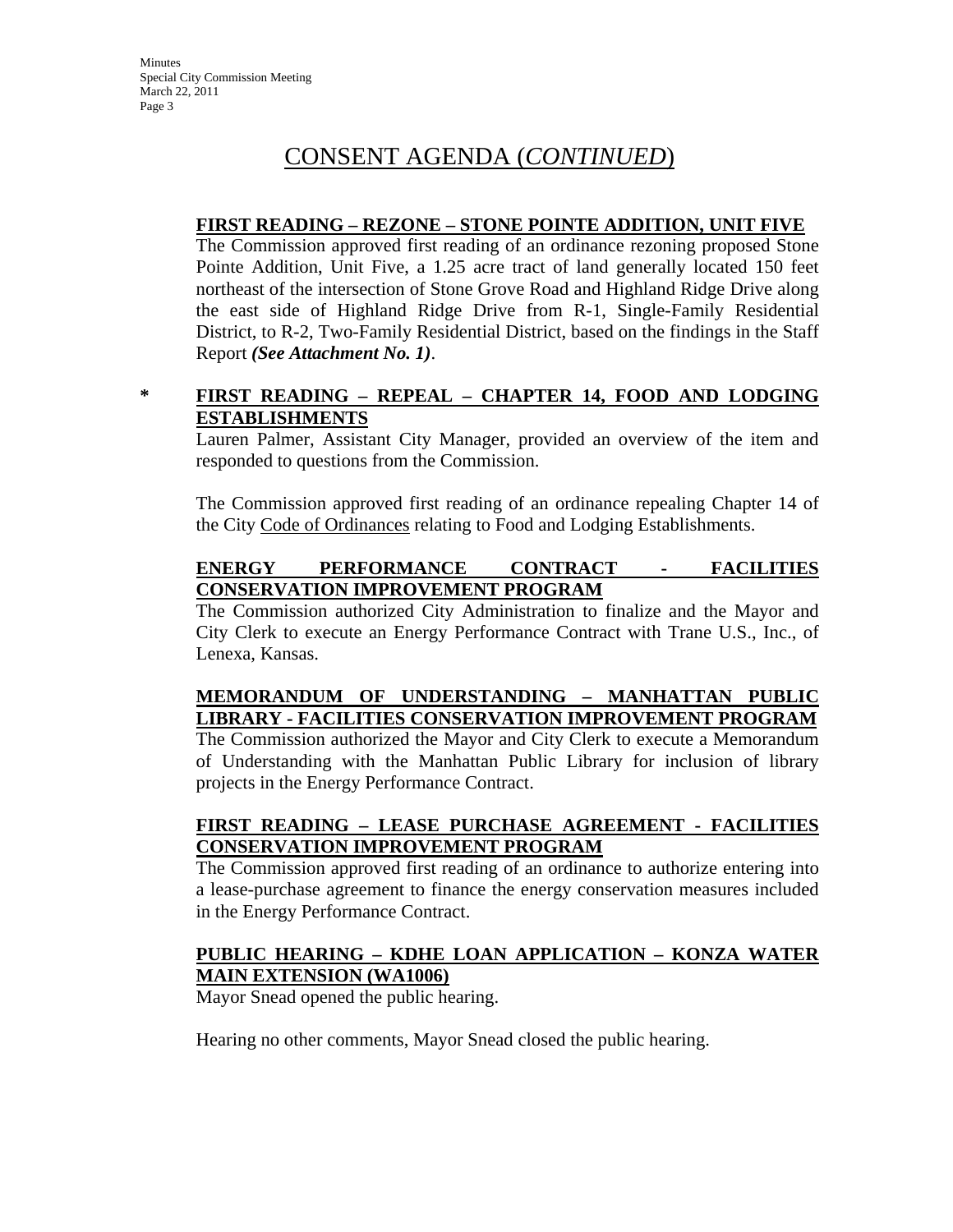### **\* RESOLUTION NO. 032211-A – KDHE LOAN APPLICATION – KONZA WATER MAIN EXTENSION (WA1006)**

Dale Houdeshell, Director of Public Works, provided additional information and clarification on the loan application and approval process.

The Commission approved Resolution No. 032211-A, authorizing the completion of an application to the Kansas Department of Health and Environment regarding a loan from the Kansas Public Water Supply Loan Fund for the Konza Water Main Extension Project (WA1006).

### **RESOLUTION NO. 032211-B – MILLER PARKWAY AND SCENIC DRIVE – STREET IMPROVEMENTS (ST0705)**

The Commission found the petition sufficient and approved Resolution No. 032211–B finding the Miller Parkway and Scenic Drive Street Improvements (ST0705) project advisable.

### **RESOLUTION NO. 032211-C - LEE MILL HEIGHTS, UNIT THREE, PHASE 2; UNIT FOUR, PHASE THREE; AND UNIT FIVE; AND TRACT A, OF GRANDE BLUFFS - STORMWATER IMPROVEMENTS (SM1101)**

This item was pulled from the agenda at the request of City Administration.

**RESOLUTION NO. 032211-D - LEE MILL HEIGHTS, UNIT THREE, PHASE 2; UNIT FOUR, PHASE THREE; AND UNIT FIVE; AND TRACT A, OF GRANDE BLUFFS - SANITARY SEWER IMPROVEMENTS (SS1102)**

This item was pulled from the agenda at the request of City Administration.

### **RESOLUTION NO. 032211-E - LEE MILL HEIGHTS, UNIT THREE, PHASE 2, AND UNIT FOUR, PHASE THREE - WATER IMPROVEMENTS (WA1102)**

This item was pulled from the agenda at the request of City Administration.

### **RESOLUTION NO. 032211-F - LEE MILL HEIGHTS, UNIT THREE, PHASE 2, AND UNIT FOUR, PHASE THREE- STREET IMPROVEMENTS (ST1101)**

This item was pulled from the agenda at the request of City Administration.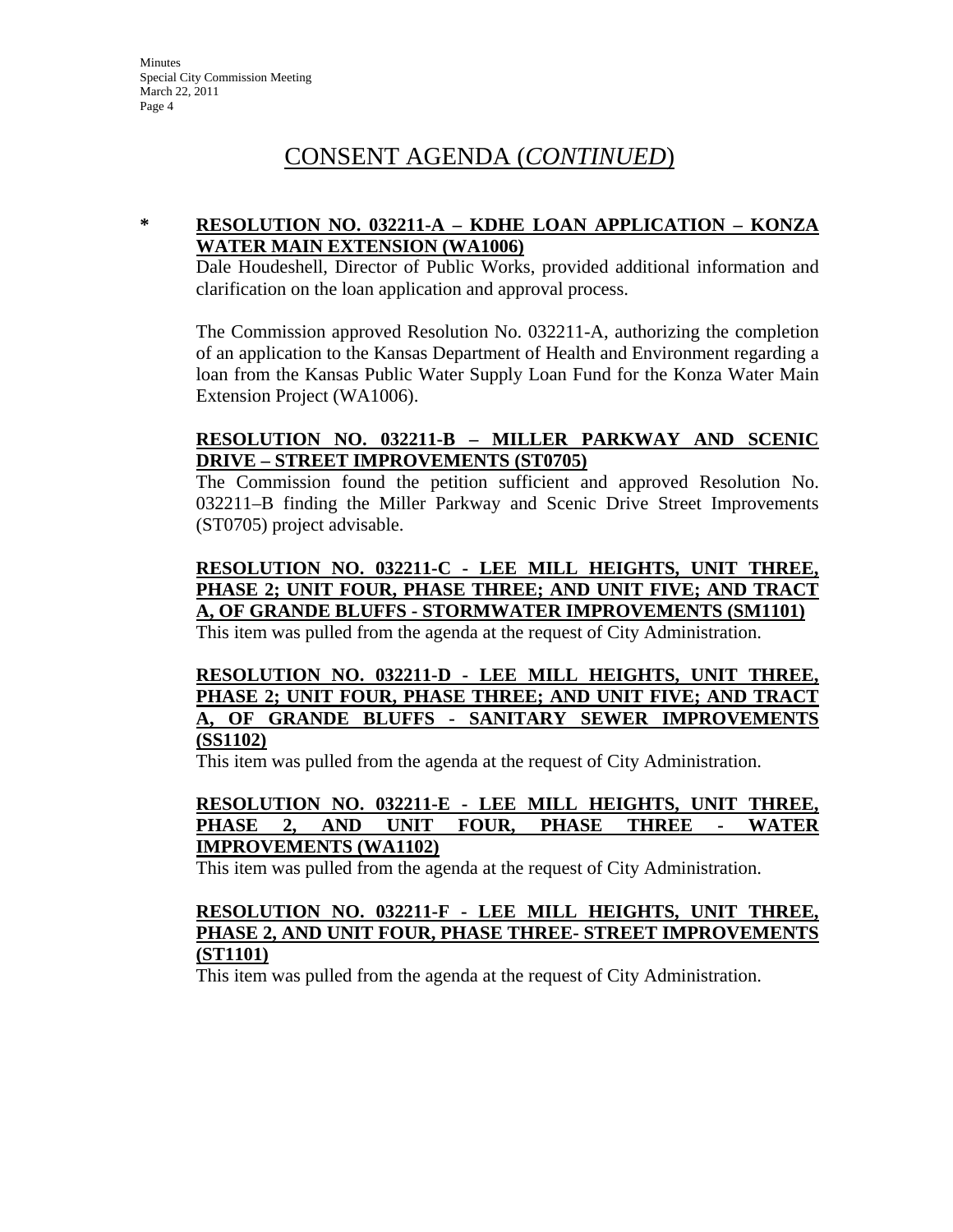### **AGREEMENT – ENGINEERING SERVICES - LEE MILL HEIGHTS, UNIT THREE, PHASE 2; UNIT FOUR, PHASE THREE; AND UNIT FIVE; AND TRACT A, OF GRANDE BLUFFS - STORMWATER (SM1101), SANITARY SEWER (SS1102), WATER (WA1102), AND STREET (ST1101) IMPROVEMENTS**

This item was pulled from the agenda at the request of City Administration.

### **UNION PACIFIC RAILROAD AGREEMENT – WASTEWATER TREATMENT PLANT ACCESS ROAD RE-ALIGNMENT (ST0912)**

The Commission authorized City Administration to enter into an agreement with Union Pacific Railroad Company in the amount of \$309,934.00, and \$41,167.00 to be reimbursed by a KDOT Grant, for the new public at-grade crossing for the Wastewater Treatment Plant Access Road Re-alignment Project (ST0912) and Multi-use Linear Trail, respectively.

### **DEVELOPMENT AGREEMENT – KONZA SEWER – KAROLYN K. TACHA (SS1107)**

The Commission authorized the Mayor and City Clerk to execute an agreement with the Karolyn K. Tacha Trust for the real estate located at Lot 2, Sugarbush Subdivision, Unit Three, Riley County, Kansas, to construct a public sewer main for the purpose of connecting to the Konza Sewer (SS1107).

### **\* AGREEMENT – PROFESSIONAL SERVICES – AIRPORT TERMINAL AREA PLAN**

Peter VanKuren, Director, Manhattan Regional Airport, responded to questions from the Commission regarding the grant amount to be received from the Federal Aviation Administration (FAA).

The Commission authorized the Mayor and City Clerk to execute the professional services contract in the amount of \$263,107.60 with Mead & Hunt, Inc., of Madison, Wisconsin.

### **\* FAA GRANT – AIRPORT TERMINAL AREA PLAN**

Peter VanKuren, Director, Manhattan Regional Airport, responded to questions from the Commission regarding the grant amount to be received from FAA.

The Commission accepted a FAA Grant Offer in the amount of \$254,701.00 for the Terminal Area Plan at Manhattan Regional Airport.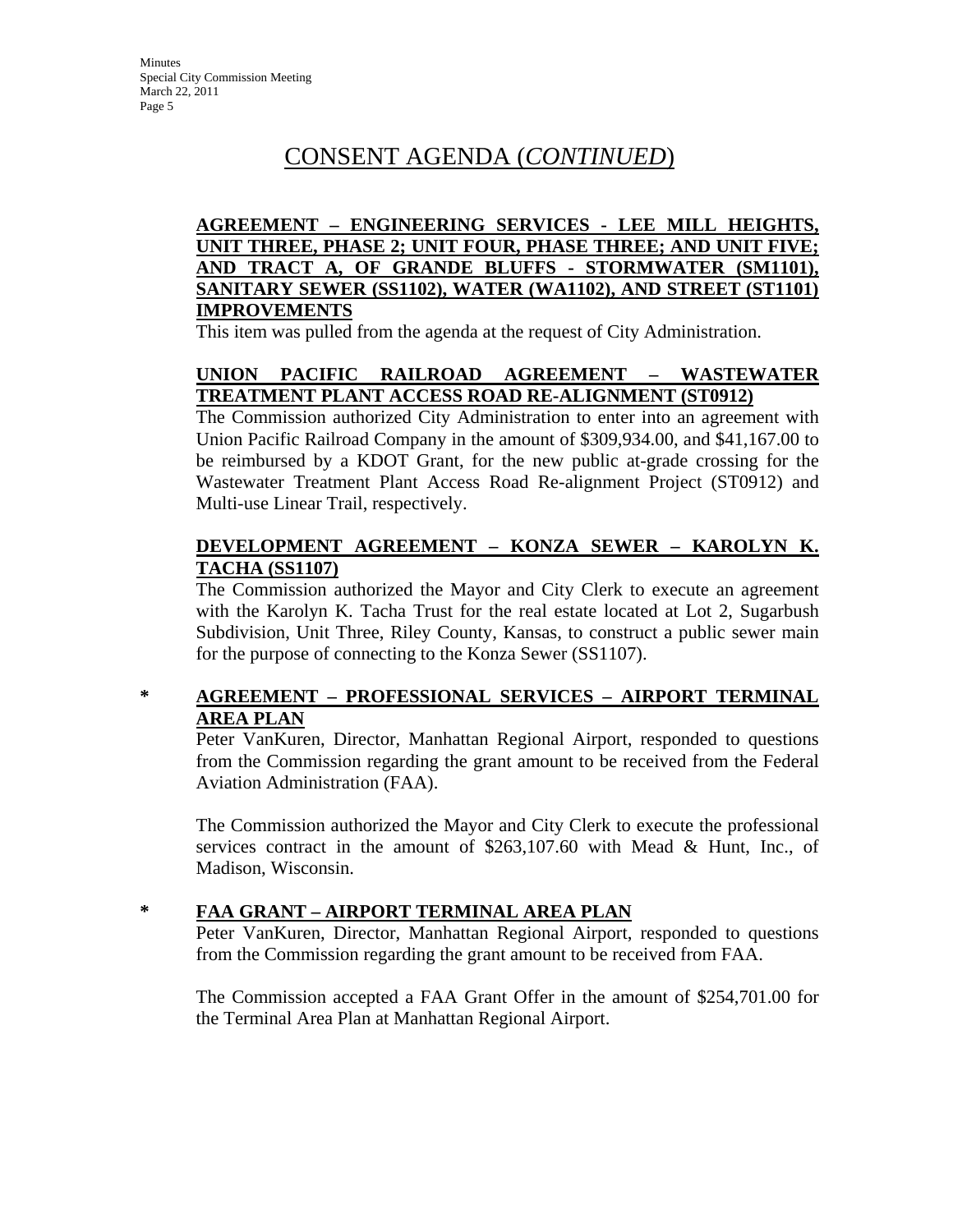### **AIRPORT FARM LEASE AGREEMENT – JON R. HOWE**

The Commission authorized the Mayor and City Clerk to execute a farm lease agreement with Jon R. Howe for agricultural land at the Manhattan Regional Airport.

### **\* EMPLOYMENT AGREEMENT – CITY MANAGER**

Mayor Snead provided an overview on the item and informed the community that 2010 was a phenomenal year for the city of Manhattan. He stated that Manhattan is fortunate to have Ron Fehr as our City Manager and commented that Mr. Fehr received a unanimous recommendation from the Commission on his meritorious performance.

Commissioner Strawn provided additional information on the item and stated that Manhattan is fortunate to have professional, quality management at the City of Manhattan.

The Commission authorized the Mayor and City Clerk to execute the modified Employment Agreement between the City of Manhattan and City Manager Ronald R. Fehr, retroactive to the first pay period of 2011.

### **PURCHASE – WATER DEPARTMENT – UNIT #56**

The Commission authorized the purchase of a one-ton truck with bed (CIP #WA004E), Unit #56, from Dick Edwards Ford, of Manhattan, Kansas, in the amount of \$25,469.00.

After discussion, Commissioner Strawn moved to approve the consent agenda, as read. Commissioner Pepperd seconded the motion. On a roll call vote, motion carried 4-0.

## GENERAL AGENDA

### **FIRST READING - AMEND THE PRELIMINARY DEVELOPMENT PLAN - LOT 15, MANHATTAN MARKETPLACE, UNIT TWO, AND ORDINANCE NO. 6544, TO BE KNOWN AS MANHATTAN MARKETPLACE SHOPS, UNIT FOUR, PLANNED UNIT DEVELOPMENT**

Steve Zilkie, Senior Planner, presented the item. He then responded to questions from the Commission.

Ron Fehr, City Manager, provided additional information on the Planned Unit Development and consideration of public spaces.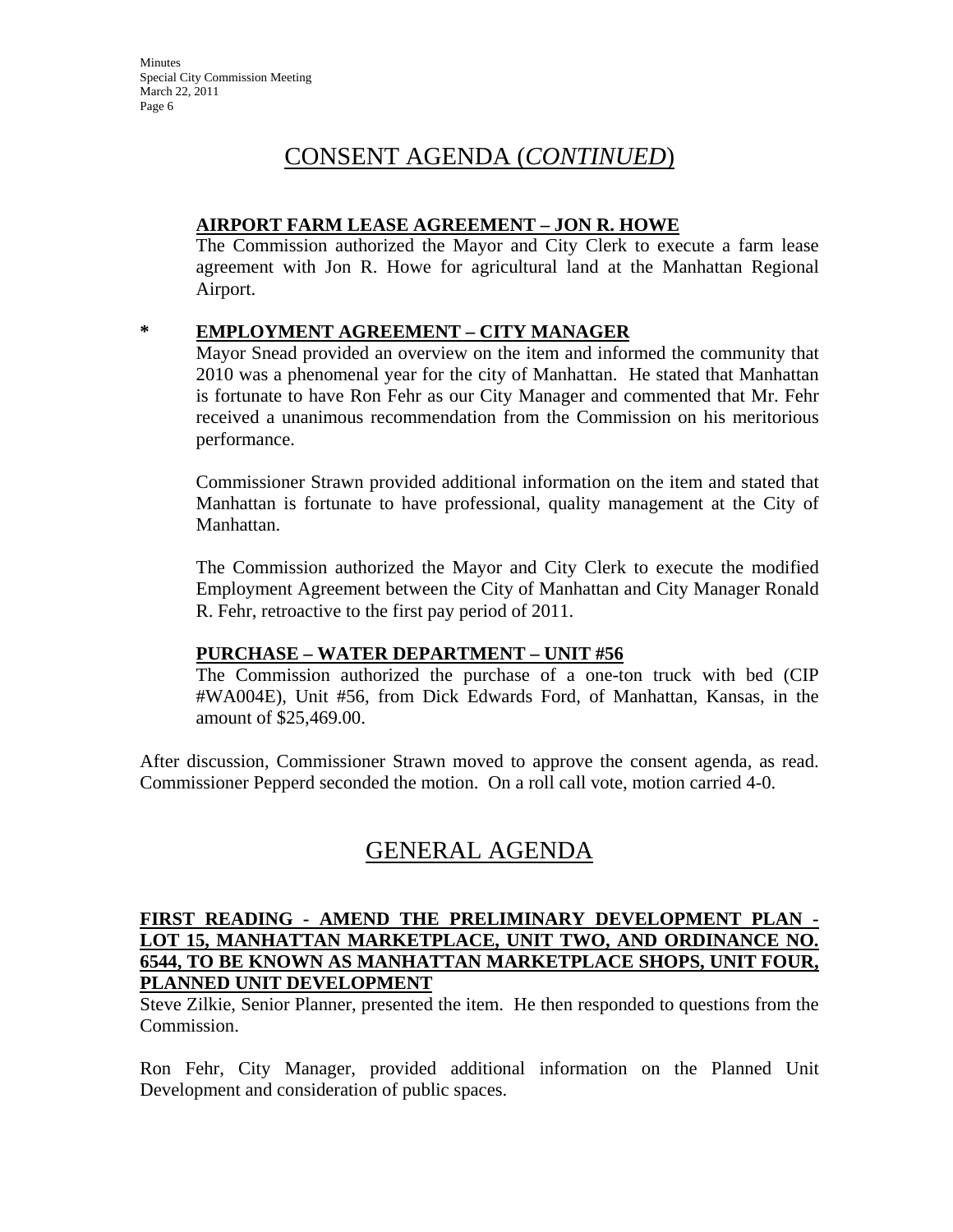### **FIRST READING - AMEND THE PRELIMINARY DEVELOPMENT PLAN - LOT 15, MANHATTAN MARKETPLACE, UNIT TWO, AND ORDINANCE NO. 6544, TO BE KNOWN AS MANHATTAN MARKETPLACE SHOPS, UNIT FOUR, PLANNED UNIT DEVELOPMENT** *(CONTINUED)*

Jason Hilgers, Assistant City Manager, responded to questions from the Commission and provided additional background information on the item. He provided clarification on the item; discussed the development plan, zoning process, and parking considerations; and stated that the proposed action would approve placeholders for the public pocket parks space. He then responded to additional questions from the Commission.

After discussion of the Commission on the pocket parks and whether they should be public or private, Jason Hilgers, Assistant City Manager, provided additional information and clarification on the proposed pocket parks.

Bill Frost, City Attorney, provided clarification on the zoning process and considerations for areas to be designated public or private.

Jason Hilgers, Assistant City Manager, informed the Commission that if they objected to the pocket parks, the development plan would probably have to go through the process again, which would push back the development. He also addressed parking considerations and the proposed white parking permit zone.

Tim Trubey, Vice President, McCullough Development, provided an update on the success of the current housing development and future housing construction plans, discussed the density of the district and parking considerations, and asked that the Commission look favorably on the request.

Rich Seidler, Director of Development, McCullough Development, provided an overview on the housing development that has occurred within the last 18 months and the significant investment that has been made. He informed the Commission that the new plan fulfills the original intent of the Planned Unit Development, with high density residential units and public spaces that meet the established design guidelines. He provided an overview of the future construction plans and proposed parking spaces planned for tenant use. He encouraged the Commission to follow the recommendations of the professional staff and to approve the proposal. He then responded to questions from the Commission regarding what items would be allowed on the balconies, discussed considerations for Lot 6 to be privately owned and developed, and asked the Commission to consider the importance of the pedestrian connectivity between the parks, the north redevelopment area, and linkages to downtown.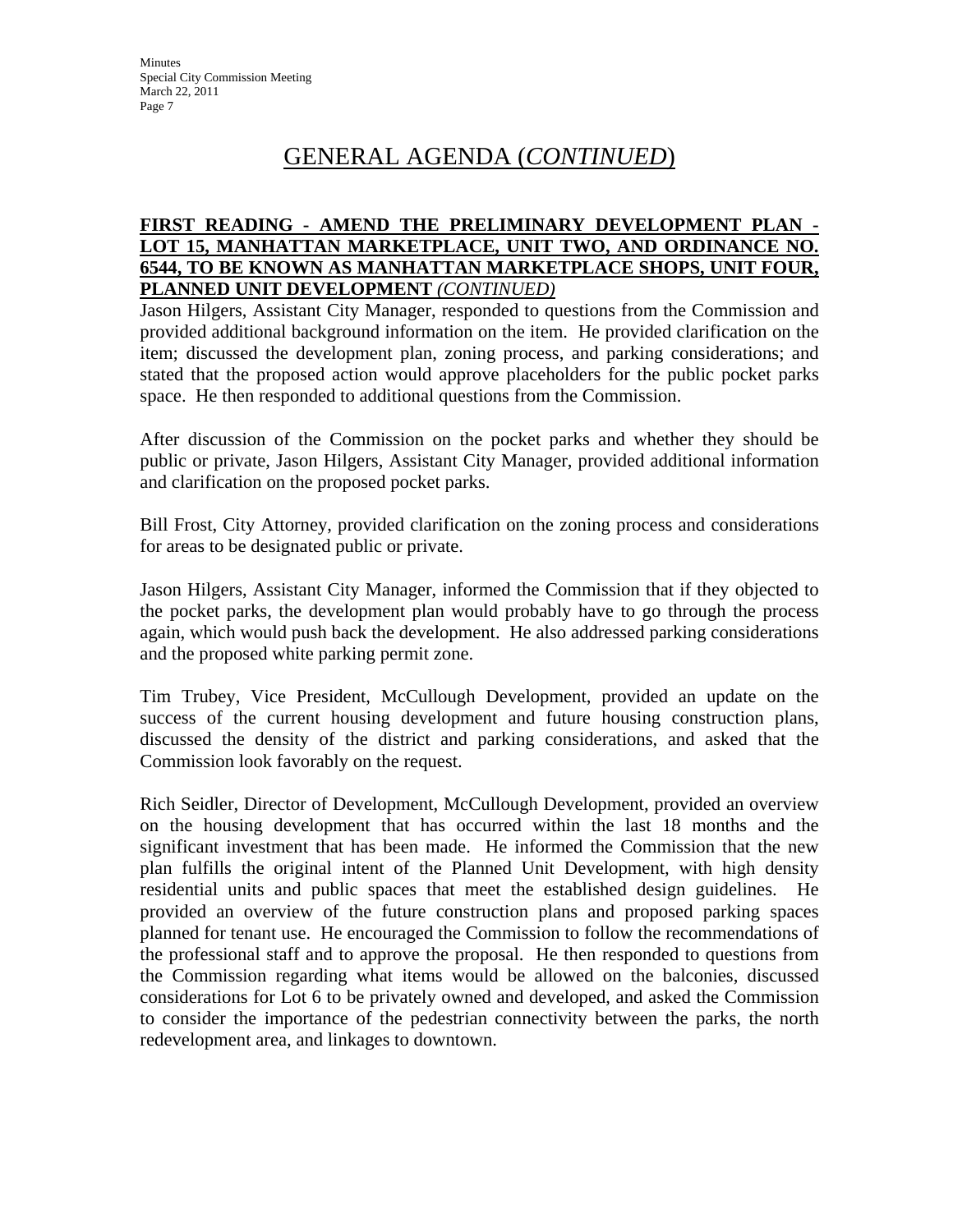### **FIRST READING - AMEND THE PRELIMINARY DEVELOPMENT PLAN - LOT 15, MANHATTAN MARKETPLACE, UNIT TWO, AND ORDINANCE NO. 6544, TO BE KNOWN AS MANHATTAN MARKETPLACE SHOPS, UNIT FOUR, PLANNED UNIT DEVELOPMENT** *(CONTINUED)*

Joe Knopp, 104 Oakwood Circle, informed the Commission that they are representing the taxpayers and stated that Manhattan cannot afford subsidies going to developers. He asked that the City apply the same standards to this development as to others and voiced concerns with the proposed parking.

Jason Hilgers, Assistant City Manager, and Ron Fehr, City Manager, responded to questions from the Commission on the proposed amendment to the Plan and on the considerations of public versus private ownership of the proposed pocket parks.

Steve Zilkie, Senior Planner, presented additional background information on the landscaping proposed for Lots 4, 5, and 6.

Bill Frost, City Attorney, responded to questions from the Commission and provided clarification on available alternatives.

After discussion, Commissioner Morris-Hardeman moved to approve first reading of an ordinance amending the Preliminary Development Plan of Lot 15, Manhattan Marketplace, Unit Two, and Ordinance No. 6544, to be known as Manhattan Marketplace Shops, Unit Four, Planned Unit Development, generally located north of Leavenworth Street, south of Osage Street, east of N.  $4<sup>th</sup>$  Street, west of N.  $3<sup>rd</sup>$  Street, based on the findings in the Staff Report (See Attachment No. 2), with the three conditions of approval recommended by the Manhattan Urban Area Planning Board, with Lot 6 as private development. Commissioner Pepperd seconded the motion.

Commissioner Strawn stated that this is a wonderful development, but could not support the use of spending tax money to support a private development.

Commissioner Morris-Hardeman voiced support for the motion and stated that the pocket parks will benefit the whole downtown district and that Lot 6 can be owned and developed privately. She asked that future financial considerations of the Commission for the parks be reasonable and requested that the parks be attractive, but not extravagant.

Commissioner Pepperd stated that he did not want to hold up this development and would support the motion. He said that he would work to keep the costs down for the other two proposed public parks.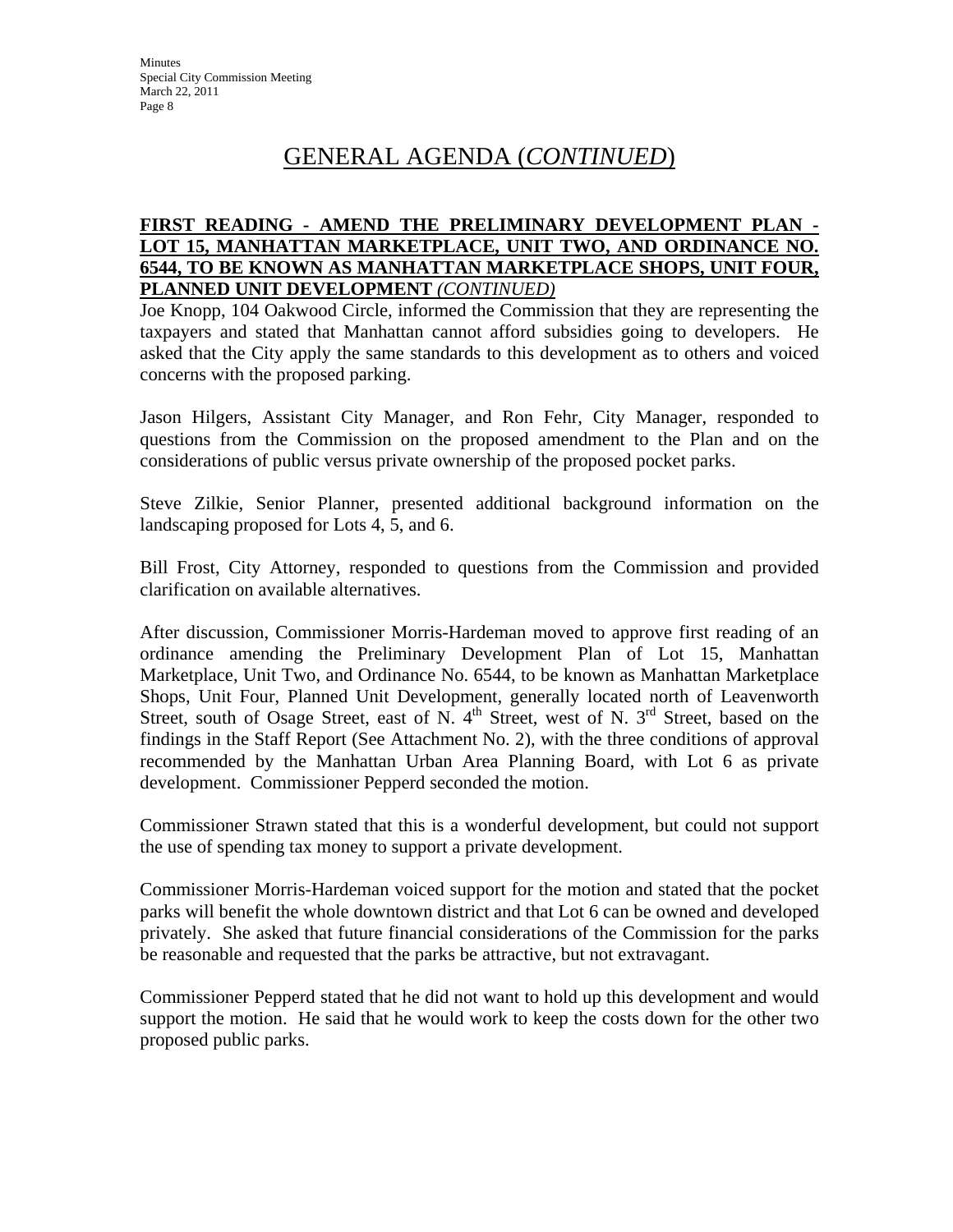### **FIRST READING - AMEND THE PRELIMINARY DEVELOPMENT PLAN - LOT 15, MANHATTAN MARKETPLACE, UNIT TWO, AND ORDINANCE NO. 6544, TO BE KNOWN AS MANHATTAN MARKETPLACE SHOPS, UNIT FOUR, PLANNED UNIT DEVELOPMENT** *(CONTINUED)*

Mayor Snead thanked the applicant and City Staff for their work on the item. He stated that this is an important development and that pocket parks are a new form of green space, within the development of an urban area. He voiced support of the amendment to continue the development and with the proposed parking. He concurred that Lot 6 could be a private space and developed privately.

After additional discussion of the Commission, on a roll call vote, motion carried 3-1, with Commissioner Strawn voting against the motion.

### **AMEND - MINIMUM ASSESSMENT AGREEMENT - LOT 10, MANHATTAN MARKET PLACE SHOPS**

Jason Hilgers, Assistant City Manager, presented the item. He then responded to questions from the Commission regarding the request to extend the current minimum assessment agreement for Lot 10 from January 1, 2011, until January 1, 2013.

Bill Frost, City Attorney, provided clarification on the purpose of the Minimum Assessment Agreement and responded to questions from the Commission.

Jason Hilgers, Assistant City Manager, provided additional clarification on the item.

Rich Seidler, Director of Development, McCullough Development, informed the Commission that McCullough Development has only been involved in the project for 18 months and were not part of the original discussions. He asked the Commission to extend the Agreement, in order to allow the development to be completed.

Joe Knopp, 104 Oakwood Circle, informed the Commission that there is a legal obligation to pay taxes and that is Dial's responsibility. He stated that Dial should pay the tax on the \$8.5 million development and did not understand why the City would consider giving Dial another break. He asked the Commission to reconsider the proposal and adhere to the original obligation and commitment from Dial.

After discussion, Commissioner Morris-Hardeman moved to authorize City Administration to finalize and the Mayor and City Clerk to execute the extension of the existing Minimum Assessment Agreement for Lot 10, Manhattan Market Place Shops until 2013. Commissioner Pepperd seconded the motion.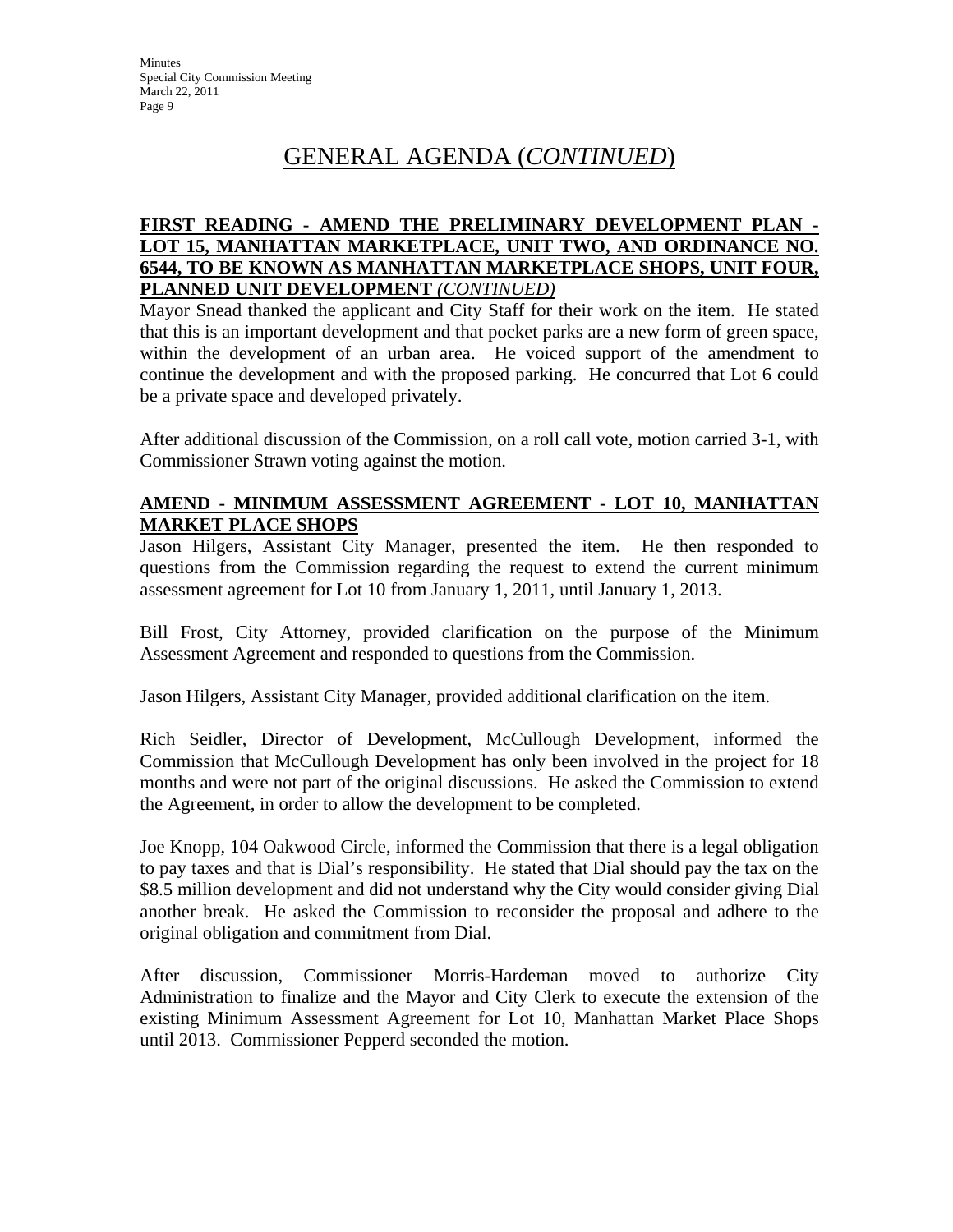### **AMEND - MINIMUM ASSESSMENT AGREEMENT - LOT 10, MANHATTAN MARKET PLACE SHOPS** *(CONTINUED)*

Bill Frost, City Attorney, responded to questions from the Commission and provided clarification on the Minimum Agreed Value provision in the draft Minimum Assessment Agreement. He reiterated that the primary purpose of the Minimum Assessment Agreement was to protect the City to ensure a timely development on the property and to establish a revenue stream for the Tax Increment Financing (TIF) bonds.

Jason Hilgers, Assistant City Manager, provided additional information on the item. He responded to questions on the revenue being generated by the development, debt service, and on the draft Minimum Assessment Agreement.

Bill Frost, City Attorney, provided additional clarification on the item.

Ron Fehr, City Manager, suggested to the Commission that the item could be tabled, so that City staff can calculate revenues being generated and consider at second reading.

Jason Hilgers, Assistant City Manager, provided additional clarification and information on the item.

After additional discussion, on a roll call vote, motion carried 3-1, with Commissioner Strawn voting against the motion.

### **FIRST READING - AMEND - PERMITTED PARKING WHITE ZONE**

Dale Houdeshell, Director of Public Works, presented the item.

Ron Fehr, City Manager, responded to questions from the Commission and provided clarification on the proposed parking areas.

Dale Houdeshell, Director of Public Works, responded to questions from the Commission regarding parking concerns with the owners of the Runyan House property.

Rich Seidler, Director of Development, McCullough Development, responded to questions and informed the Commission that he would be amenable to not include the five parking spaces to the south of the new Dick's Sporting Goods store.

Dale Houdeshell, Director of Public Works, asked for additional direction on the five parking spaces and stated that changes could be reflected at second reading to reflect the consensus of the Commission.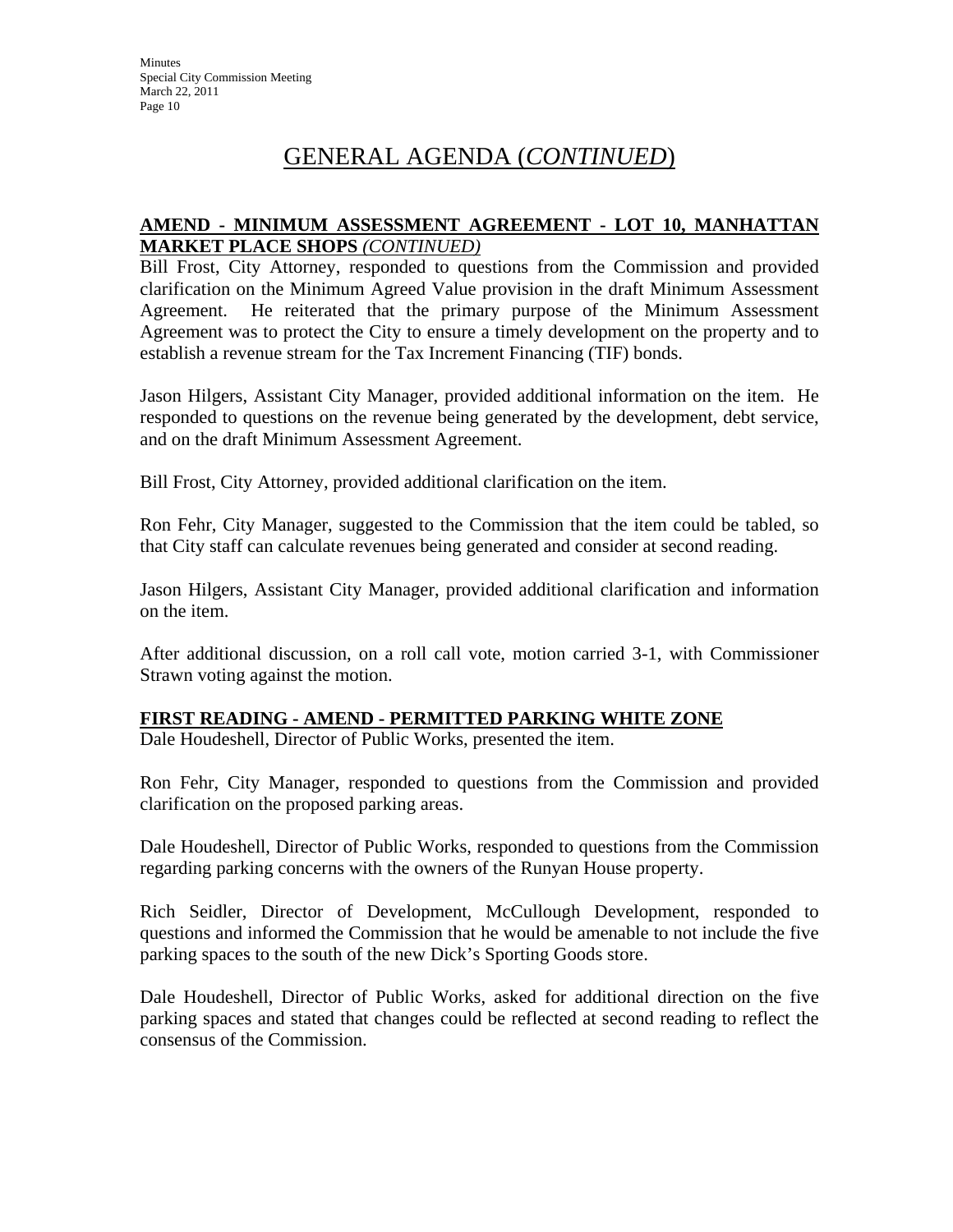## **FIRST READING - AMEND - PERMITTED PARKING WHITE ZONE**

### *(CONTINUED)*

After discussion, Commissioner Strawn moved to approve first reading of an ordinance amending the White Parking Permit Zone to expand the Zone to include the east side of North Fourth Street from Osage Street to Leavenworth Avenue, and the south side of Osage Street east of Fourth Street to Third Place, and then amend second reading of the ordinance as suggested by the Applicant. Commissioner Pepperd seconded the motion.

Ron Fehr, City Manager, and Jason Hilgers, Assistant City Manager, responded to questions from the Commission regarding adjacent parking concerns and provided clarification on the eligibility requirements, availability of parking, and the number of parking permits available.

After additional discussion, on a roll call vote, motion carried 4-0.

### **AMENDMENT - NORTH FINAL DEVELOPMENT AGREEMENT - PUBLIC SPACES**

Jason Hilgers, Assistant City Manager, presented an overview of the item and responded to questions from the Commission.

After discussion of the Commission, Commissioner Morris-Hardeman moved to approve and authorize the Mayor and City Clerk to execute an amendment to the North Final Development Agreement allowing the future zoning action to indicate the location of the public plaza areas. Commissioner Pepperd seconded the motion. On a roll call vote, motion carried 3-1, with Commissioner Strawn voting against the motion.

At 9:10 p.m., the Commission took a brief recess.

### **FIRST READING - ANNEX AND REZONE - SCENIC WOODS RESIDENTIAL PLANNED UNIT DEVELOPMENT**

Steve Zilkie, Senior Planner, presented the item. He then responded to questions from the Commission regarding the conservation easement.

Joseph Pease, represented the purchaser of property, Mr. Gordon Engle, informed the Commission that Mr. Engel plans to make this a quality development and incomeproducing property that he intends to own a long time.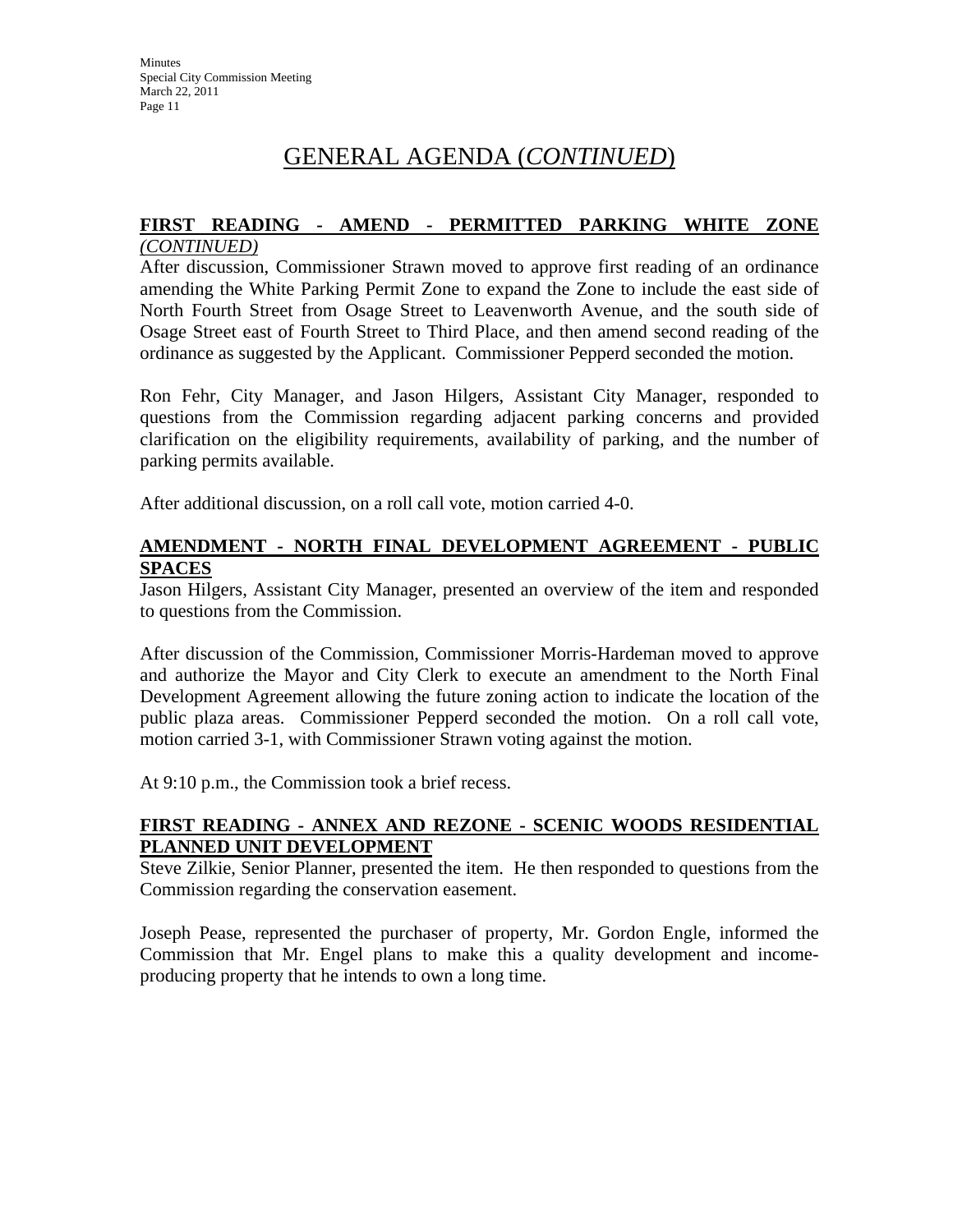### **FIRST READING - ANNEX AND REZONE - SCENIC WOODS RESIDENTIAL PLANNED UNIT DEVELOPMENT** *(CONTINUED)*

Peter Gerboth, 115 Hunter Drive, informed the Commission that he was unable to attend the Planning Board Meeting when this item was discussed due to his deployment and provided photographs of the area. He voiced concerns with noise, light pollution, and increased pedestrian and vehicular traffic with the proposed development. He also voiced concern with maintaining the ambiance of the area and stressed the existing entry points already available.

Steve Zilkie, Senior Planner, presented an aerial of the area and identified the lot where the Gerboth's reside.

After discussion, Commissioner Strawn moved to approve first reading of an ordinance annexing the proposed Scenic Woods PUD, a 23.1 acre tract generally located along the east side of N. Scenic Drive and south of Stone Drive, based on conformance with the Comprehensive Plan, the Growth Vision, and the Capital Improvements Program; and, approve first reading of an ordinance rezoning the proposed development from County G-1, General Agricultural District, and R-1, Single-Family Residential District with AO, Airport Overlay District, to PUD, Residential Planned Unit Development District with AO, Airport Overlay District, based on the findings in the Staff Report (See Attachment No. 3) with the 15 conditions recommended by the Planning Board. Commissioner Pepperd seconded the motion.

Joseph Pease, representing the purchaser of property, Mr. Gordon Engle, informed the Commission that the initial plans did not include Hunter Drive and would be in favor of eliminating access off Hunter Drive.

Rob Ott, City Engineer, provided additional detail on the proposed Hunter Drive connection. He stated that Hunter Drive is not envisioned to be a major thoroughfare, but there needs to be a connection. He then responded to questions from the Commission regarding the potential of a bike and pedestrian access only, access points to the development, proposed parking lot and roadway, and compromises that have been reached in developing this project, and recommended making Hunter Drive function like a public street to create the necessary connectivity.

Jerry Snyder, Director of Fire Services, responded to questions from the Commission and stated that the Hunter Drive access would benefit the Fire Department in the future.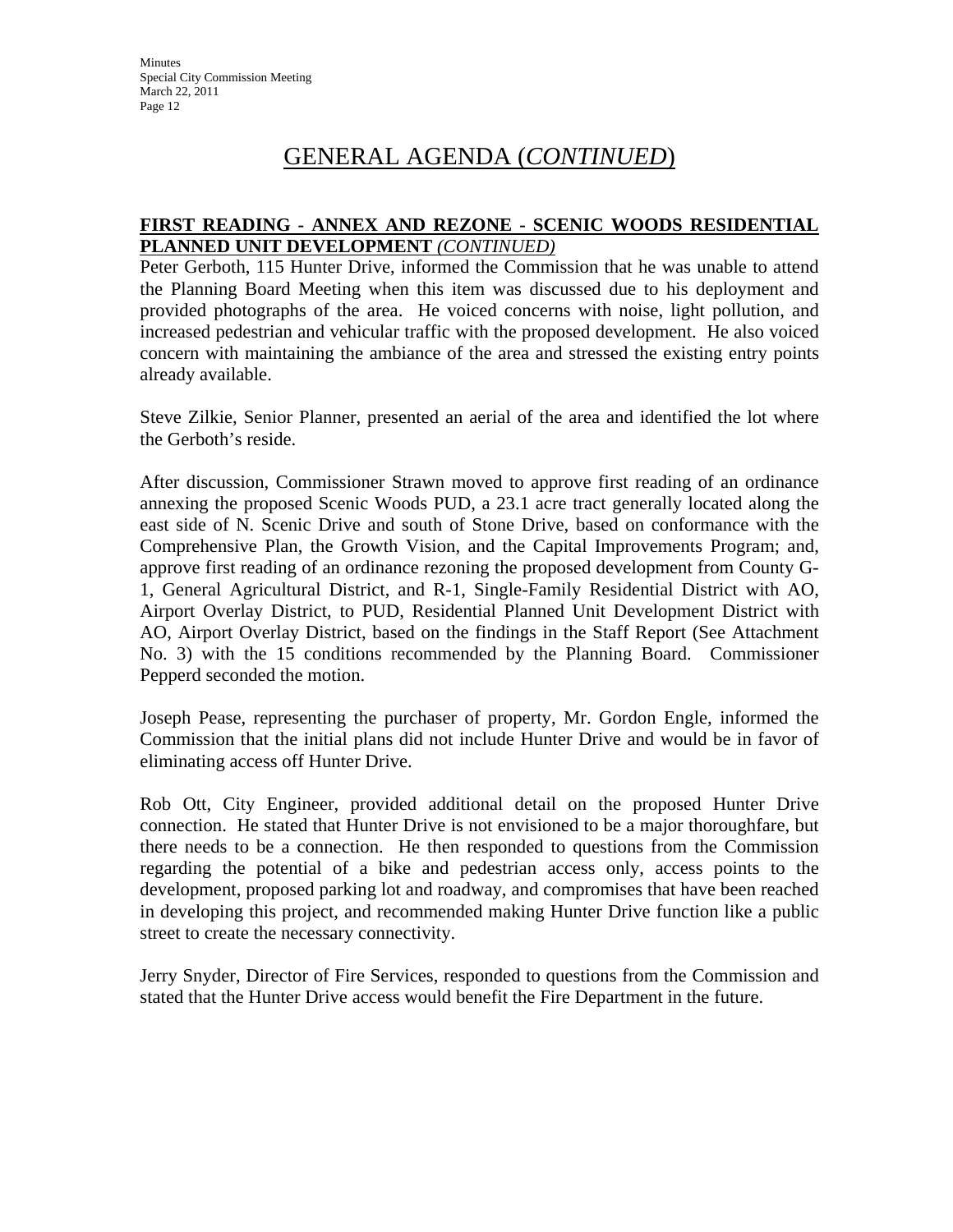### **FIRST READING - ANNEX AND REZONE - SCENIC WOODS RESIDENTIAL PLANNED UNIT DEVELOPMENT** *(CONTINUED)*

Amanda McGeary, 115 Hunter Drive, voiced concerns with the proposed Miller Parkway entrance and with the additional traffic issues. She was opposed to the proposal regarding Hunter Drive, given the number of access points already available. She asked the Commission to keep Hunter Drive as a dead-end, as it currently is, and to consider placing a gate for use in case of an emergency. She stated that the apartments proposed are a nice plan, but asked to maintain the ambiance and privacy of the property, as envisioned when the property was purchased.

Rob Ott, City Engineer, responded to additional questions from the Commission. He provided additional information on the item and displayed a photograph showing the dead-end of Hunter Drive and the three road markers currently in-place.

After additional discussion of the Commission, on a roll call vote, motion carried 4-0.

### **AMENDMENT – CHANGE ORDER NO. 5 – RESOLUTION NO. 032211-G - GUARANTEED MAXIMUM PRICE (GMP) - CONSTRUCTION AND INSTALLATION - FLINT HILLS DISCOVERY CENTER EXHIBITRY PACKAGE**

Bob Workman, Director, Flint Hills Discovery Center, presented an overview of the item and provided several renderings of the exhibits and components of the Flint Hills Discovery Center. He then responded to questions from the Commission on efforts to establish a Flint Hills Discovery Center Foundation and plans for a silent campaign this spring, with a public campaign to follow when the Discovery Center opens.

Bob Workman, Director, Flint Hills Discovery Center, provided clarification on the project master budget for the Discovery Center.

After discussion of the Commission, Commissioner Morris-Hardeman moved to approve the Guaranteed Maximum Price as proposed by McCownGordon Construction, of Kansas City, Missouri for exhibits and audio/visual components for the Flint Hills Discovery Center; approve Change Order No. 5 to the Flint Hills Discovery Center building contract; and approve Resolution No. 032211-G, authorizing the issuance of General Obligation bonds for the design and construction of the Flint Hills Discovery Center Exhibits. Commissioner Pepperd seconded the motion.

After discussion of the Commission, on a roll call vote, motion carried 4-0.

Jason Hilgers, Assistant City Manager, presented an overview of the item. He then responded to questions from the Commission about STAR Bonds and the South Park construction contract.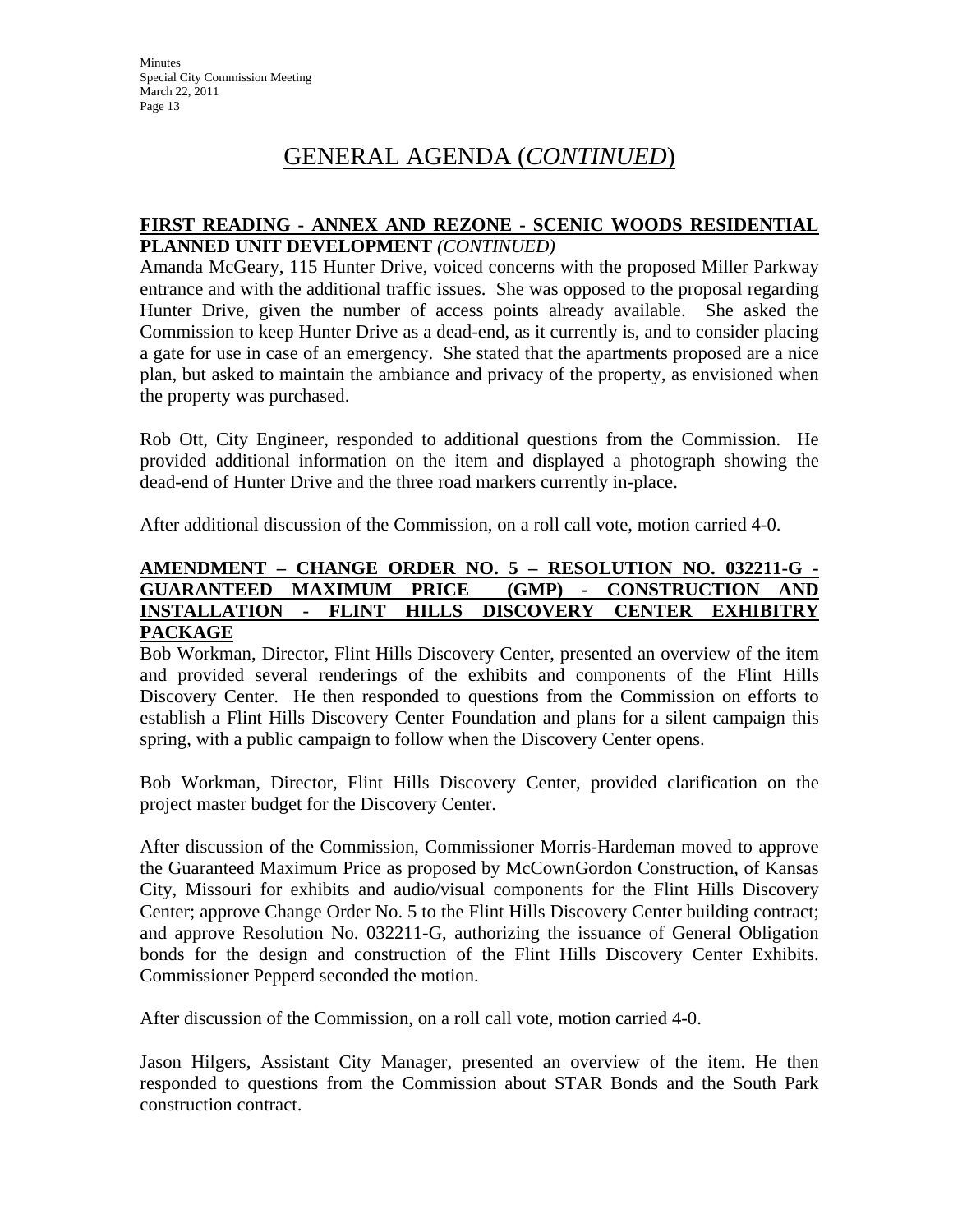Minutes Special City Commission Meeting March 22, 2011 Page 14

### GENERAL AGENDA (CONTINUED)

#### **CHANGE ORDER NO. 6 - GUARANTEED MAXIMUM PRICE - SOUTH PARK CONSTRUCTION CONTRACT**

Lorie Bowman, Bowman Bowman Novick, presented an update on the proposed 3<sup>rd</sup> Street Park elements and value engineering modifications for consideration. She then responded to questions from the Commission.

After discussion, Commissioner Strawn moved to approve the Guaranteed Maximum Price of \$1,950,000.00 for the South Park as proposed by McCownGordon Construction by executing Change Order No. 6 to the contract for the Flint Hills Discovery Center building and vicinity projects. Commissioner Morris-Hardeman seconded the motion.

Lorie Bowman, Bowman Bowman Novick, and Chris Vaeth, Senior Project Manager, McCownGordon Construction, responded to additional questions from the Commission and discussed the projected timeframe of the project.

After discussion, on a roll call vote, motion carried 4-0.

#### PUBLIC HEARING - MUNICIPALLY FACILITY REVIEW - FIRE HOUSE NO. 3 Steve Zilkie, Senior Planner, presented an overview on the item.

Mayor Snead opened the public hearing.

Hearing no comments, Mayor Snead closed the public hearing.

#### **FIRST READING - MUNICIPALLY FACILITY REVIEW - FIRE HOUSE NO. 3**

After discussion, Commissioner Morris-Hardeman moved that the City Commission finds that the public interests to be served by the proposed Fire House No. 3 outweigh the impacts upon legitimate community interests and moved to approve first reading of an ordinance authorizing the proposed Fire House No. 3, based on the findings in the Staff Report (See Attachment No. 4) as recommended by the Planning Board. Commissioner Pepperd seconded the motion.

After additional discussion of the Commission, on a roll call vote, motion carried 4-0.

#### **ADJOURNMENT**

At 10:50 p.m., the Commission adjourned.

City Clerk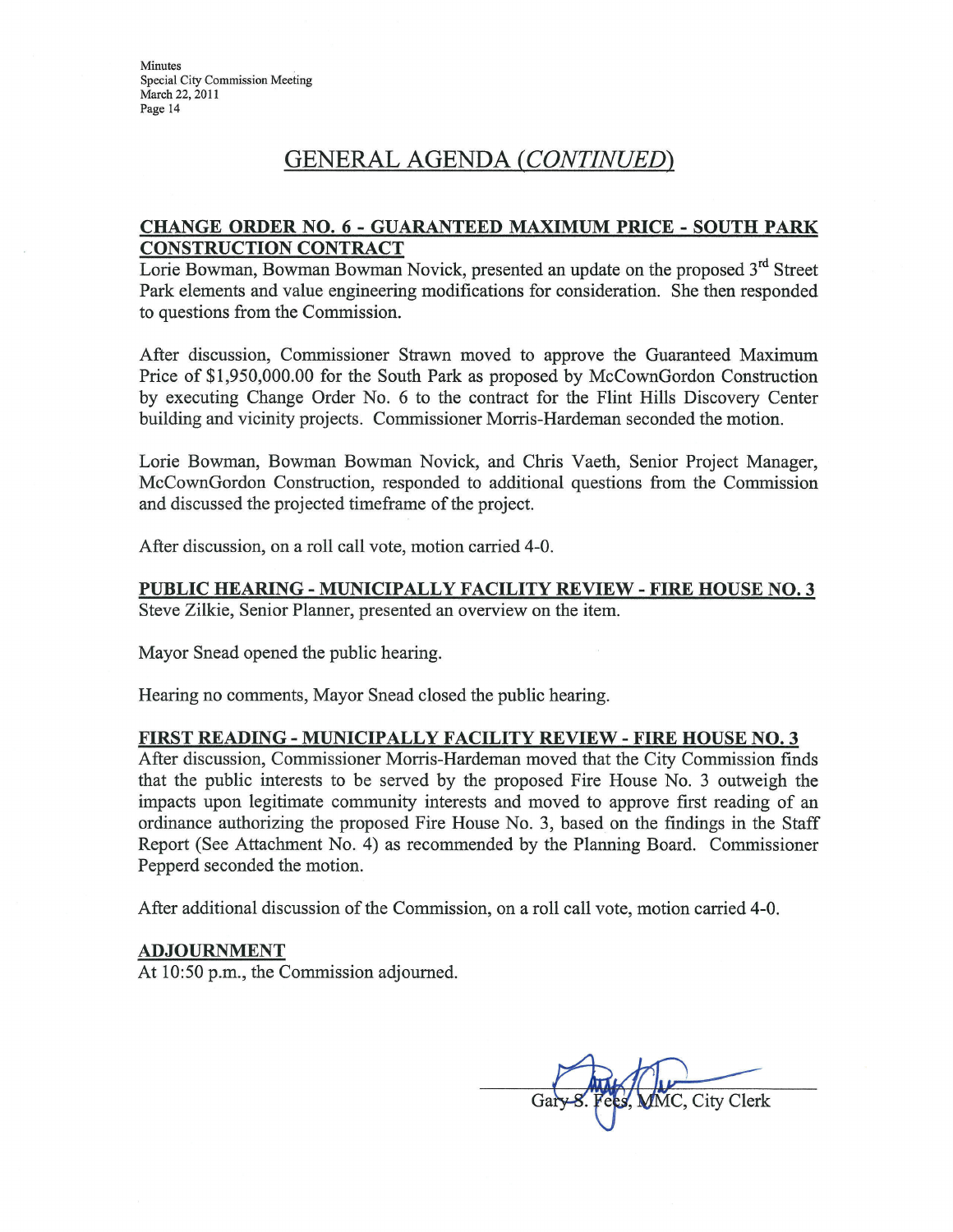### **STAFF REPORT**

### **ON AN APPLICATION TO REZONE PROPERTY**

**FROM:** R-1, Single-Family Residential District.

**TO:** R-2, Two-Family Residential District.

**APPLICANT/OWNER:** Stone Crest Land Company, LLC – Tim Schultz/Stone Crest Land Company, LLC, and SCI of Manhattan, Inc.

**ADDRESS:** 1213 Hylton Heights Road, Ste 129, Manhattan, KS 66502.

**LOCATION:** The tract of land is generally located 150 feet northeast of the intersection of Stone Grove Road and Highland Ridge Drive along the east side of Highland Ridge Drive. The tract is currently described as Lot 12A and Lot 13A, Stone Pointe Addition, Unit Three, City of Manhattan, Riley County, Kansas. The applicant has proposed a replat of Lot 12A and Lot 13A, Unit Three, to be known as Lot 1A and Lot 1B, Stone Pointe Addition, Unit Five, to the City of Manhattan, Riley County, Kansas (proposed Final Plat attached).

**AREA:** The total area of existing Lot 12A and Lot 13A, and proposed Lot 1A and Lot 1B, is 1.25 acres.

**DATE OF PUBLIC NOTICE PUBLICATION:** Monday, February 14, 2011.

### **DATE OF PUBLIC HEARING: PLANNING BOARD:** Monday, March 7, 2011. **CITY COMMISSION:** Tuesday, March 22, 2011.

**EXISTING USE:** Two vacant single-family residential lots with direct access off the north side of Highland Ridge Drive. Public utilities and services have been constructed to serve both lots.

**PHYSICAL AND ENVIRONMENTAL CHARACTERISTICS:** Existing and proposed lots are in the 100 Year Flood Plain, Flood Insurance Rate Map Panels 20161C0334F and 20161C0342F, Effective date February 4, 2005. Those parts of the lots along Highland Ridge Drive are covered with field grasses and are in the buildable parts of the 100 Year Flood Plain, or Floodway Fringe. Those parts of the lots adjoining Wildcat Creek are in the unbuildable parts of the 100 Year Flood Plain, or Floodway. The Base Flood Elevation is 1061.5 feet, as noted on the proposed Final Plat. The lots drain to the street and Wildcat Creek. The northern portion and eastern part of existing Lot 12A is a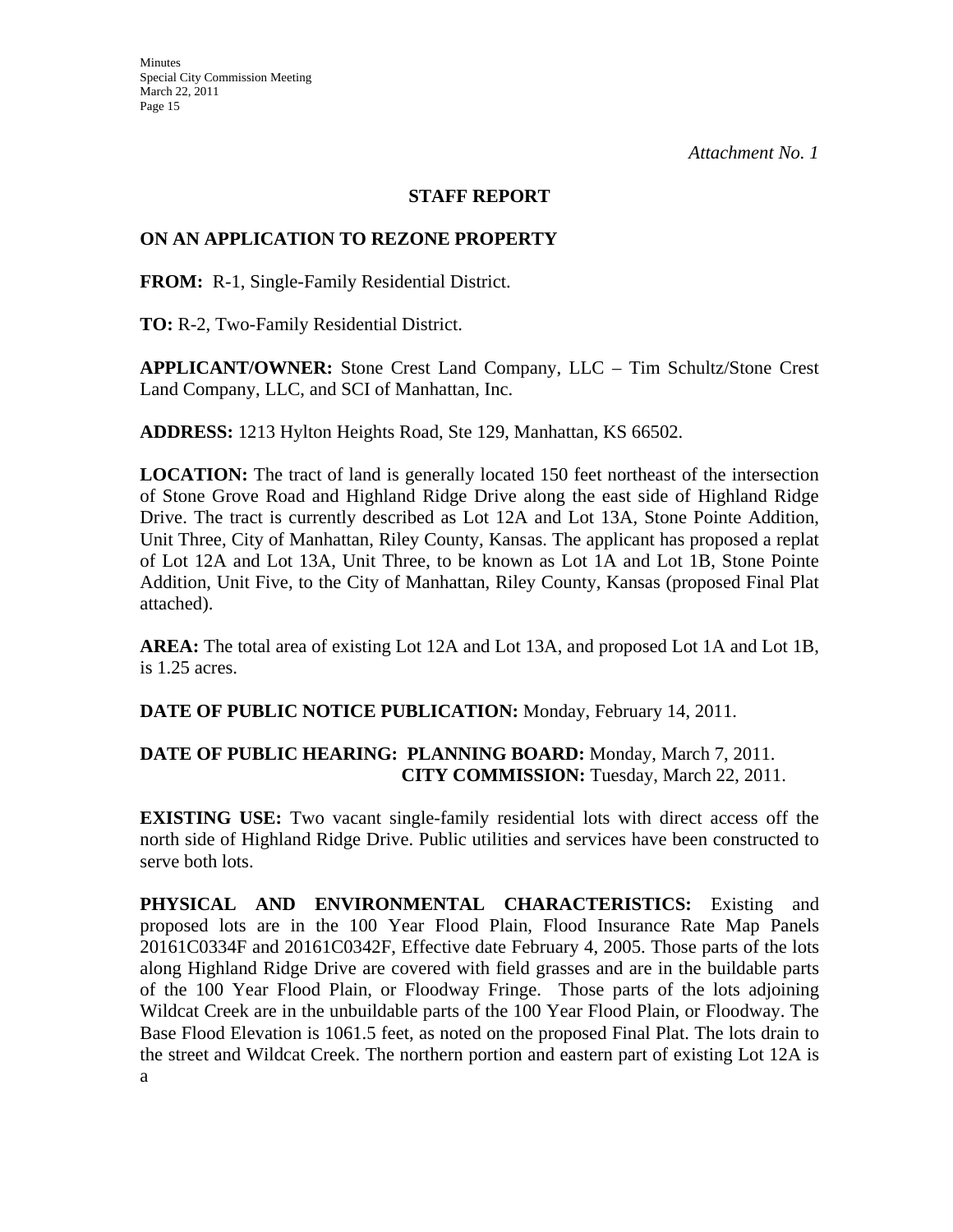combination natural and rip-rapped drainage ravine, and a partially wooded area, which is dedicated as conservation and drainage easement. The eastern part of existing Lot 13A is dedicated as drainage easement.

### **SURROUNDING LAND USE AND ZONING:**

- **(1) NORTH:** Apartment buildings, Wildcat Creek 100 Year Flood Plain; R-3, Multiple-Family Residential District.
- **(2) SOUTH:** Highland Ridge Drive, single-family homes; R-1 District.
- **(3) EAST:** Wildcat Creek 100 Year Flood Plain; R-3, Multiple-Family residential District.
- **(4) WEST:** Highland Ridge Drive, single-family homes, single-family attached and twofamily homes; R-1 District

**GENERAL NEIGHBORHOOD CHARACTER:** The general character of the neighborhood is a nearly fully developed residential subdivision consisting of singlefamily, two-family, single-family attached, and multiple-family dwelling units in R-1, R-2, and R-3 Districts, respectively. The subdivision was annexed, rezoned, and platted with a mix of residential uses.

**SUITABILITY OF SITE FOR USES UNDER CURRENT ZONING:** The lots are suitable for the R-1 District. The applicant, however, indicates in their written documents that existing Lot 12A is not adequate in area for a single-family home, due to the conservation and drainage easement that is along the lot's northern boundary. The proposed Final Plat of Unit Five adjusts the common lot line between existing Lot 12A and Lot 13A, to provide more lot area for a proposed single-family attached dwelling on proposed Lot 1A, formerly Lot 12A. Existing Lot 13A and proposed Lot 1B are adequate for development under either zoning district.

**COMPATIBILITY OF PROPOSED DISTRICT WITH NEARBY PROPERTIES AND EXTENT TO WHICH IT MAY HAVE DETRIMENTAL AFFECTS:** The proposed rezoning to R-2 District is compatible with the mixed use nature of the nearly fully developed residential neighborhood. The proposed rezoning should not result in any detrimental effects related to traffic, light, or noise. Proposed Unit Five will consist of two, single-family attached lots. Either half of the building and the surrounding yard are owned separately from one another in a manner generally equivalent to a detached singlefamily home. The effects of traffic, light, and noise should be similar for detached and attached single-family residential dwellings.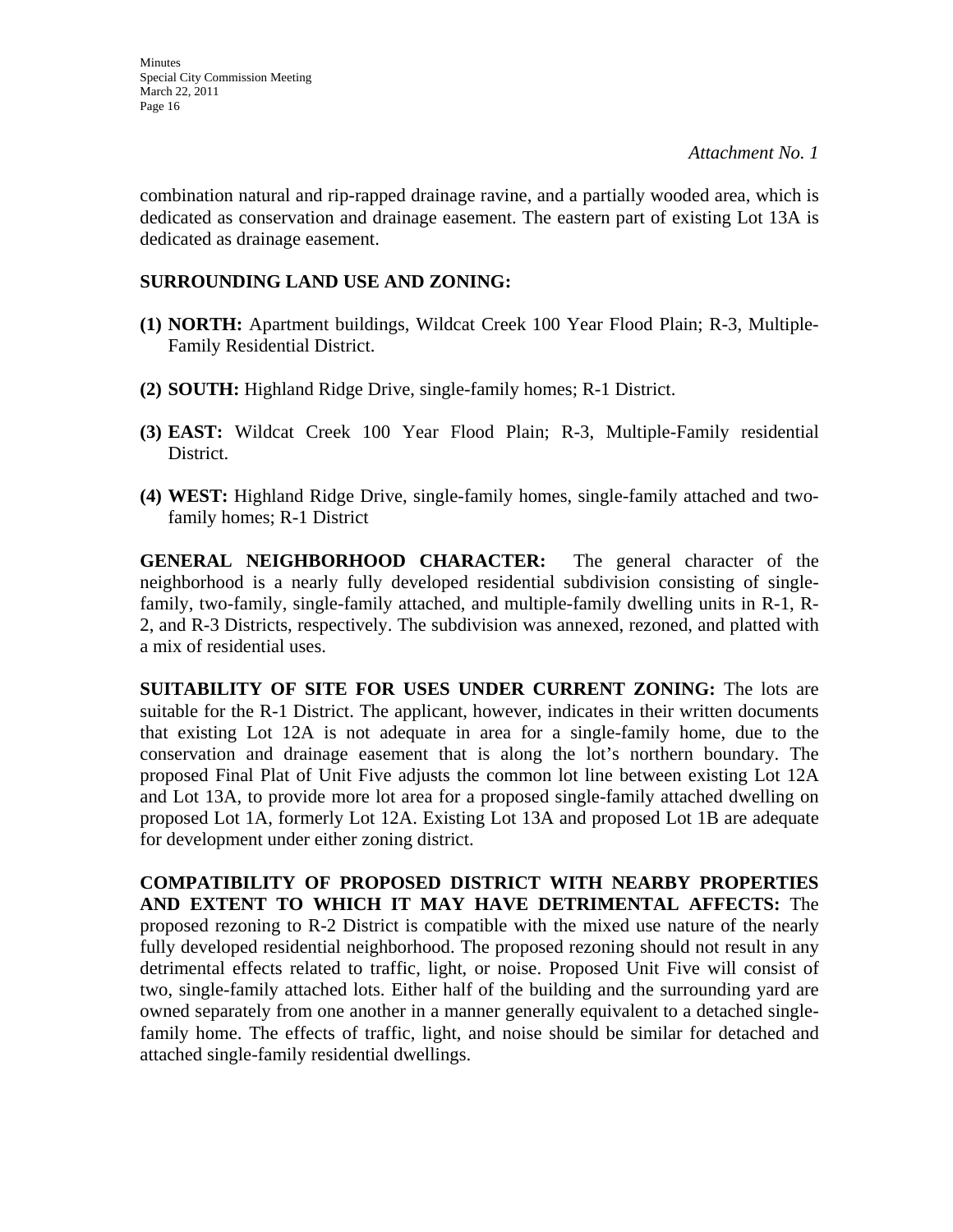**CONFORMANCE WITH COMPREHENSIVE PLAN: THE REZONING SITE IS SHOWN ON THE FUTURE LAND USE MAP WITHIN THE SOUTHWEST PLANNING AREA AS A COMBINATION OF RESIDENTIAL HIGH DENSITY (RHD), RESIDENTIAL LOW MEDIUM (RLM), PRESERVED OPEN SPACE, AND FLOOD HAZARD AREA (100-YEAR FLOOD PLAIN).** 

### **FLOODWAY AND OPEN SPACE, WOODED RAVINE, ARE SET ASIDE IN DRAINAGE/CONSERVATION EASEMENTS.**

The rezoning site was found in conformance with Comprehensive Plan in 2006 as a part of annexation, rezoning and platting of the Stone Pointe Addition. The proposed rezoning conforms to the Comprehensive Plan.

**ZONING HISTORY AND LENGTH OF TIME VACANT AS ZONED:** Existing Lot 12A and Lot 13A have remained vacant to date and zoned R-1 District. Lot 12A and Lot 13A were replatted in 2007, along with Lot 14A, Unit Three, for single-family detached dwelling units.

| April 17, 2006 | Manhattan Urban Area Planning Board recommends approval of<br>annexation and rezoning of the Stone Pointe Addition from G-1,<br>General Agricultural District, to R-1, Single-Family Residential<br>District with AO, Airport Overlay District; R-2, Two-Family<br>Residential District; and R-3, Multiple-Family Residential District. |
|----------------|-----------------------------------------------------------------------------------------------------------------------------------------------------------------------------------------------------------------------------------------------------------------------------------------------------------------------------------------|
| May 1, 2006    | Manhattan Urban Area Planning Board conducts a public hearing to<br>consider the Preliminary Plat of the Stone Pointe Addition and<br>approves Preliminary Plat.                                                                                                                                                                        |
| May 2, 2006    | City Commission considers approves reading of annexation and<br>rezoning to R-1, Single-Family Residential District with AO,<br>Airport Overlay District; R-2, Two-Family Residential District; and<br>R-3, Multiple-Family Residential District.                                                                                       |
| May 16, 2006   | City Commission approves Ordinance Nos. 6540 and 6541<br>annexing and rezoning Stone Pointe Addition.                                                                                                                                                                                                                                   |
| June 5, 2006   | Manhattan Urban Area Planning Board approves the Final Plat of<br>the Stone Pointe Addition.                                                                                                                                                                                                                                            |
| June 20, 2006  | City Commission accepts easements and rights-of-way as shown on<br>the Final Plat of the Stone Pointe Addition.                                                                                                                                                                                                                         |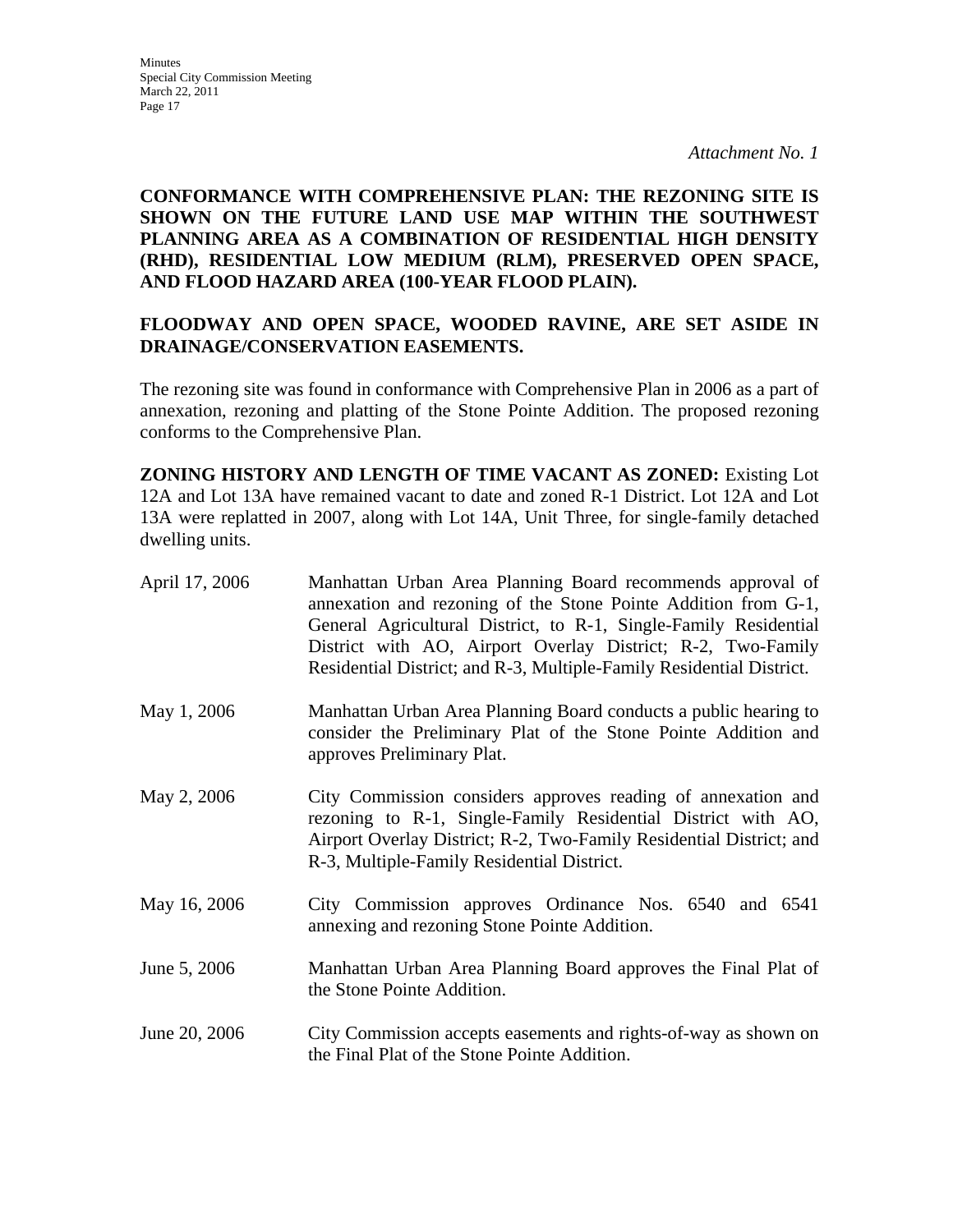**Minutes** Special City Commission Meeting March 22, 2011 Page 18

*Attachment No. 1* 

- September 6, 2007 Manhattan Urban Area Planning Board approves the Final Plat of the Lot 12A, 13A, and 14A, Stone Pointe Addition, Unit Three, a Replat Of Lot 12, Lot 13, And Lot 14, Stone Pointe Addition.
- September 18, 2007 City Commission accepts easements and rights-of-way as shown on the Final Plat of the Stone Pointe Addition, Unit Three.

**CONSISTENCY WITH INTENT AND PURPOSE OF THE ZONING ORDINANCE:** The intent and purpose of the Manhattan Zoning Regulations is to protect the public health, safety, and general welfare; regulate the use of land and buildings within zoning districts to assure compatibility; and to protect property values.

The R-2, Two-Family Residential District is designed to provide a dwelling zone at a density no greater than two (2) attached dwelling units per 7,500 square feet. Minimum lot size for single-family detached dwellings is 6,000 square feet in area; 3,750 square feet for single-family attached; and, 7,500 square feet for a two-family dwelling unit. Proposed Lot 1A, Stone Pointe Addition, Unit Five, is 38,373 square feet in area. Proposed Lot 1B, Stone Pointe Addition, Unit Five, is 16,174 square feet in area. The proposed rezoning is consistent with the intent and purpose of the R-2 District.

Both proposed lots are in the 100 Year Flood Plain. The Base Flood Elevation (BFE) is 1061.5 feet. A restrictive covenant (attached) was filed on the property on October 14, 2007, after two significant flooding events May 2007. The covenant requires the finished floor elevation to be constructed no less than three feet above the BFE. A Flood Plain Development permit must be submitted and approved prior to issuance of a building permit. The permit will have to identify the proposed elevation of the lowest enclosed floor and lowest adjacent grade. An Elevation Certificate must be submitted after construction to certify the elevation of the lowest enclosed floor, and must be certified by a licensed land surveyor. The buildable area of both lots within the Floodway Fringe is adequate for the proposed single-family attached dwelling units.

The proposed rezoning is consistent with the Manhattan Zoning Regulations.

**RELATIVE GAIN TO THE PUBLIC HEALTH, SAFETY AND WELFARE THAT DENIAL OF THE REQUEST WOULD ACCOMPLISH, COMPARED WITH THE HARDSHIP IMPOSED UPON THE APPLICANT:** There appears to be no relative gain to the public that denial would accomplish compared to the hardship of denial upon the applicant. The property has been annexed, rezoned, and platted for detached singlefamily residential dwelling units. The proposed rezoning will allow, as a permitted use, single-family attached residential dwelling units. It would be a hardship upon the applicant to deny the rezoning in the existing nearly fully developed mixed use neighborhood.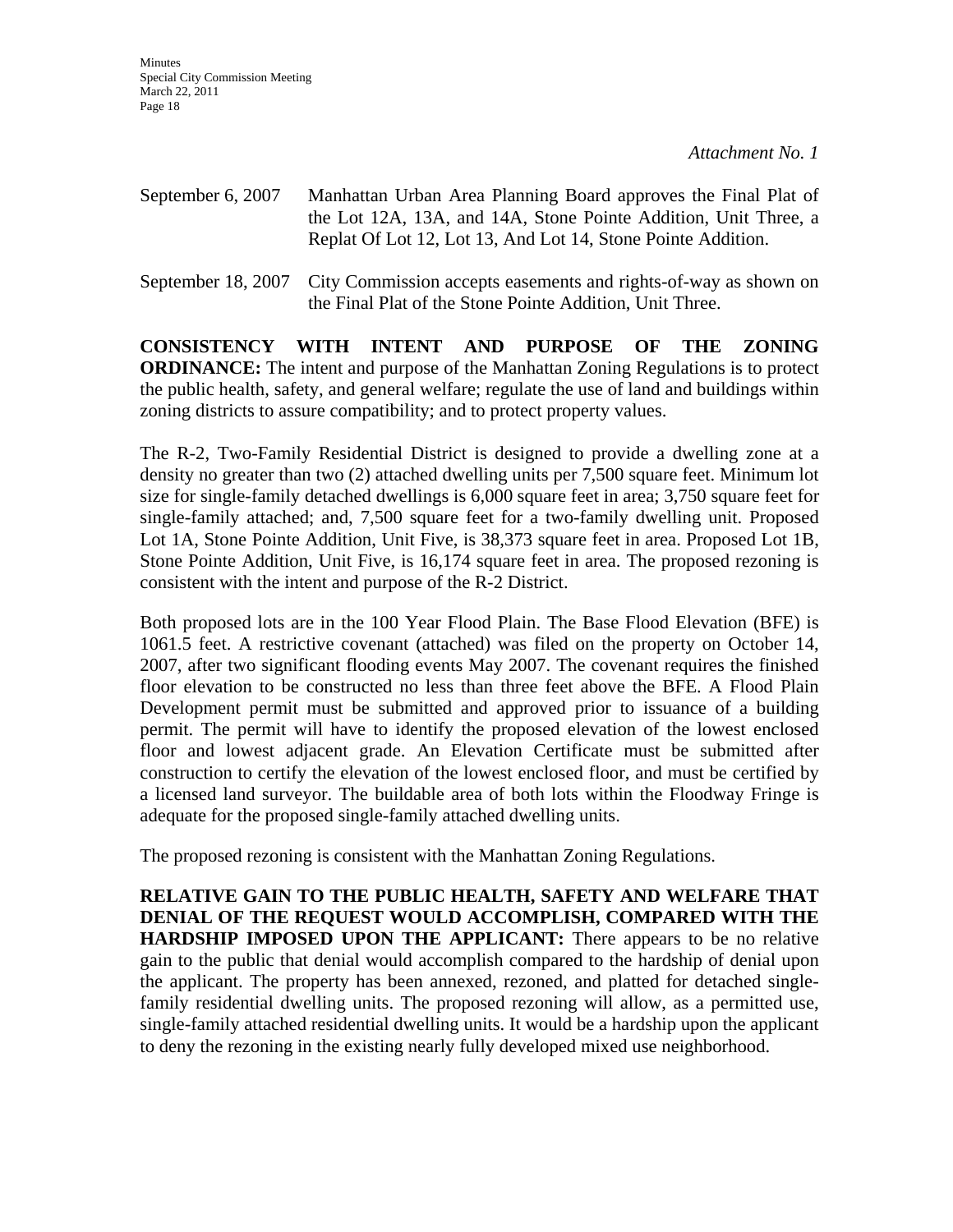**ADEQUACY OF PUBLIC FACILITIES AND SERVICES:** There are adequate public facilities and services to serve the rezoning site, proposed Lot 1A and Lot 1B, Stone Pointe Addition, Unit Five. An existing sewer lateral to proposed Lot 1B will be rerouted due to the adjusted lot line associated with Unit Five (Attachment A, application documents). The rerouting of the lateral will ensure that the line does not cross proposed Lot 1A.

### **OTHER APPLICABLE FACTORS:** None.

**STAFF COMMENTS:** City Administration recommends approval of the proposed rezoning of Stone Pointe Addition, Unit Five, from R-1, Single-Family Residential District, to R-2, Two-Family Residential District.

### **ALTERNATIVES:**

- 1. Recommend approval of the proposed rezoning of Stone Pointe Addition, Unit Five, from R-1, Single-Family Residential District, to R-2, Two-Family Residential District, stating the basis for such recommendation.
- 2. Recommend denial of the proposed rezoning, stating the specific reasons for denial.
- 3. Table the proposed rezoning to a specific date, for specifically stated reasons.

### **POSSIBLE MOTION:**

The Manhattan Urban Area Planning Board recommends approval of the proposed rezoning of Stone Pointe Addition, Unit Five, from R-1, Single-Family Residential District, to R-2, Two-Family Residential District, based on the findings in the Staff Report.

**PREPARED BY:** Steve ZILKIE, AICP, Senior Planner **DATE:** March 1, 2011 11013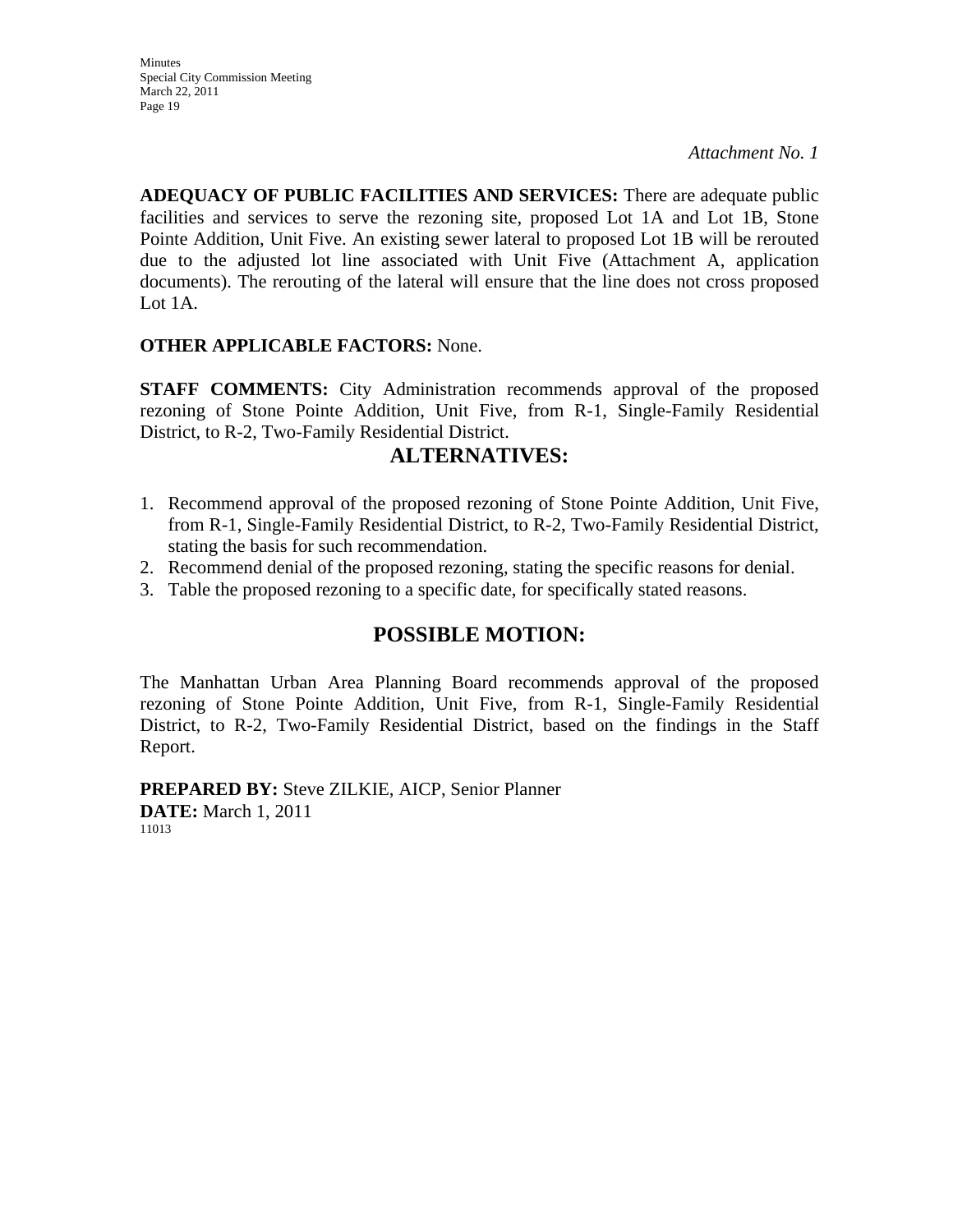### **STAFF REPORT**

**AN AMENDMENT OF ORDINANCE NO. 6544 AND THE APPROVED PRELIMINARY DEVELOPMENT PLAN OF LOT 15, MANHATTAN MARKETPLACE UNIT TWO. THE AMENDMENT IS PROPOSED AS A FINAL DEVELOPMENT PLAN. A CONCURRENT FINAL PLAT IS ALSO PROPOSED (SEE SEPARATE STAFF MEMORANDUM REGARDING FINAL PLAT.)** 

### **BACKGROUND**

**APPLICANTS:** McCullough Development-Rich Seidler/Schultz Construction Inc.-Mark Bachamp.

ADDRESSES: 210 N. 4<sup>th</sup> Street, Ste. C/1213 Hylton Heights Rd, Ste. 129, Manhattan, KS 66502.

**OWNER:** Dial-Manhattan LLC. Richard Kiolbasa, Manager.

**ADDRESS:** 11506 Nicholas St. #200, Omaha, NE 68154-4421.

**LOCATION:** Generally north of Leavenworth Street, south of Osage Street, west of N.  $3<sup>rd</sup>$  Street, and east of N. 4<sup>th</sup> Street.

**AREA:** 2.3 acres.

**DATE OF PUBLIC NOTICE PUBLICATION:** Thursday, February 24, 2011.

**DATE OF PUBLIC HEARING: PLANNING BOARD:** Thursday, February 24, 2011. **CITY COMMISSION:** Tuesday, March 22, 2011.

### **EXISTING PUD:**

### **Ordinance**

Manhattan Marketplace, Unit Two, a Commercial Planned Unit Development and Ordinance No. 6544, dated June 6, 2006 (attached).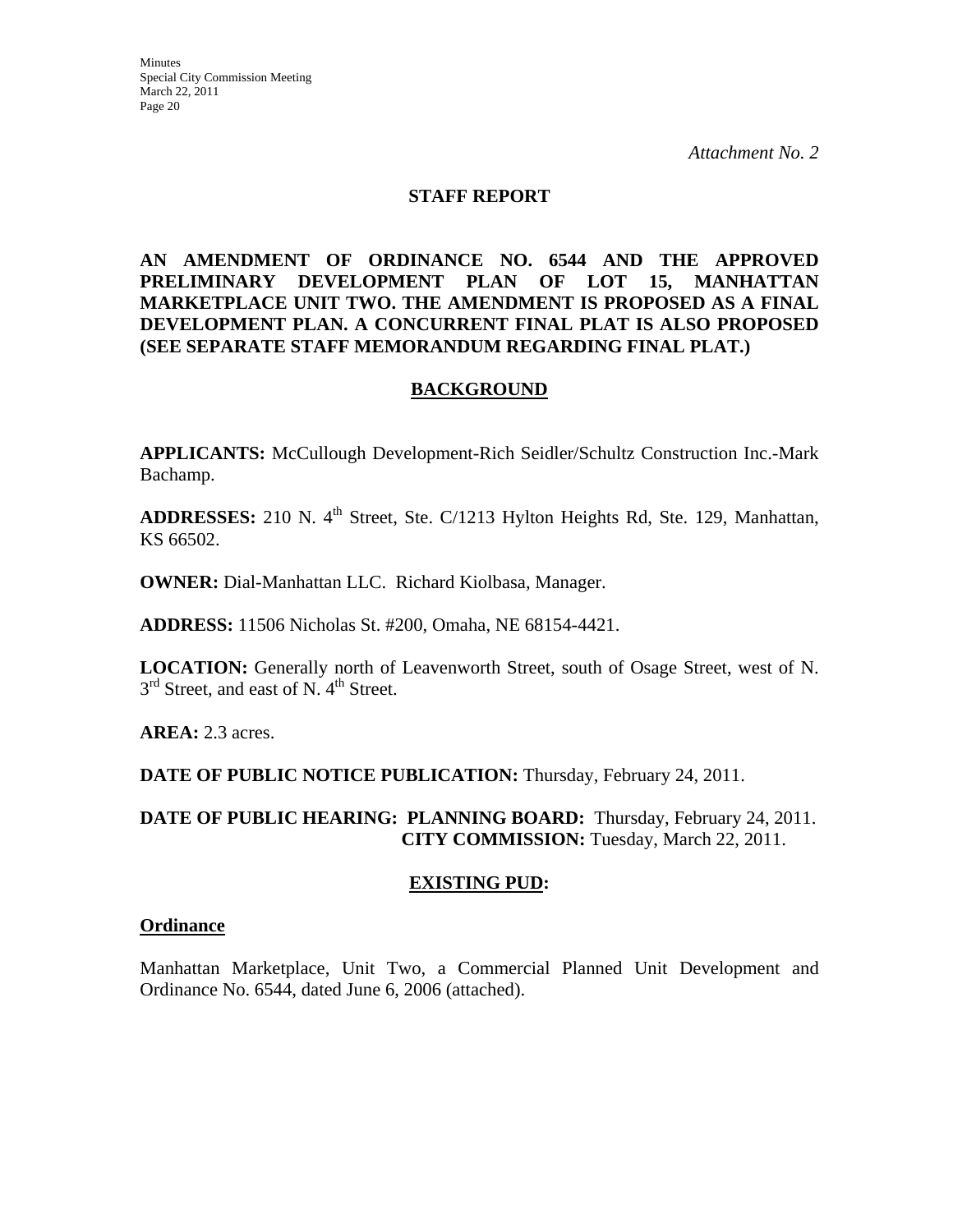Lot 15, approved with the Preliminary Development Plan in June 2006, was shown as a four-story mixed use commercial/residential with a parking garage. The building having approximately 14,800 gross square feet of commercial space with restaurant on the first floor; 129 residential apartments, 43 units per floor, on floors 2-4; and a parking garage with approximately 270 parking spaces. Building Height was 57-66 feet. Plans approved with the Preliminary Development Plan in June 2006, for Lot 15 and Building P, are attached.

### **Permitted Uses**

The permitted uses in the PUD include all of the permitted and conditional uses of the C-4, Central Business District.

### **Final Plat**

The current Final Plat of the site is Lot 10, Manhattan Marketplace Shops, Unit One, Planned Unit Development, which was approved January 24, 2008. Lot 10 was created as a result of the PUD amendment, which involved Hy-Vee and other uses to the north of the proposed amendment site. Lot 10 was included in the Final Plat in 2008 to allow vacation of easement and right-of-ways and dedication of new easements and rights-of way, and travel easements, for improvements in the development. A separate application to replat Lot 10 has been submitted concurrently with proposed amendment of Manhattan Marketplace PUD Unit Two, identified as Lot 15.

### **PROPOSED MODIFICATIONS, BUILDINGS, IMPROVEMENTS AND DESIGN GUIDELINES**

Whenever there are substantial modifications to an approved Preliminary Development Plan and Final Development Plan the Manhattan Zoning Regulations require an Amendment of the PUD. The proposed changes are substantial modifications to approved Building P and the public plaza on Lot 15, which require an amendment of Ordinance No. 6544.

The Design Guidelines for Downtown Redevelopment sets out policy, intent, and conditions; site guidelines; building guidelines; supplemental guidelines for large format retail design and small scale residential guidelines; and, checklists for site and building guidelines. While the Guidelines are not regulations, they were incorporated as a part of the Development Agreement between the City and Dial. The Guidelines are for developers, architects, owners and decision makers for reviewing and evaluating proposals and design quality. Exceptions to the Guidelines may be considered if the overall intent of the Guidelines has been met. In addition, large format buildings, those with footprints greater than 10,000 square feet in area, such as iconic, corporate or standard building design, will be allowed, only if the purposes, intent and conditions of the Guidelines are met. General purpose and intent statements consists of: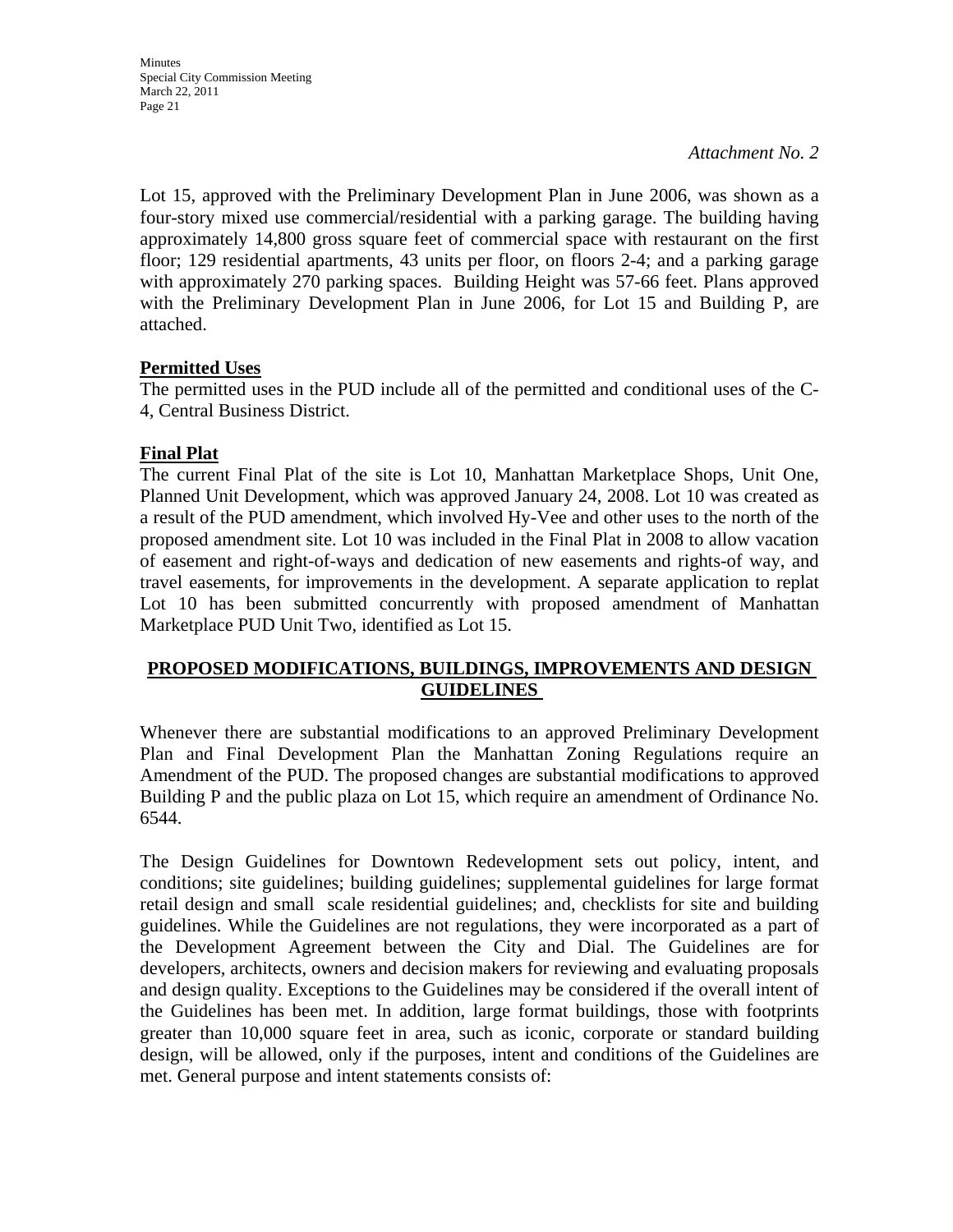**Minutes** 

*Attachment No. 2* 

- Promote a civic and functional relationship between the public streetscape and adjacent private development.
- Increase the economic and cultural vitality of Downtown Manhattan.
- Create an environment conducive to pedestrian circulation.

### **Proposed Lot 1:**

Modifications: Proposed Building P replaces part of approved Building P. Proposed Lot 1, 1.53 acres, 66,860 square feet, proposed Building P, is a four story, 46 feet to 54 feet in height, commercial and residential building, which is primarily residential with two floor plans. Exterior material are brick, limestone and lap siding. First floor units have patio/storage space and upper floors have balconies/storage space. Total dwelling unit count is a combination of 94 to 95 dwelling units, described in Option 1 and 2 below.

Option 1 consists of 63, one-bedroom units, 31, two-bedroom units, a management office, mechanical space, workout room and lounge, with two commercial lease spaces, a total 1,605 square feet in area.

Option 2 consists of 63, one-bedroom units, 32, two-bedroom units, a management office, mechanical space, workout room and lounge, with one commercial lease spaces, a total 693 square feet in area, with the other commercial lease space converted to a two-bedroom dwelling.

Option 2 is dependent on whether both commercial lease spaces can be rented.

There are 71 off-street parking spaces on proposed Lot 1.

### **Proposed Lot 2 and 3:**

Modification: Replaces part of approved Building P and the public plaza space with offstreet parking lots. The public plaza space was located in the northeastern corner of Lot 15, or the northeastern corner of Lot 2. Proposed Lot 2, 0.31 acres, 13,402 square feet, and Lot 3, 0.30 acres, 13,018 square feet, respectively, are off-street parking lots. There are 28 off-street parking spaces on each separate lot.

### **Proposed Lots 4-6:**

Modifications: Proposed Lots 4-5, 0.09, 3,804 square feet, and 0.08 acres, 3,364 square feet, respectively, are designated as Public Park to be completed by City, with possible improvements and landscaping shown on Sheet L1.11.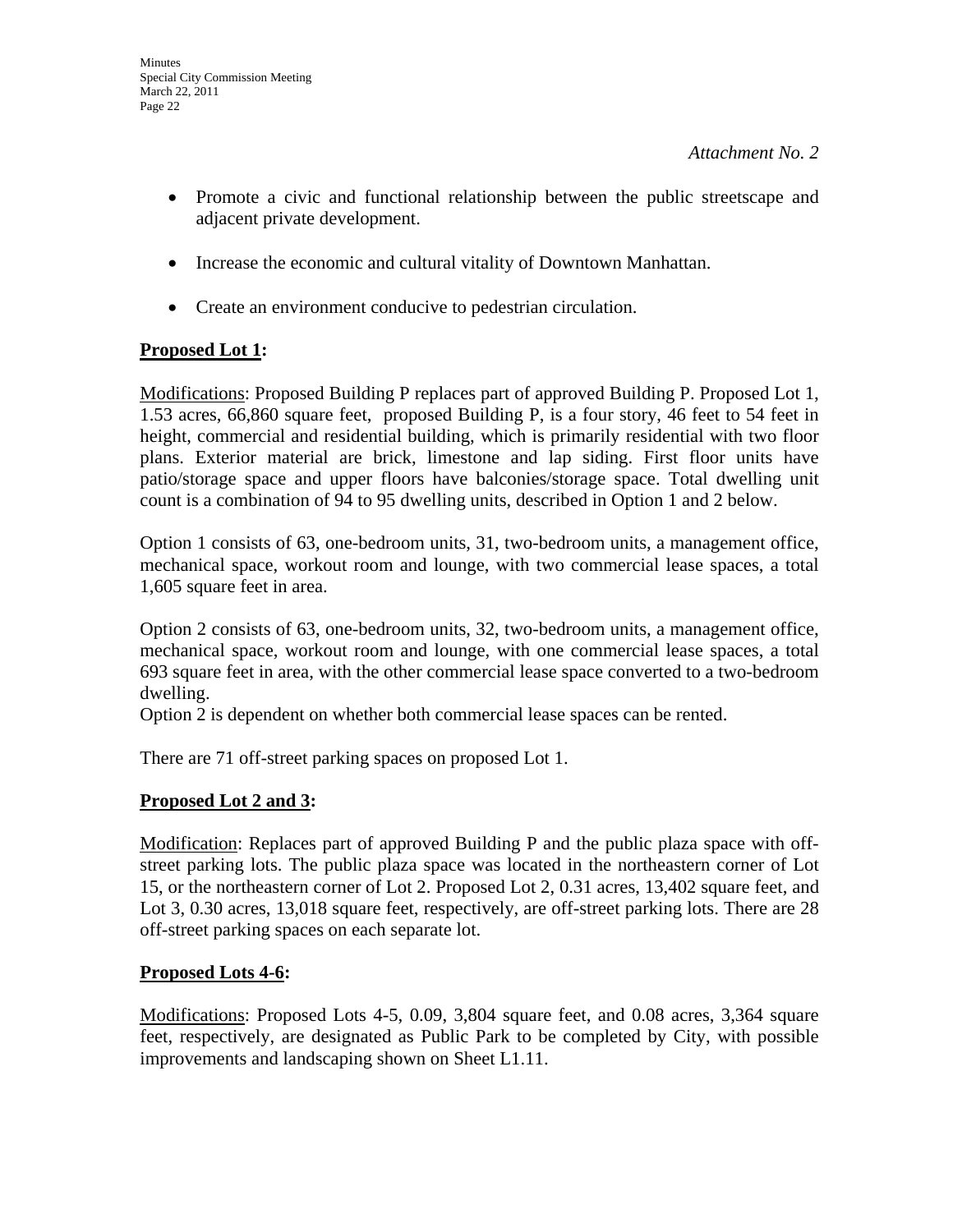Lot 6, 0.03 acres, 1,483 square feet, is designated a Public Plaza by City (Note 4, Sheet C1), with possible improvements and landscaping shown on Sheet L1.11. Alternatively, if the City Commission does not choose to own and improve Lot 6, and Lot 6 is privately owned, it is noted that Lot 6 may be a Private Plaza to be developed by the owner to include walkways to the building with irrigated grass.

Design Guidelines:

Patrick Schaub, AIA, letter dated February 18, 2011 attached, has reviewed the plans for conformance with the Design Guidelines. Comments regarding lighting, landscaping, and building material comments will be addressed with the submittal of a building permit, with plans reviewed for conformance with the Design Guidelines, prior to issuance of the permit. The replacement of river rock was addressed with the amendment for the Dick's Sporting Goods store. The owner, Dial, indicated that mulch beds would be replaced with river rock as a consistent bedding material throughout the PUD.

### **PHASING**

The development on Lots 1-3 is expected to begin in the Spring of 2011. Development on Lots 4-6 will be determined by the City Commission.

**PROPOSED SIGNS:** The proposed signs consist of wall signs consisting of carved in stone identification signs, "Strasser Village, are proposed between the  $3<sup>rd</sup>$  and  $4<sup>th</sup>$  floors on the west and south facades; illuminated backlit letters, 21 square feet in area commercial signs are proposed over commercial facades; name plate signs at the building's entrance; and, illuminated backlit sign panels on the north and east  $4<sup>th</sup>$  floor facades. Additionally, Exempt signage in Article VI, Section 6-104  $(A)(1),(2),(4),(5)$ , and  $(7)$ ; and, Section 6-104  $(B)(2)$  and  $B(5)$ , shall be permitted (attachment).

**PROPOSED LIGHTING:** Light poles will be 27 feet in height in the parking lots. Building lights are goose neck and cylindrical fixtures on the first floor.

### **MATTERS TO BE CONSIDERED WHEN AMENDING A PLANNED UNIT DEVELOPMENT**

**1. WHETHER THE PROPOSED AMENDMENT IS CONSISTENT WITH THE INTENT AND PURPOSE OF THE APPROVED PUD, AND WILL PROMOTE THE EFFICIENT DEVELOPMENT AND PRESERVATION OF THE ENTIRE PUD:** The proposed amendment is generally consistent with the intent and purpose of approved Preliminary Development Plan. Approval of the proposed amendment will ensure the efficient development and preservation of the entire PUD.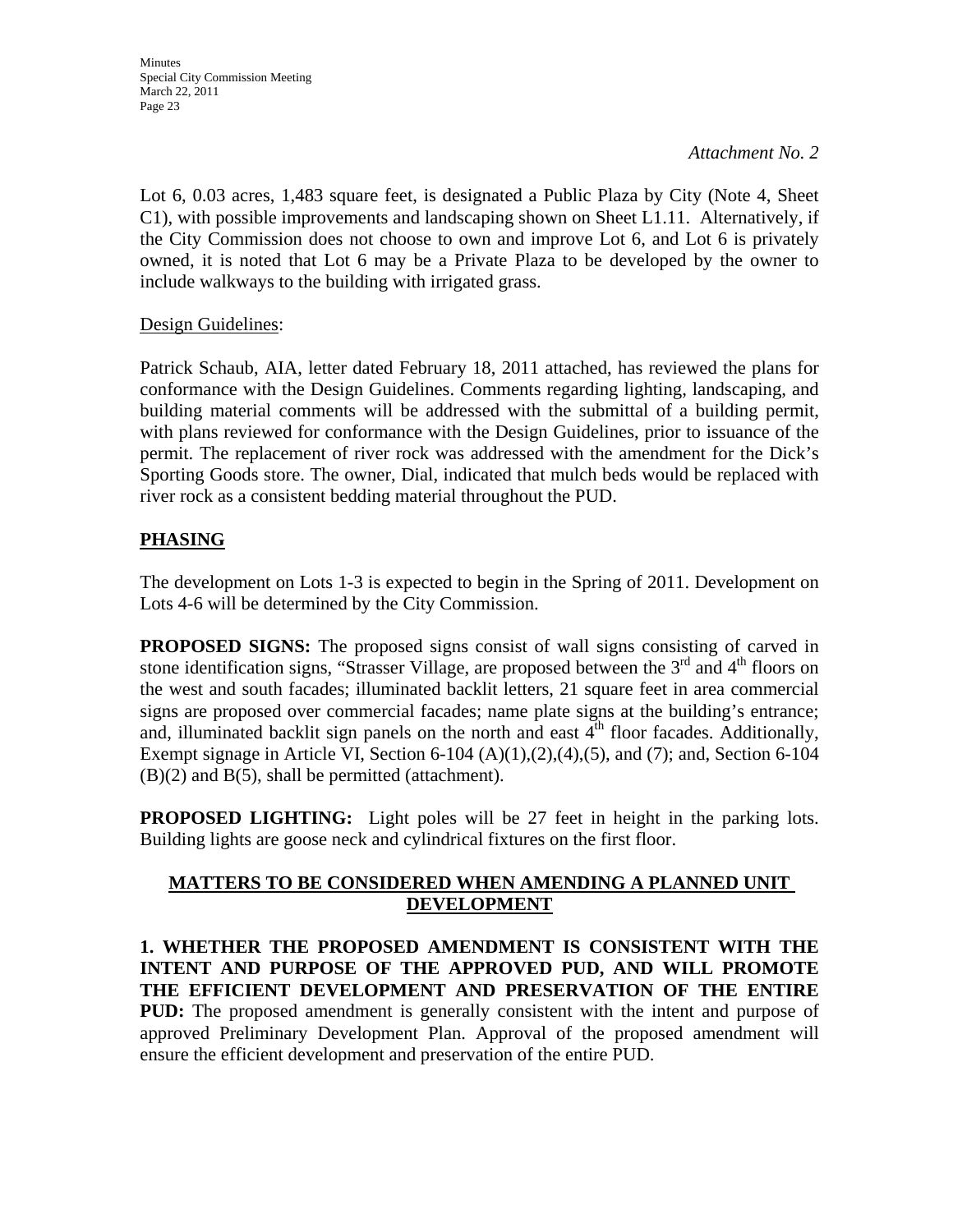The general intent of the PUD is to provide for a pedestrian oriented mixed-use retail and residential environment as an extension of the Downtown. The elimination of the parking garage was tied to the proposed zoning approved with Building P. However, funding sources never materialized to support the improvements. The residential component of approved Building P is maintained while the commercial space is reduced in area. The public plaza space has been replaced in a different format than shown on Lot 15, with Public Parks on Lot 4 and Lot 5, an a Public or Private Plaza on Lot 6.

**2. WHETHER THE PROPOSED AMENDMENT IS MADE NECESSARY BECAUSE OF CHANGED OR CHANGING CONDITIONS IN OR AROUND THE PUD, AND THE NATURE OF SUCH CONDITIONS:** The proposed amendment is necessary due to the parking garage being removed. The removal of the garage has resulted in a change to the layout of buildings, parking and public plaza space. Funding sources for the garage did not materialize to support the proposed improvements on Lot 15.

**3. WHETHER THE PROPOSED AMENDMENT WILL RESULT IN A RELATIVE GAIN TO THE PUBLIC HEALTH, SAFETY, CONVENIENCE OR GENERAL WELFARE, AND IS NOT GRANTED SOLELY TO CONFER A SPECIAL BENEFIT UPON ANY PERSON:** Approval of the proposed amendment will result in a relative gain to the general public welfare by allowing the implementation of the PUD and the overall downtown redevelopment project to proceed. Substantial public investment has been made in public improvements in association with the PUD. Proposed modifications to the approved PUD maintain the mixed-use retail and residential nature of the overall development. Streets and easements are otherwise designed to accommodate the downtown redevelopment project.

The proposed amendment will not be granted as a special benefit to any one person. The proposed modifications are in response to market conditions in order to make the project viable and a benefit to the general public.

### **ADDITIONAL MATTERS TO BE CONSIDERED WHEN AMENDING A PLANNED UNIT DEVELOPMENT**

**1. LANDSCAPING:** The proposed landscape plan provides for a number and variety of shade and ornamental trees, evergreen trees, shrubs, foundation plantings, parking lot landscaping, screening, and ground cover throughout the site. The landscaping plans are in conformance and meet the requirements of the Design Guidelines. Landscaping and underground irrigation will be maintained by the owner of each lot.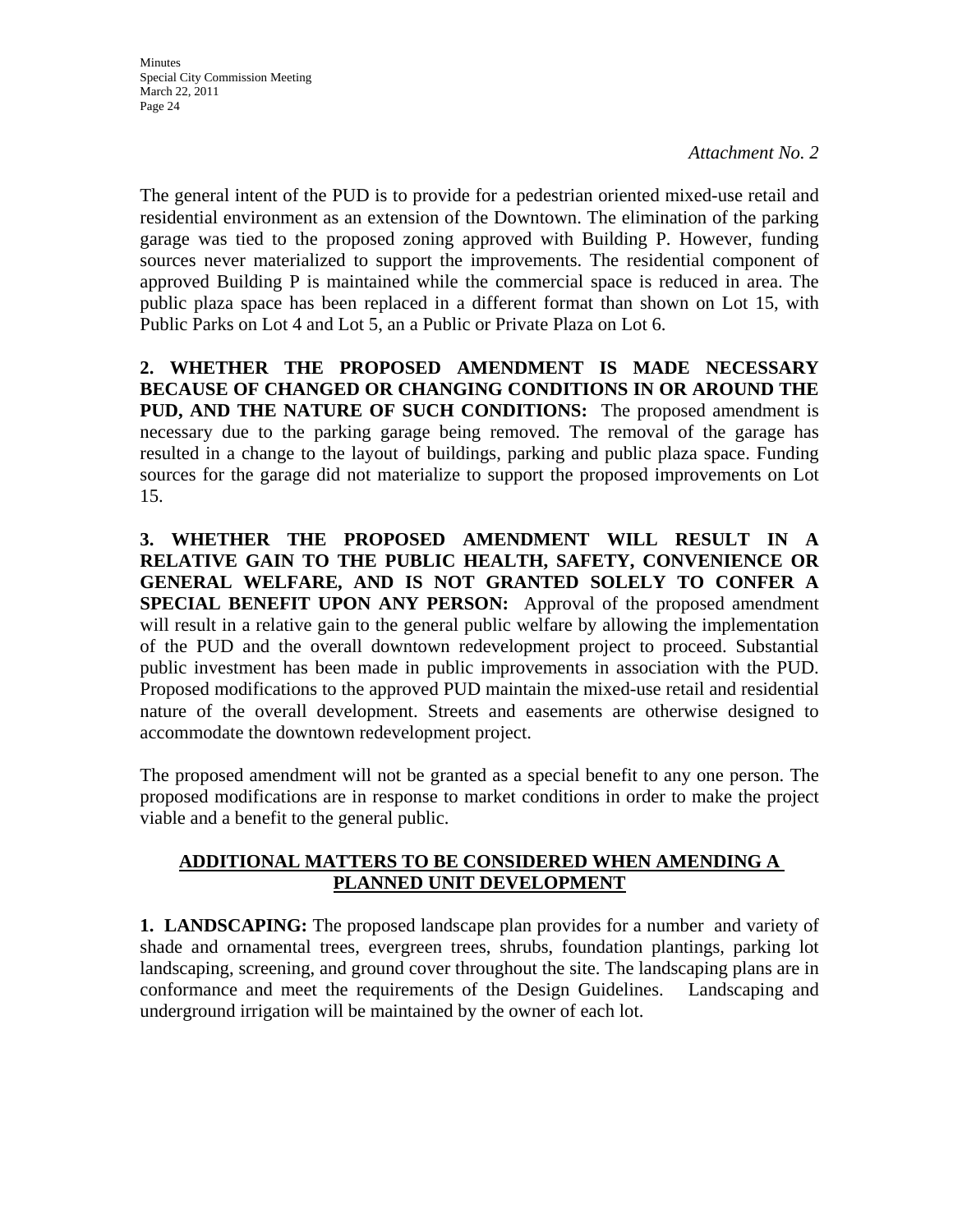**2. SCREENING:** Trash dumpsters are proposed to be screened by masonry enclosures with solid doors. Roof equipment on Building P will be screened with parapet walls as noted on the building elevations. The apartment's ground equipment will be screened with landscaping.

**3. DRAINAGE:** The site is proposed to drain to the southeast to inlets and then to the drainage channel along the east side of Tuttle Creek Boulevard. A comprehensive drainage plan was submitted and approved with the approved PUD and there are no changes to the drainage proposal.

### **4. CIRCULATION:**

Public Access. The proposed internal circulation plan provides for safe, convenient and efficient movement of goods, motorists, bicyclists, and pedestrians. Conflicts between motorists and pedestrians are minimized.

The site will be accessed from the surrounding street system within the PUD and city streets. Sidewalks exist or will be provided throughout the development. Sidewalk crossings of most streets will be stamped concrete replicating a brick pavement pattern to emphasize pedestrian crossings.

Traffic. The applicant's original traffic analyses were comprehensive for the entire North Project Area and indicated nominal impact on the surrounding transportation network as a result of the proposed development. The analysis was previously accepted by the City Engineer with the rezoning to PUD.

Off-Street Parking. The Manhattan Zoning Regulations do not require off-street parking for any use in the C-4 Central Business District. The Manhattan Marketplace PUD does not use any specific parking ratio; rather the off-street parking is maximized to the greatest extent possible. On-street parking along N.  $4<sup>th</sup>$  Street, N.  $3<sup>rd</sup>$  Street, along Osage Street will contribute to meeting a maximum number of parking spaces much like the C-4 District. Parking on the N.  $4<sup>th</sup>$  Street and Osage are proposed to be designated White zones, 29 spaces. The White zones are proposed to be added and will restrict parking by permit between 5 PM and 8 AM.

In addition to the above 29 public parking, the applicant has proposed 71 parking spaces on Lot 1. The applicant notes in its attached written documents that, "At a minimum McCullough looks for one potential parking space for each unit. There will be 71 private parking spaces created with the development (green shaded) and 29 public parking spaces will be requested to be designated as White Zone parking (blue shaded) for a total of 100 potential spaces. This fulfills the minimum requirement McCullough has for development."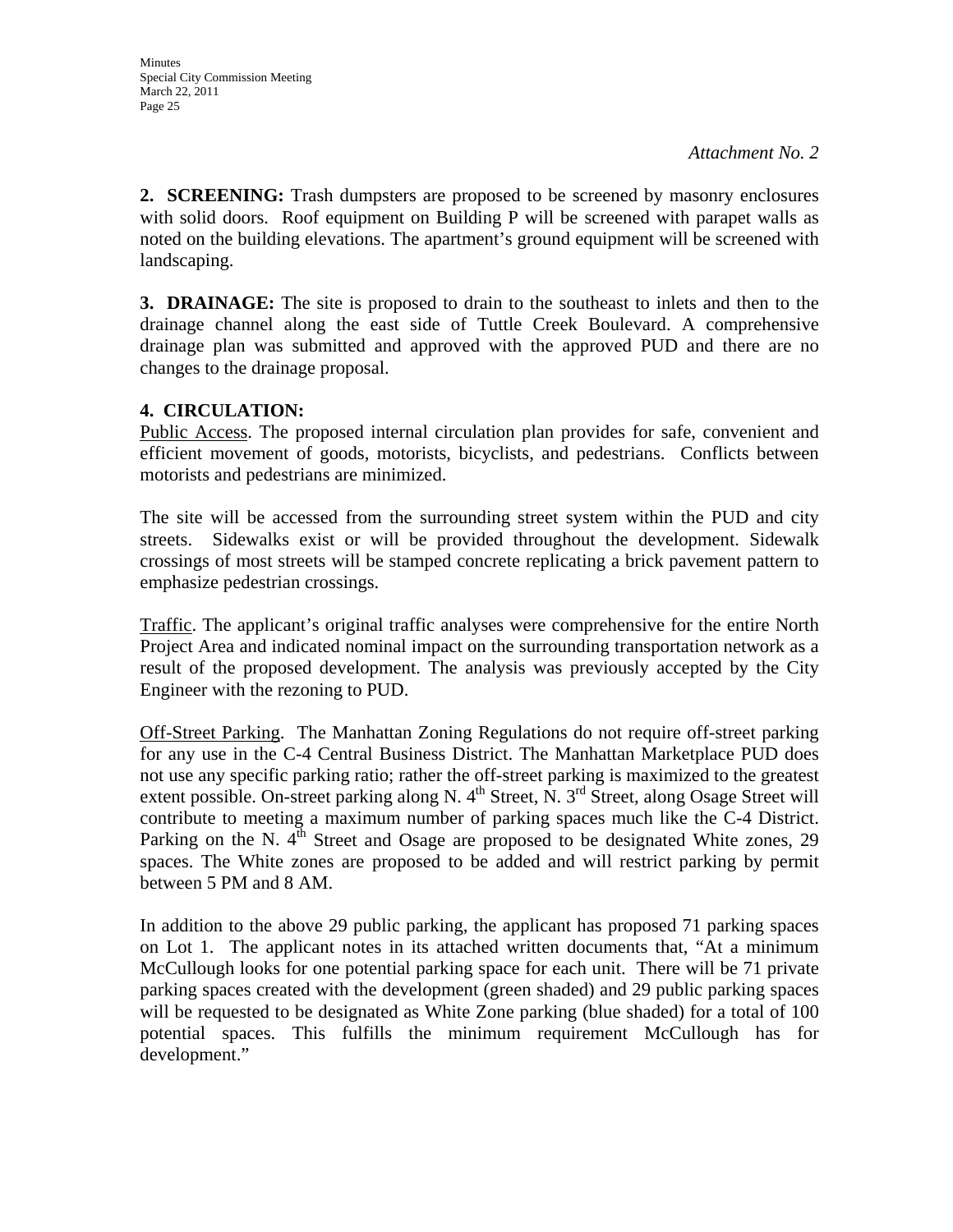In addition, the applicant's written documents refer to other parking south of Leavenworth in a future space to be built with the extension of N.  $3<sup>rd</sup>$  Street, 31 spaces, and an additional eight spaces on N.  $3<sup>rd</sup>$  Street which may be available, and other public parking. The 56 parking spaces on Lots 2 and 3 may also be used.

Based on the above totals, adequate parking is available to serve proposed Building P.

**5. OPEN SPACE/LANDSCAPED AND COMMON AREA:** Approximately 20.7% of the site is open space/landscaped area for Lots 1-3, which excludes Lots 4-6. Landscaping will be maintained by the owner of each lot.

**6. CHARACTER OF THE NEIGHBORHOOD:** The site is within a residential/commercial retail corridor, and bounded on the east by N. 3<sup>rd</sup> Street, on the west by N. 4th Street, on the south by Leavenworth Street and the Central Business District, and the north by Osage Street and a mixture of retail, service retail, and residential uses. The area to the west of the site is characterized as a mix of low to high medium density residential uses, and public and commercial service uses.

### **MATTERS TO BE CONSIDERED WHEN REZONING**

**1. EXISTING USE:** Approved Lot 15, Manhattan Marketplace Unit Two, PUD, is subject to Ordinance No. 6544 approved on June 6, 2006. The site is vacant and used as a construction storage site for buildings under construction north of Osage Street. The site, Lot 15, is intended, under the approved PUD, for Building P, a four story, first floor commercial, second, third, and fourth floors residential apartment units, approximate 270 off-street parking garage, and public plaza.

**2. PHYSICAL AND ENVIRONMENTAL CHARACTERISTICS:** Generally flat with drainage to the southeast. Existing structures have been demolished and the site has been graded and is vacant. The site is located in a 500 Year Flood Plain and is not subject to flood plain development regulations or requirements.

### **3. SURROUNDING LAND USE AND ZONING:**

**(a.) NORTH:** Osage Street, future Dick's Sporting Goods, Bed, Bath & Beyond, multiple-family buildings, retail; PUD

**(b.) SOUTH:** Leavenworth Street, Manhattan Town Center and parking lots, three-story mixed use building with first floor commercial and upper floors residential; C-4 District.

**(c.) EAST:** N. 3rd Street, vacant commercial lot, commercial/retail uses; PUD.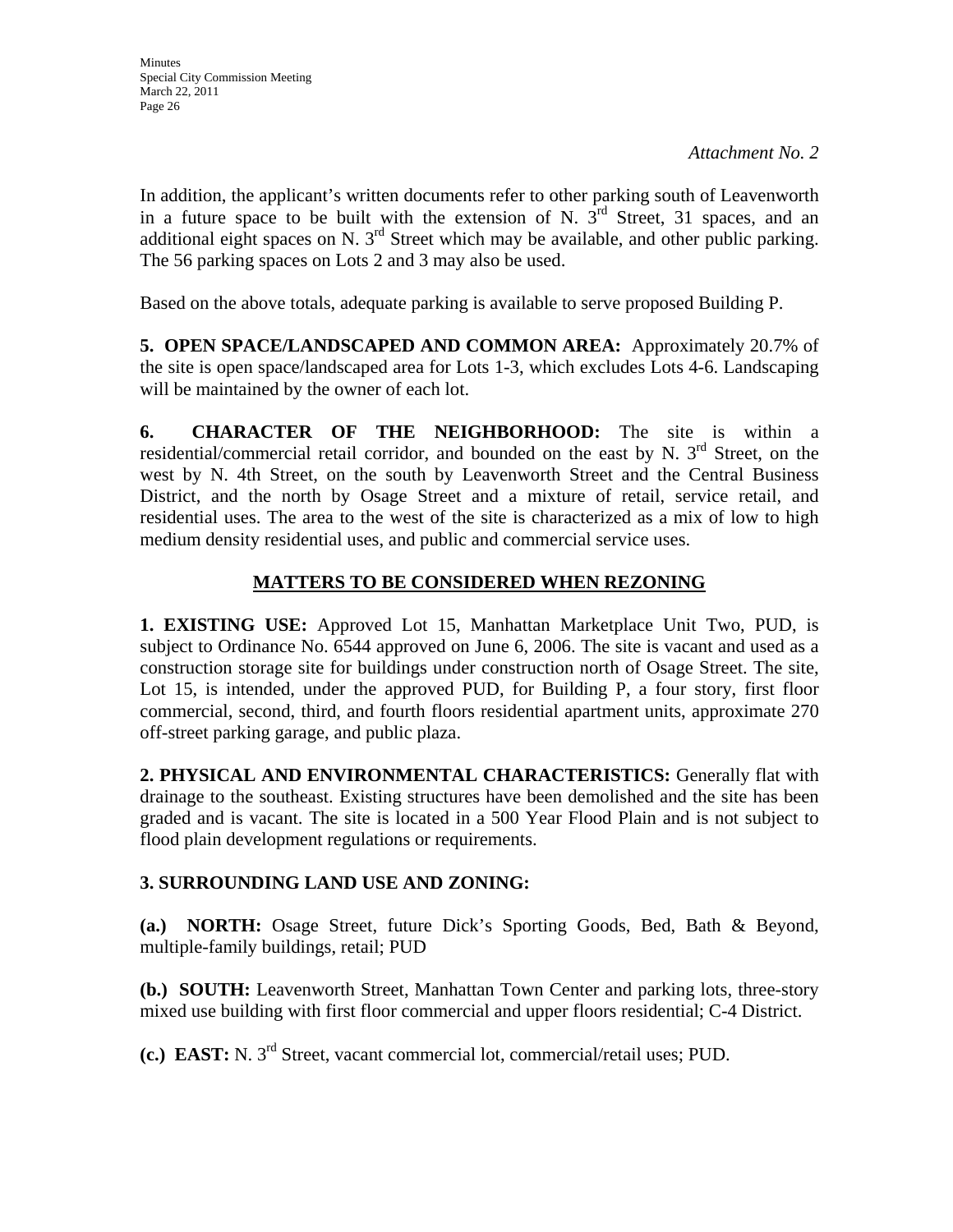**(d.) WEST:** N. 4<sup>th</sup> Street, single-family, two-family, multiple-family residential uses, community facilities (Senior Center and public parking lot), Manhattan Mercury, Senior High Rise, Damon Runyon House (professional office); R-M, Four Family Residential District, with TNO, Traditional Neighborhood Overlay District, and C-4 District.

### **4. GENERAL NEIGHBORHOOD CHARACTER:** See Number 6 above.

**5. SUITABILITY OF SITE FOR USES UNDER CURRENT ZONING:** The existing site is suitable for the Permitted Uses approved with the PUD, which include all of the permitted and conditional uses of the C-4, Central Business District.

**6. COMPATIBILITY OF PROPOSED DISTRICT WITH NEARBY PROPERTIES AND EXTENT TO WHICH IT MAY HAVE DETRIMENTAL AFFECTS:** The proposed modifications should have minimal impact on adjacent properties. Properties to the north are multiple-family residential and commercial. To the south is Manhattan Town Center and Manhattan's central business district. Commercial, public, and residential uses are to the west of N.  $4<sup>th</sup>$  Street. The proposed amendments should not adversely affect those areas as the changes are generally consistent with the approved PUD. To the east are N. 3<sup>rd</sup> Street and Manhattan Marketplace PUD, which consists of developed and one undeveloped lot in the PUD. The amendment proposes no changes that would adversely impact N. 3<sup>rd</sup> Street or the developed and remaining undeveloped lot in Manhattan Marketplace PUD. The proposed surface off-street parking lots on proposed Lot 2 and Lot 3 will provide some parking for the future development on the last undeveloped lot in PUD.

To the west is a mix of commercial, public, and residential neighborhoods. N.  $4<sup>th</sup>$  Street was improved to a three lane collector, two thru-lanes and a center turn lane, which can adequately handle traffic associated with the amendment. Minimal impact on the street system is expected as a result of amendments.

The amendment is within the Environs of the Damon Runyon House, Community House and Downtown Historic District. The Manhattan Historic Resources Board reviewed the project on January 24, 2011, (the attachment incorrect notes the year as 2010) and found that the proposed projects meet the Standards and Guidelines for Evaluating the Effects of Projects Environs. The State Historic Preservation Officer (attachment dated February 7, 2011) reviewed the project and determined the proposed project will not encroach upon, damage or destroy any listed historic property or its environs.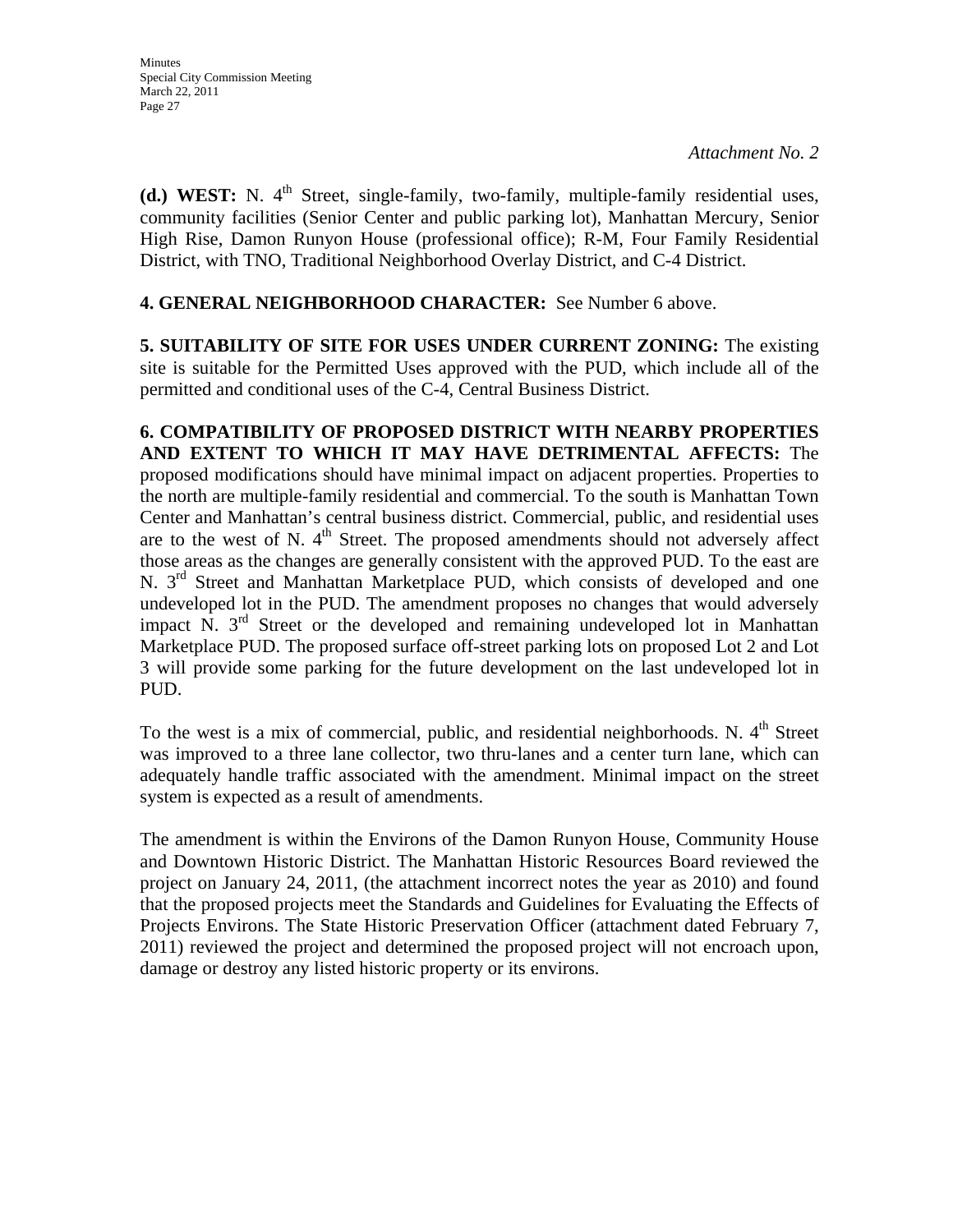**7. CONFORMANCE WITH COMPREHENSIVE PLAN:** The Manhattan Urban Area Comprehensive Plan shows the site as Central Core District (CCD), which is a special purpose designation for the Downtown Core. The amendment site is also designated as a primary redevelopment area for expansion of the Central Business District, in Downtown Tomorrow – A Redevelopment Plan for Downtown Manhattan, Kansas, adopted in May 2000. The proposed amendment conforms to the Comprehensive Plan.

**8. ZONING HISTORY AND LENGTH OF TIME VACANT AS ZONED:** The amendment site is vacant as demolition and clearing have occurred since rezoning to PUD.

- May 1, 2006 Manhattan Urban Area Planning Board, on a vote of 5-0, recommends approval of the rezoning of Manhattan Marketplace Addition, Unit Two from R-2, Two-Family Residential District; R-3, Multiple-Family Residential District; C-2, Neighborhood Shopping District; C-4, Central Business District; C-5, Highway Service Commercial District; I-3, Light Industrial District; and, PUD, Commercial Planned Unit Development District, to PUD, Commercial Planned Unit Development District.
- May 15, 2006 Applicant submits revised Preliminary Development Plan replacing the hotel in Building P with residences.
- May 16, 2006 City Commission considers first reading of an ordinance rezoning of Manhattan Marketplace Addition, Unit Two to PUD, Commercial Planned Unit Development District and on a vote of 5- 0, overrode the Planning Board's recommendation and approved first reading of an ordinance rezoning the site to PUD, Commercial Planned Unit Development, as modified by the revised Preliminary Development Plan that replaced the hotel use in Building P with residential dwellings, based on the findings in the Staff Report as verbally updated in the staff presentation, with the four (4) conditions of approval recommended by the Planning Board.
- June 6, 2006 City Commission overrides the recommendation of the Manhattan Urban Area Planning Board and approves Ordinance No. 6544 rezoning Manhattan Marketplace Addition, Unit Two, to PUD Commercial Planned Unit Development District as modified by the revised Preliminary Development Plan replacing the hotel use in Building P with residential dwellings, based on the findings in the Staff Report as updated by the Cover Memorandum, with the four (4) conditions of approval listed in the Staff Report.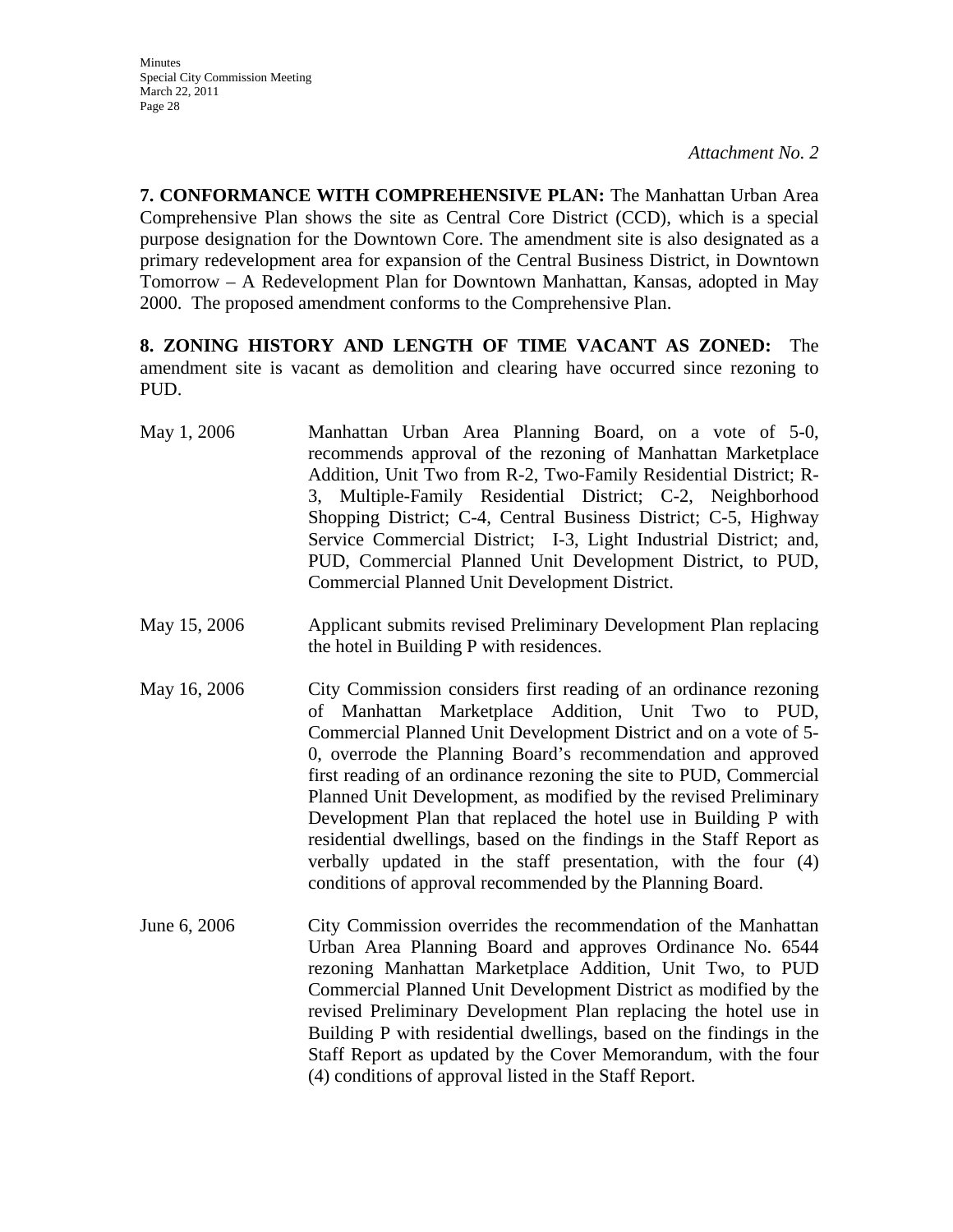| January 24, 2008 | Development. | Manhattan Urban Area Planning Board approves the Final Plat of<br>Manhattan Marketplace Shops, Unit One, Planned Unit |  |  |  |
|------------------|--------------|-----------------------------------------------------------------------------------------------------------------------|--|--|--|
| February 5, 2008 |              | City Commission accepts easements and rights-of-way of<br>Manhattan Marketplace Shops, Unit One, Planned Unit         |  |  |  |

**9. CONSISTENCY WITH INTENT AND PURPOSE OF THE ZONING ORDINANCE:** The intent and purpose of the Zoning Regulations is to protect the public health, safety, and general welfare; regulate the use of land and buildings within zoning districts to assure compatibility; and to protect property values.

Development.

The PUD Regulations are intended to provide a maximum choice of living environments by allowing a variety of housing and building types; a more efficient land use than is generally achieved through conventional development; a development pattern that is in harmony with land use density, transportation facilities and community facilities; and a development plan which addresses specific needs and unique conditions of the site which may require changes in bulk regulations or layout. The proposed PUD amendment is consistent with the intent and purposes of the Zoning Regulations, the intent of the PUD Regulations and Design Guidelines, subject to the conditions of approval listed under the staff recommendation.

**10. RELATIVE GAIN TO THE PUBLIC HEALTH, SAFETY AND WELFARE THAT DENIAL OF THE REQUEST WOULD ACCOMPLISH, COMPARED WITH THE HARDSHIP IMPOSED UPON THE APPLICANT:** There appears to be no relative gain to the public that denial would accomplish in comparison to the hardship to the applicant and the City. That portion of the PUD, affected by the amendment, is an integral part of the overall downtown redevelopment project. Substantial public investment has been made to implement the PUD as a part of the overall downtown redevelopment effort. Denial of the amendments would be a hardship on the applicant, as well as the general public, given the levels of public investment already made.

**11. ADEQUACY OF PUBLIC FACILITIES AND SERVICES:** Adequate public facilities and services are available to serve the site.

**12. OTHER APPLICABLE FACTORS:** None.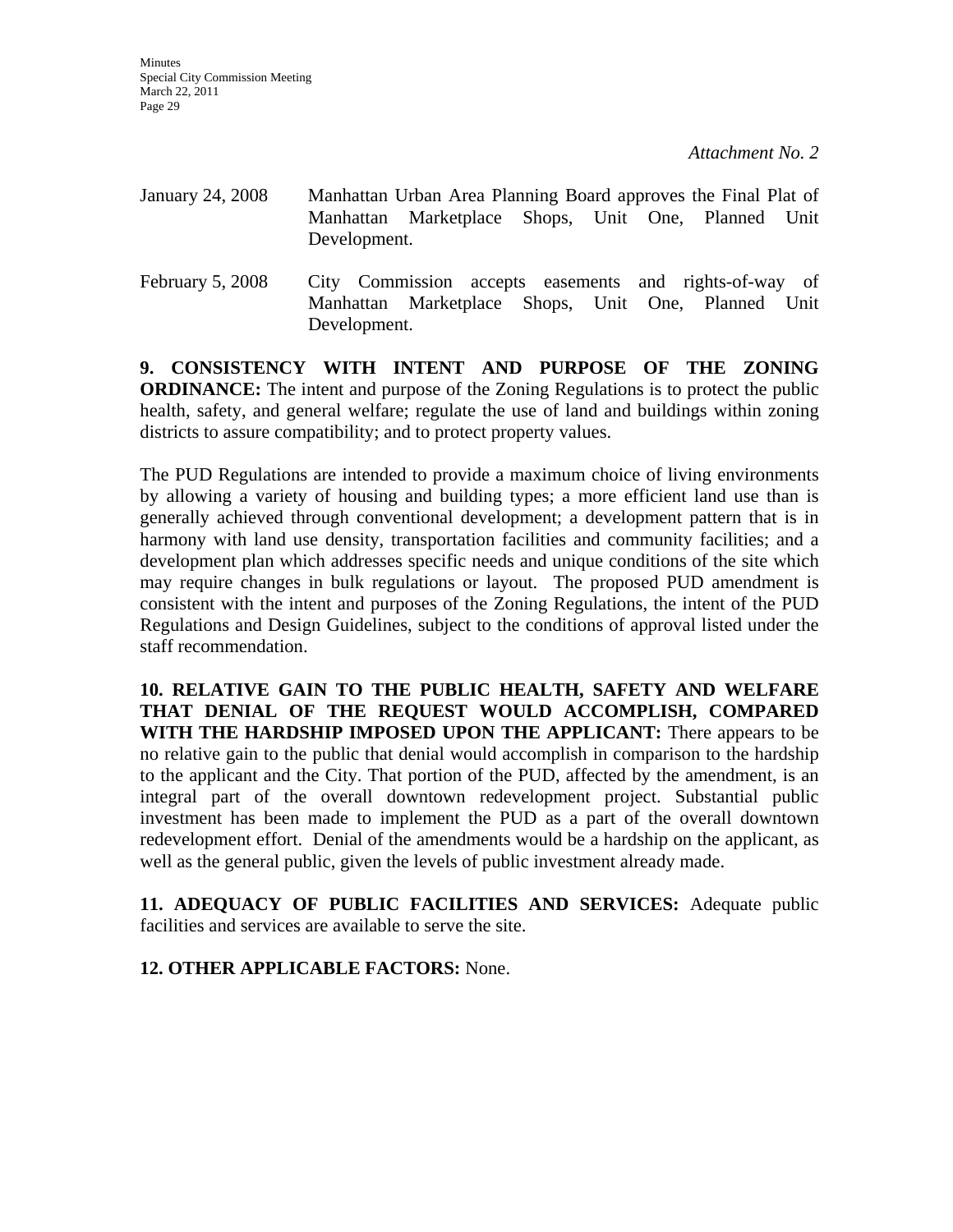**13. STAFF COMMENTS:** City Administration recommends approval of the proposed amendment of Ordinance No. 6544 and the approved Preliminary Development Plan of Lot 15, Manhattan marketplace PUD, Unit Two, to be known as the Final Development Plan of Lots 1-6 of Manhattan Marketplace Shops, Unit Four, Planned Unit Development, subject to the following condition:

- 1. All provisions of Ordinance No. 6544 that are not in conflict with this amendment shall remain in force.
- 2. Signage on Building P as proposed in the application documents shall be allowed.
- 3. Exempt signage shall include signage described in Article VI, Section 6-104  $(A)(1),(2),(4),(5)$ , and  $(7)$ ; and, Section 6-104  $(B)(2)$  and  $B(5)$ .

### **ALTERNATIVES:**

- 1. Recommend approval of the proposed amendment of Ordinance No. 6544 and the approved Preliminary Development Plan of Lot 15, Manhattan Marketplace PUD, Unit Two, to be known as the Final Development Plan of Lots 1-6 of Manhattan Marketplace Shops, Unit Four, Planned Unit Development, stating the basis for such recommendation.
- 2. Recommend denial of the proposed amendments of Ordinance No. 6544 and the approved Preliminary Development Plan of Lot 15, Manhattan Marketplace PUD, Unit Two, to be known as the Final Development Plan of Lots 1-6 of Manhattan Marketplace Shops, Unit Four, Planned Unit Development, stating the specific reasons for denial.
- 3. Table the proposed Amendment to a specific date, for specifically stated reasons.

### **POSSIBLE MOTION:**

The Manhattan Urban Area Planning Board recommends approval of the proposed amendment of Ordinance No. 6544 and the approved Preliminary Development Plan of Lot 15, Manhattan Marketplace PUD, Unit Two, to be known as the Final Development Plan of Lots 1-6 of Manhattan Marketplace Shops, Unit Four, Planned Unit Development, based on the findings in the Staff Report, subject to the three conditions of approval recommended by City Administration.

**PREPARED BY:** Steve ZILKIE, AICP, Senior Planner

**DATE:** February 18, 2011

11012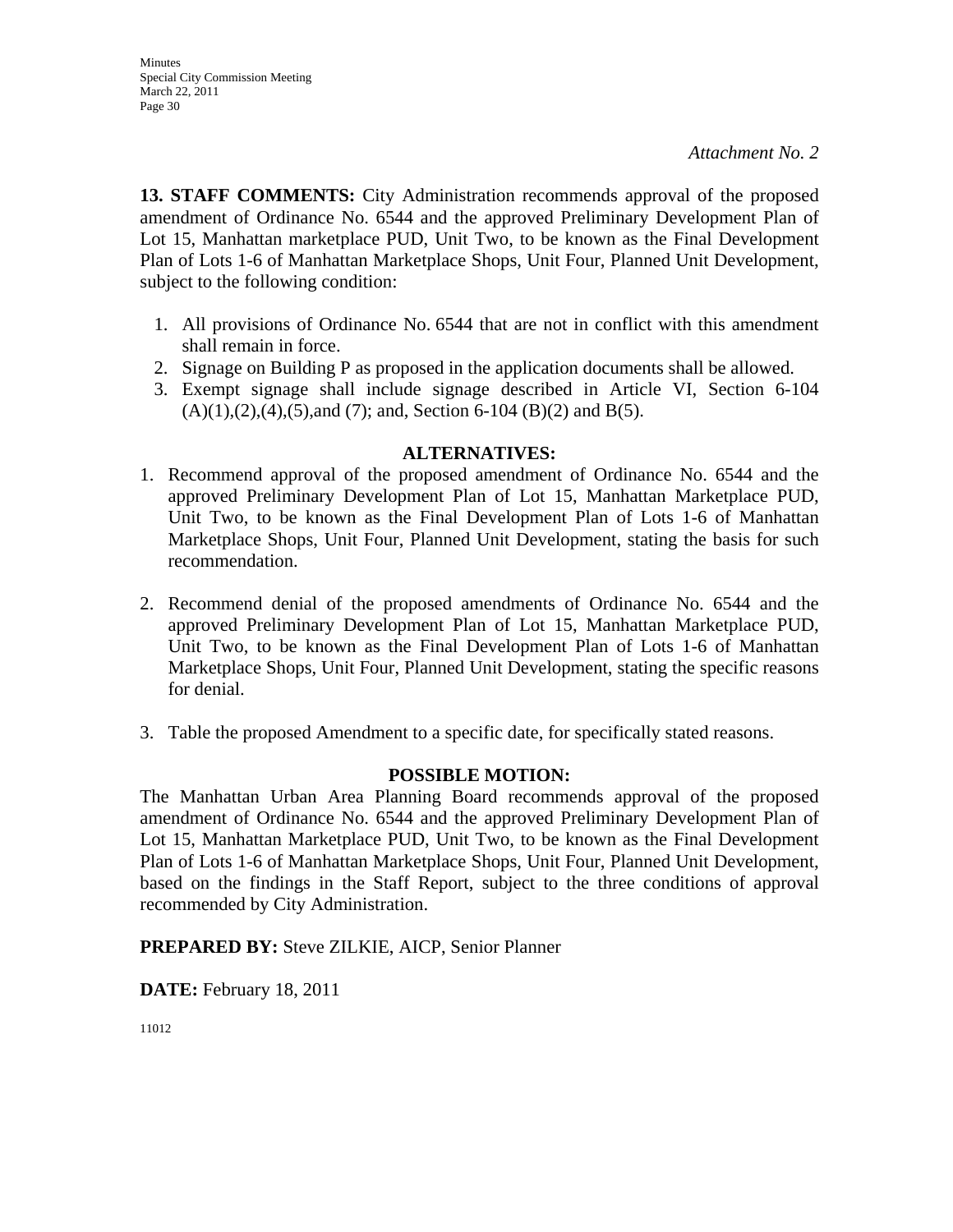### **STAFF REPORT**

### **APPLICATION TO REZONE PROPERTY TO PLANNED UNIT DEVELOPMENT DISTRICT**

### **BACKGROUND**

**FROM:** County G-1, General Agricultural District, and R-1, Single-Family Residential District, with AO, Airport Overlay District.

- **TO:** PUD, Residential Planned Unit Development District, with AO, Airport Overlay District.
- **OWNER:** G. Rex Stone Trust, Shirley L. Stone Trustee.
- **ADDRESS:** 2242 Meadowlark Rd., Manhattan, KS 66502.
- **APPLICANT:** Forward Properties International, Inc. Gordon Sorenson, Financial Officer.

**ADDRESS:** 5331 Spring Valley Road, Dallas, TX 75254.

**DATE OF PUBLIC NOTICE PUBLICATION:** Monday, January 17, 2011; Readvertised on Thursday, February 3, 2011**.** 

**DATE OF PUBLIC HEARING: PLANNING BOARD:** Monday, February 7, 2011; Tabled to Thursday, February 24, 2011.

**CITY COMMISSION:** Tuesday, March 22, 2011.

**LOCATION:** The site is generally located along the east side of N. Scenic Drive, south of Stone Drive, and north of the dead-end of Hunter Drive.

**AREA:** 24.501 acres.

**PROPOSED USE:** The proposed permitted use is Multiple-family dwellings.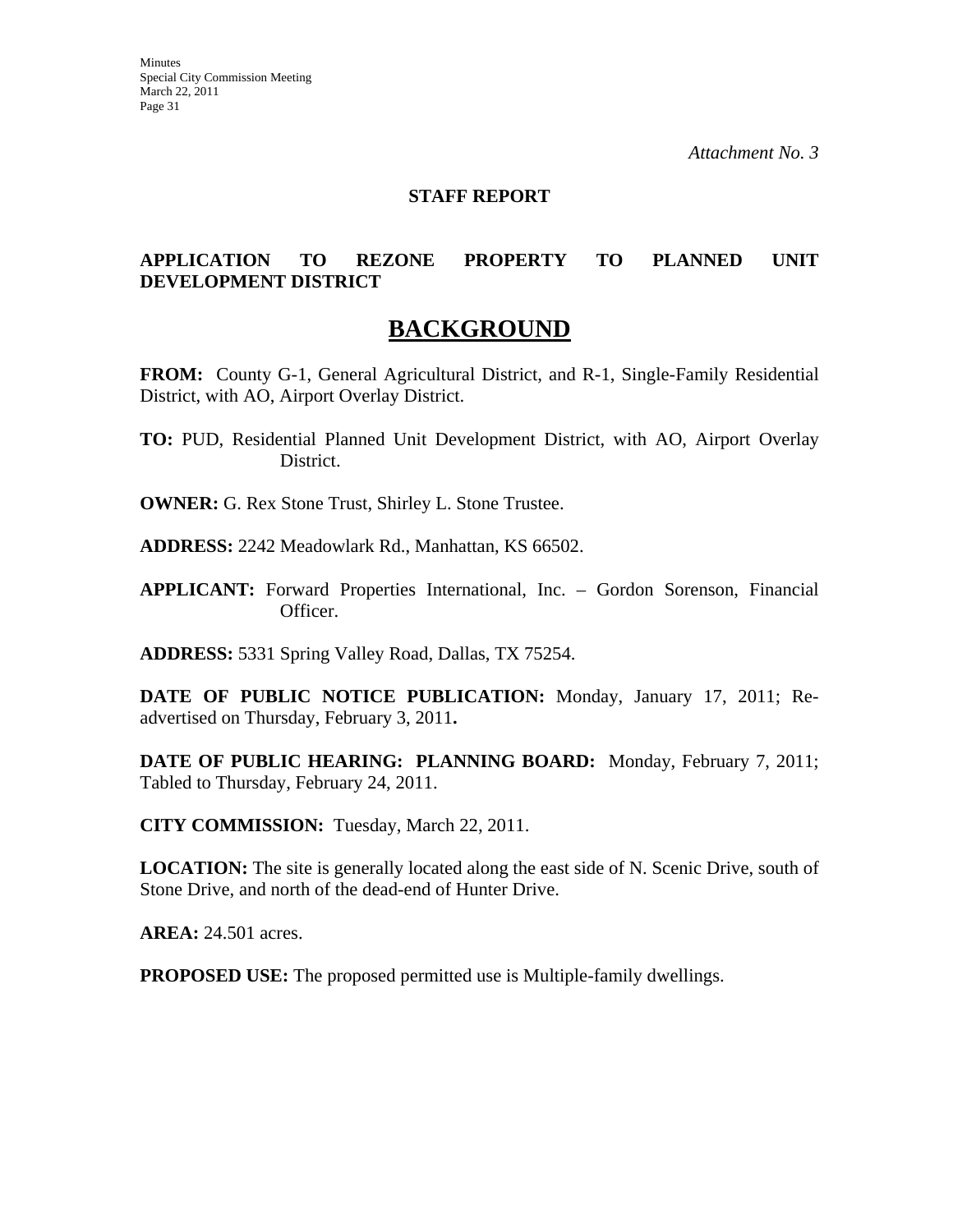The application documents indicate the tenant mix is to serve the expanding housing market associated with Ft. Riley. Military assigned to Ft. Riley, Ft. Riley personnel, KSU students, staff and teachers are also part of the market.

The property will be managed by Engle property Management, LLC.

Net density is 13.3 dwelling units per net acre.

**PROPOSED BUILDINGS, STRUCTURES AND PHASING:** Thirteen, 24 dwelling units per apartment building, or 312 total dwelling units are proposed.

The applicant indicates that ten buildings will consist of one-bedroom, two-bedroom units, and three-bedroom units. Three buildings will consist of two-bedroom units only. The proposed number of off-street parking spaces is based on the building unit/bedroom floor plans. Open off-street parking lots, carport parking, and parking garages with end storage spaces, will be provided with each phase to serve the apartment buildings.

### **Apartment Buildings, Clubhouse, Parking Garages, Carports, and Screening Structures**

Apartment buildings are three stories,  $41 \frac{1}{2}$  feet in height. Exterior materials are a combination of lap siding, corrugated metal, and limestone veneer at the building's base and either side of the stairwell entry facade, with architectural roof shingles. Building colors are earth tones: browns, beiges, greens. Each ground floor unit has a patio space and storage room. Second and third floor units have a balcony and storage room. Units are accessed from an internal stairwell with a standing seam metal third floor roof over the stairwell entrance, and a standing seam roof, lap and corrugated metal siding on building sidewalls.

The one story clubhouse/office/pool building is 20  $\frac{1}{2}$  feet in height with similar exterior materials as the apartment buildings, but no corrugated metal. The application documents note four employees at the clubhouse.

The parking garage and carport buildings are 14 feet in height and 13 feet in height, respectively, with the garage exterior material matching the clubhouse building, and the carports having similar roof material with lap sided side walls but no front or rear walls. Parking garages have storage units on the ends of the garage.

Trash enclosures are six feet in height with split face walls and metal doors.

Six foot tall wood fence is proposed for screening on the eastern side of Phase 1 and Phase 4.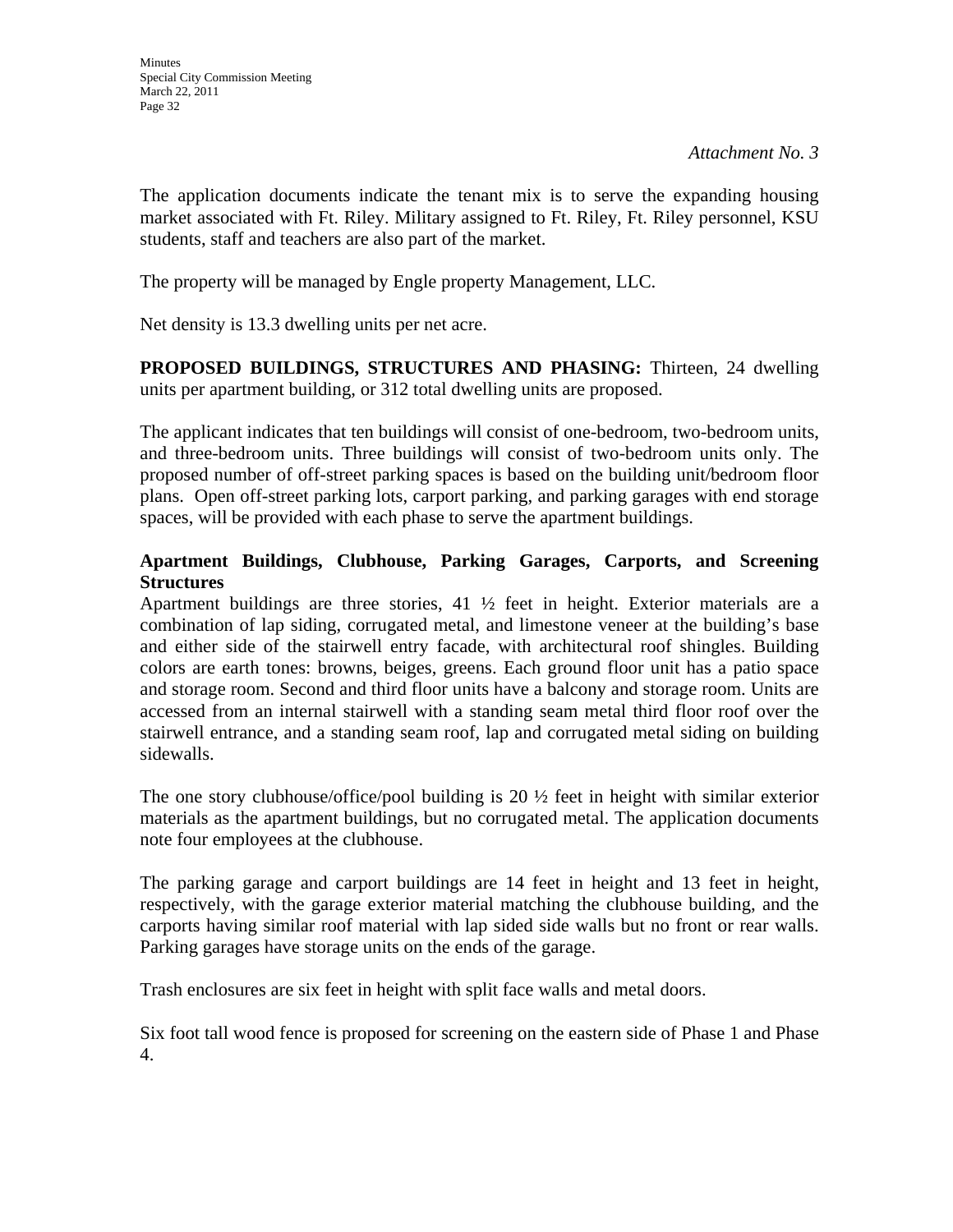### **Phasing**

For the purposes of Final Development Plan approvals, the applicant is setting out the phasing timelines as a part of the Preliminary Development Plan approval which is proposed in four phases from 2011 through 2017.

Phase 1, 2011: Access from a proposed curb cut off Stone Drive at the northern end of the site. Internal driveway aisles will provide access to parking lots serving four apartment buildings generally in the northeastern part of the site.

Phase 2, 2013: Access from an internal driving aisle established with Phase 1. Off-street parking lots serving the two apartment buildings and the pool/clubhouse will be built with in Phase 2 generally in the northwestern part of the site.

Phase 3, 2015: Access to parking lots and three apartment buildings from driveway aisles and a portion of Hunter Drive with Phase 3 in the southwestern part of the site.

Phase 4, 2017: Access from an extension of Hunter Drive in the Phase 3 to existing Hunter Drive in Stone Pointe Addition. Phase 4 is in the southeastern part of the site consisting of four apartment buildings and off-street parking lots.

### **PROPOSED TOAL LOT COVERAGES**

| <u>Use</u>           | <b>Square Feet</b> | <b>Percentage</b> |
|----------------------|--------------------|-------------------|
| <b>Buildings</b>     | 176,407            | 16%               |
| Right-of-way         | 47,195             | 4%                |
| Driveways/Parking    | 396,043            | 35%               |
| Landscape/Open Space | 254,532            | 45%               |

### **PROPOSED SIGNS**

Four type of ground signs are proposed: (1) A 12 foot tall, 64 square feet in area, metal tubing and plywood identification/information sign, is proposed at the northwest corner of the site along N. Scenic Drive; (2) Two,  $2 \frac{1}{2}$  foot tall, 35 square feet in area, limestone identification/entry with aluminum lettering sign, are proposed in the driveway access aisle off Stone Drive and Hunter Drive; (3) A  $2\frac{1}{2}$  foot tall, 20 square feet in area, limestone identification/entry with aluminum lettering clubhouse sign is proposed at the entry to the clubhouse off the driveway aisle; and, (4) Small way finding signs constructed of metal tubing and aluminum facing, are proposed throughout the site identifying buildings or other uses like the clubhouse.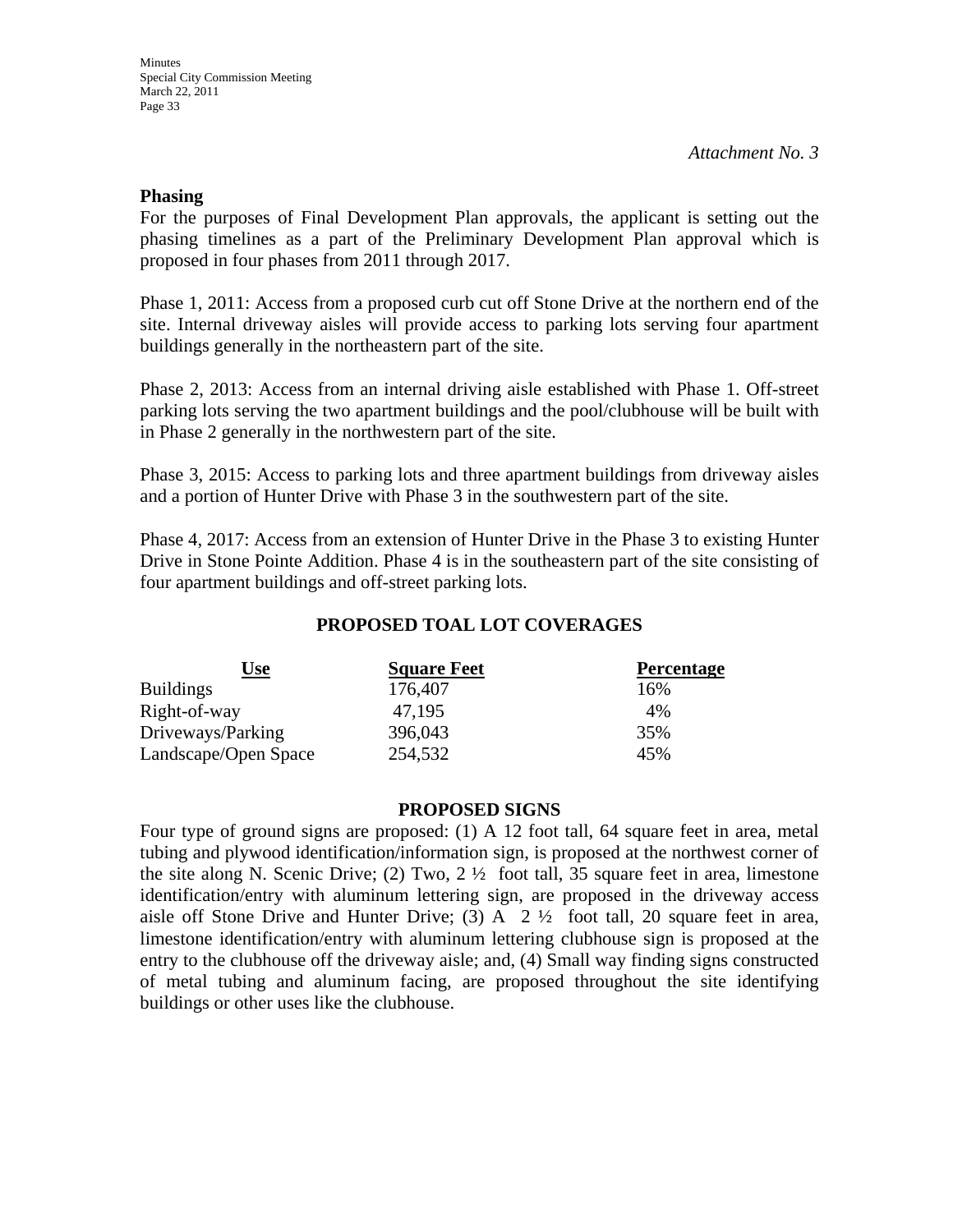| <b>Type</b>                | <b>Dimensions</b>   | <b>Lighting</b> |
|----------------------------|---------------------|-----------------|
| Identification             | 12 feet by 8 feet   | None            |
| Way finding                | 4 feet 2 feet       | None            |
| Limestone Ground entry     | 2.5 feet by 14 feet | Ground          |
| Limestone Ground clubhouse | 2.5 feet by 8 feet  | Ground          |

The proposed 12 foot tall, 64 square feet in area, information sign should be designed using materials compatible with proposed signs in the PUD, such as a limestone veneer base and aluminum face. Additionally, Exempt signage in Article VI, Section 6-104  $(A)(1), (2), (4), (5),$  and  $(7)$ ; and, Section 6-104  $(B)(2)$  and  $B(5)$ , shall be permitted (attachment).

**PROPOSED LIGHTING:** Full cutoff wall lights and parking lot lights are proposed. Parking lot lights 16 feet tall. Sign lights are up-lit.

## **REVIEW CRITERIA FOR PLANNED UNIT DEVELOPMENTS**

**LANDSCAPING:** Proposed landscaping is functional with respect to the proposed nature of the development and takes into consideration screening and buffering needs, preservation of existing vegetation and trees wherever possible, incorporates open and private space, the location of buildings, walks, streets, recreational areas, parking areas, utilities, drainage, finished grade and long term maintenance. Trees and foundation planting beds are proposed with native tree areas in drainage ways preserved to the greatest extent possible because Hunter Drive and other public improvements will cross natural ravines. Conservation easements should be added to drainage easements to insure that native ravine areas are preserved to the greatest extent possible. A tree preservation plan, for the areas depicted on the landscape plan as native area, should be submitted with the Final Development Plan for Phase 1. The preservation plan should be reviewed and approved by City Administration, including the City Forester**.** 

**2. SCREENING:** Outdoor storage areas are adequately screened. Outdoor off-street parking areas adjacent to the southeastern lot line adjoining the rear yard of single family back and side yards are screened by a six foot tall wood fencing. Outdoor off-street parking along the northeastern side of the site are also screened by a six foot tall wood fencing and are separated from single family yards by an open area, which adds distance between the parking and yards. The open space separation is generally in the low range of 155 feet up to approximately 205 feet. Outdoor trash collection points are enclosed by six foot tall split face block walls and metal doors.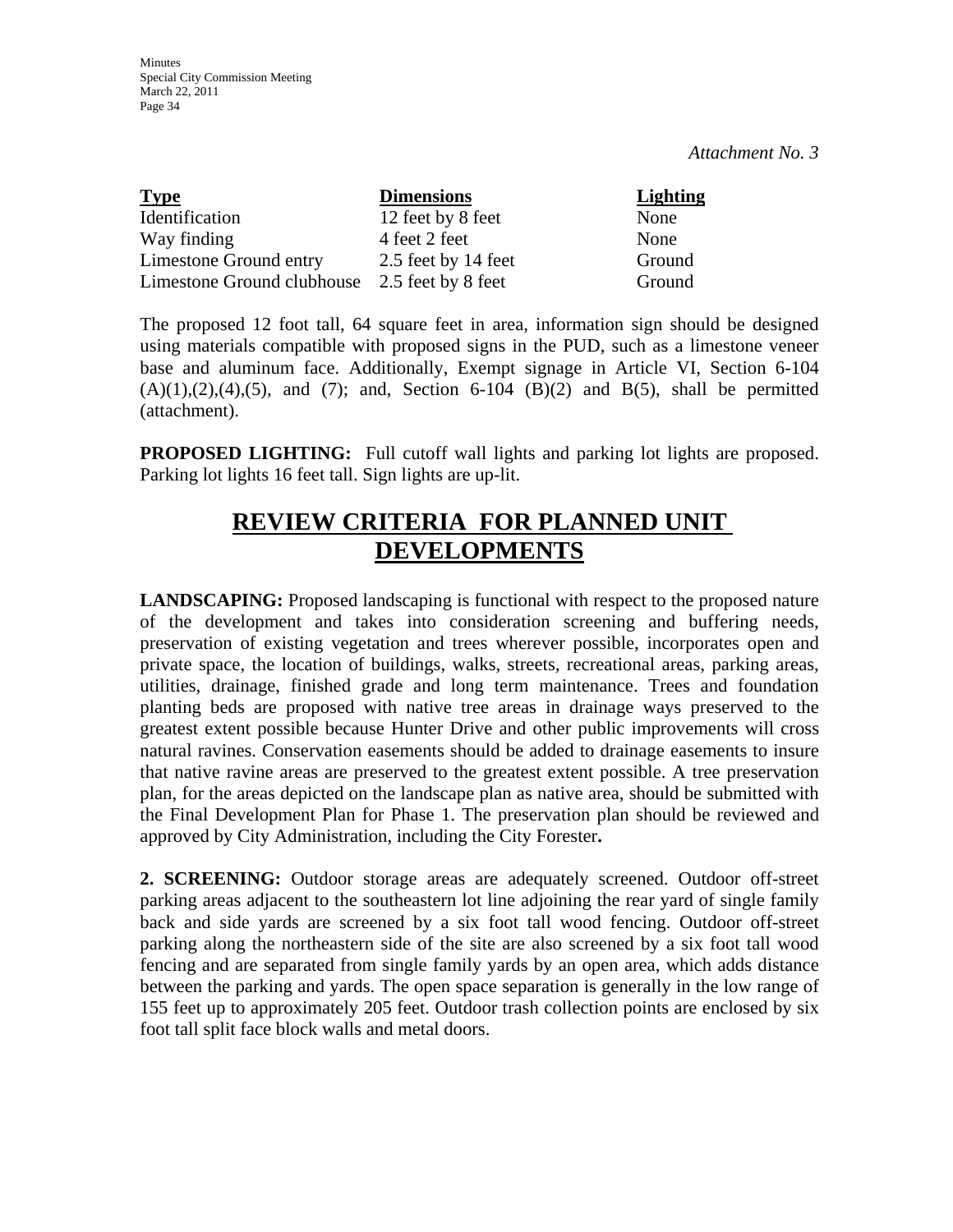**3. DRAINAGE:** The drainage system is designed in conformance with the adopted Stormwater Management Master Plan. BG Consultants, Inc., submitted a Storm Drainage Report for Scenic Woods, dated December 23, 2010. The proposed drainage system reduces post development storm water flows generated by the proposed improvements. The City Engineer, memo attached dated February 1, 2011, accepts the Report, with the following comments:

- Slope Protection will need to be provided for the double 6' X 6' by use of a headwall. Refer to city standards specifications for headwalls when in the final design for the road/RCB.
- Inlets should be provided on Hunter Drive in the sump area at the RCB. Inlets should be designed in accordance to City Standards. The sump area on the road between the parking lots of building (6,7) and (8,9) should have an inlet structure.
- All outlets will need to have the appropriate end sections and necessary slope protection.

These structural and other improvements will need to be addressed with the drainage plan submitted the Final Development Plan.

Storm water improvements include use of the proposed storm sewer inlets, existing and proposed storm sewer pipes and concrete box, the natural channel, and a detention basin. The majority of the storm flows generated by the proposed development will drain to the detention basin, which will drain to the north to storm sewer pipe in Stone Pointe Addition.

Adequate easements are proposed to protect drainage ways from encroachment and protect property from damage by periodic flooding. No portion of the proposed development is within the 100 year Flood Plain or 500 Year Flood Plain.

Provisions to insure the continued long term maintenance of private drainage facilities will be provided with a Restrictive Covenant, which will be required and filed with the Final Plat to ensure long term maintenance of drainage improvements by the owner and the provision to allow the City to assess the property if the owner fails to perform the required maintenance.

**4. CIRCULATION:** The internal circulation plan provides for safe, convenient and efficient movement of goods, motorists and pedestrians. Conflicts between motorists and pedestrians are minimized. Access to the proposed PUD will be from Stone Drive and a future extension of Hunter Drive from the Stone Pointe Addition to Scenic Drive.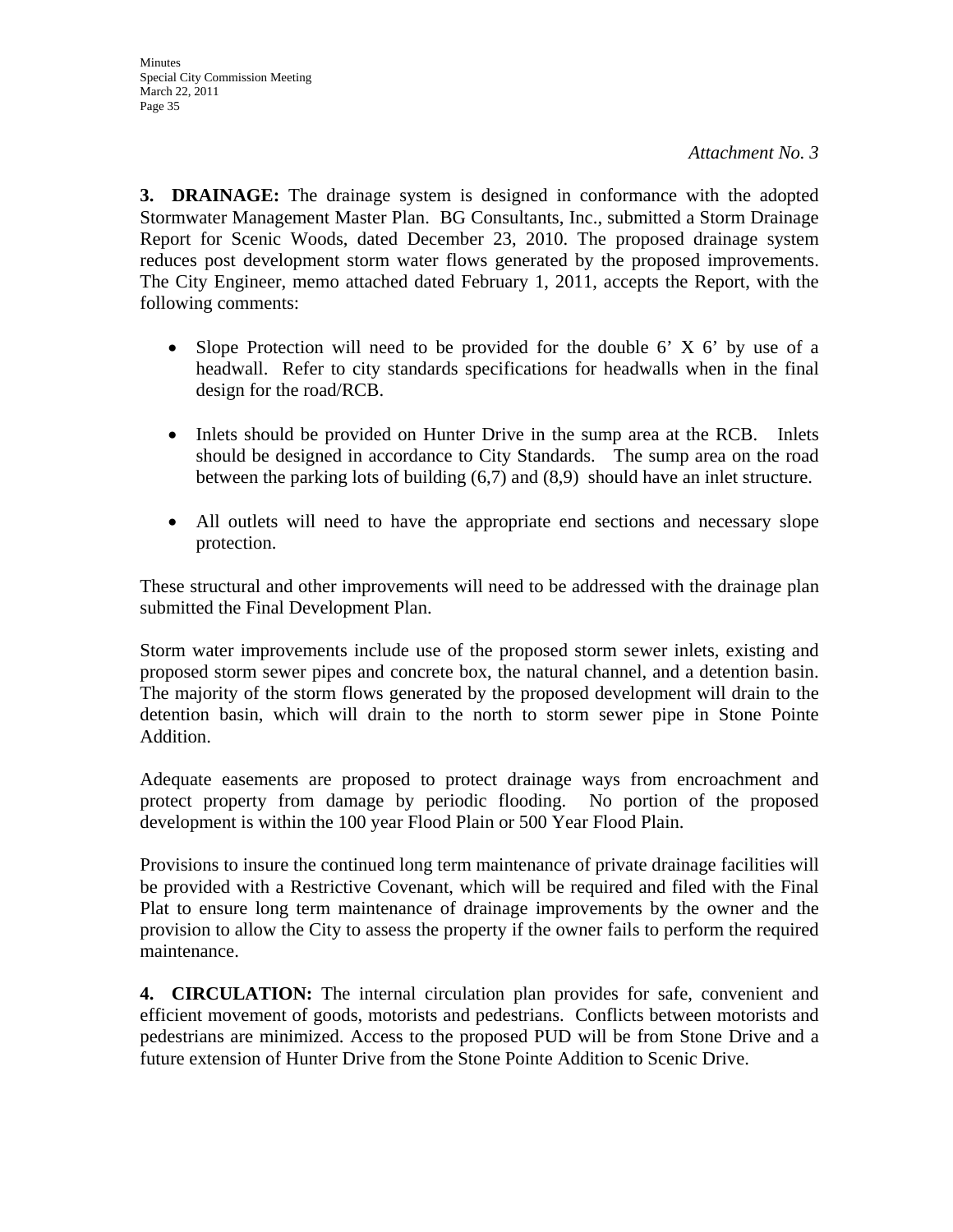A Transportation Impact Study for Scenic Woods was prepared and submitted by BG Consultants, dated December 23, 2010, and a Memorandum, dated February 1, 2011, was also submitted updating to the Study. The Study indicates the need for street improvements and overall, a minimal impact on the street system. The Memorandum was provided to account for the extension of Hunter Drive through the development and its connection at Scenic Drive/Highland Drive and the impact the street connection will have as a result of the connection.

The City Engineer, memo attached dated February 1, 2011, has reviewed the Study and Memorandum and accepts the Study and Memorandum, with comments related to Hunter Drive:

- The developer should be responsible for constructing the longer storage of 150 feet for the egress lanes of the eastbound approach of the Scenic Drive & Hunter Drive/Highland Ridge Drive intersection.
- The construction of a northbound right turn lane on Scenic Drive into Hunter Drive needs to be long enough to accommodate right-turning vehicle deceleration and storage based on the traffic report.

Pedestrian traffic is accommodated within the development by an extensive private sidewalk system and connects to proposed public sidewalks on the south side of Stone Drive adjacent to the northern boundary of the rezoning site, which connect to an existing sidewalk on the south side of Stone Drive at the eastern edge of the rezoning site. Public sidewalk is proposed on the extension of Hunter Drive within the right-of-way and within pedestrian easement, where necessary. Sidewalks on Hunter Drive and Stone Drive extend to the eastern edge of N. Scenic Drive right-of-way to accommodate future sidewalks on N. Scenic Drive when the street is built to an urban section. Currently, the street is an arterial and sidewalk would be required on both sides of the street; however, there is no curb and gutter, storm water pipes or sidewalks in the rural street section. It's impractical to build sidewalk at this time only to remove them without a street design.

Bicycle pathways are not required in the PUD; however, a bike rack is shown at the clubhouse and additional bike racks should be provided near apartment buildings and shown on the Final Development Plan with each Phase.

The proposed apartment floor plans show a one-bedroom, two-bedroom dwelling units, and three bedroom, plan and an alternative plan for two-bedroom only. Total floor unit counts are 30, one-bedroom, 252 two-bedroom, and 30 three bedroom units. Using the Manhattan Zoning Regulations requirements for multiple-family dwellings, 2 off-street parking space are required for one-bedroom units, 3 for two-bedroom units, and 3.5 for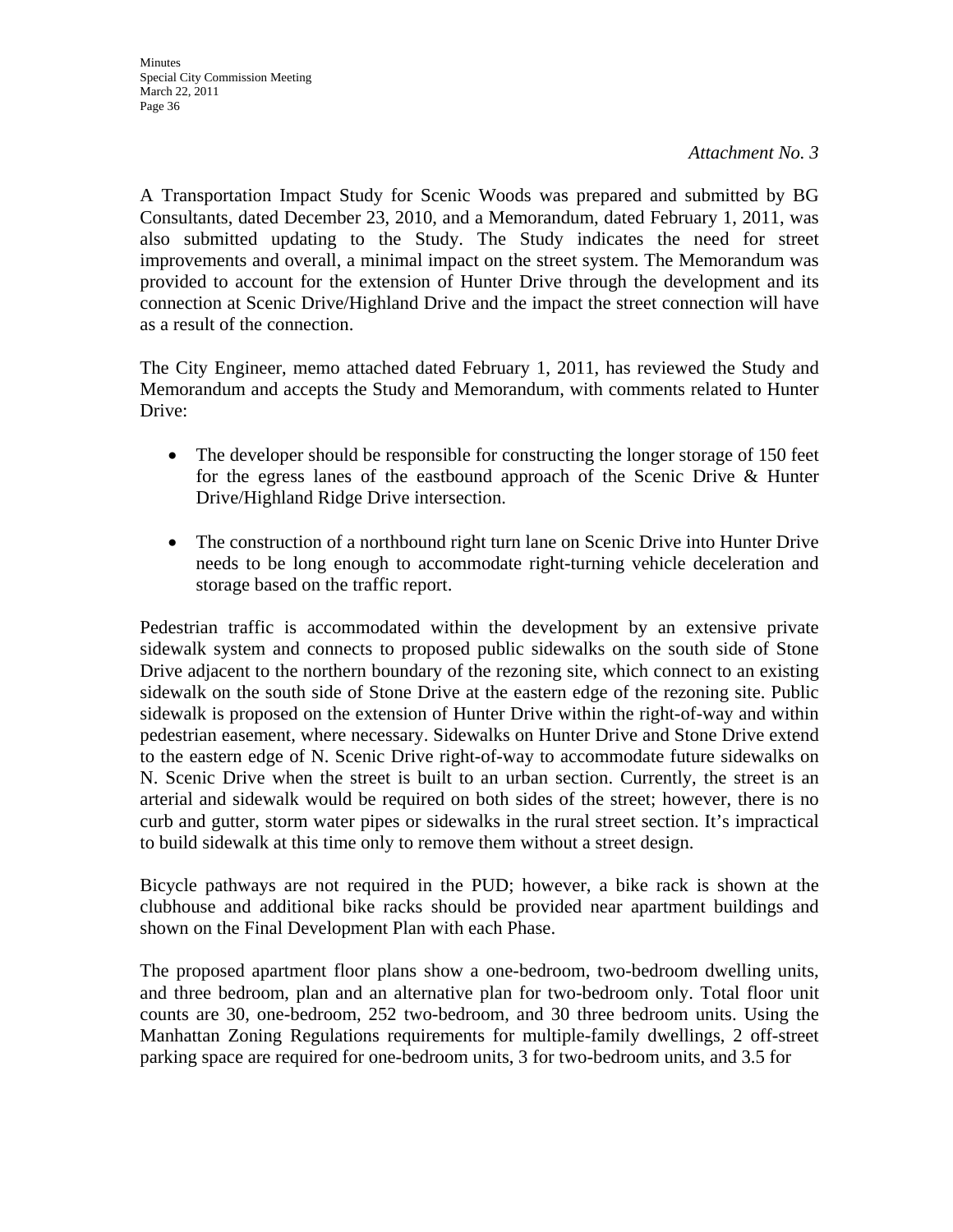three-bedroom units, with any fraction of 0.5 or greater rounded to the next whole number, and any fraction less than 0.5 deducted. Other than three bedroom units providing an equivalent of one space per bedroom, the Zoning Regulations assumes the added parking may be for guests and four employees.

Based on the applicant's floor plan proposal, 921 off-street parking spaces are required and 907 are proposed. In addition, the application documents indicate four employees will work in the leasing office in the clubhouse, and four parking spaces would be needed. It is not anticipated that each bedroom will be occupied by one person with a vehicle given the tenant market mix. The proposed 907 parking spaces are should be adequate to serve the mix of tenants.

**5. OPEN SPACE AND COMMON AREA:** A pool/clubhouse is proposed to provide activities for residents. Internal proposed sidewalks, which connect to proposed public sidewalks, are located throughout the site to allow residents to walk to the clubhouse/pool from apartment buildings.

Natural drainage channels are protected and preserved as drainage channels and should be designated as conservation easement consistent with similar ravines in Stone Pointe to the north. Trees within the easement will be protected to the greatest extent possible and a tree preservation plan should provide the assurance that trees will be protected.

**6. CHARACTER OF THE NEIGHBORHOOD:** The development takes into account the character of the area in which it is located. Proposed structures, signs and other improvements are compatible to both the proposed site and surrounding neighborhood.

The area is characterized as a developing growth corridor of the City. The area along the corridor is characterized by single-family, two-family and multiple-family residential development, with multiple-family use being the main land use adjacent to N. Scenic Drive. Highland Meadows Additions are to the west and northwest with Stone Pointe Additions to the north, south, and east. The subdivisions are characterized by multiplefamily along N. Scenic Drive with lower density uses buffered from the corridor by apartment buildings. Single-family and two-family uses are typically separated by streets from apartment buildings. The street connections will serve the immediate neighborhood and accommodate future access to other parts of the City.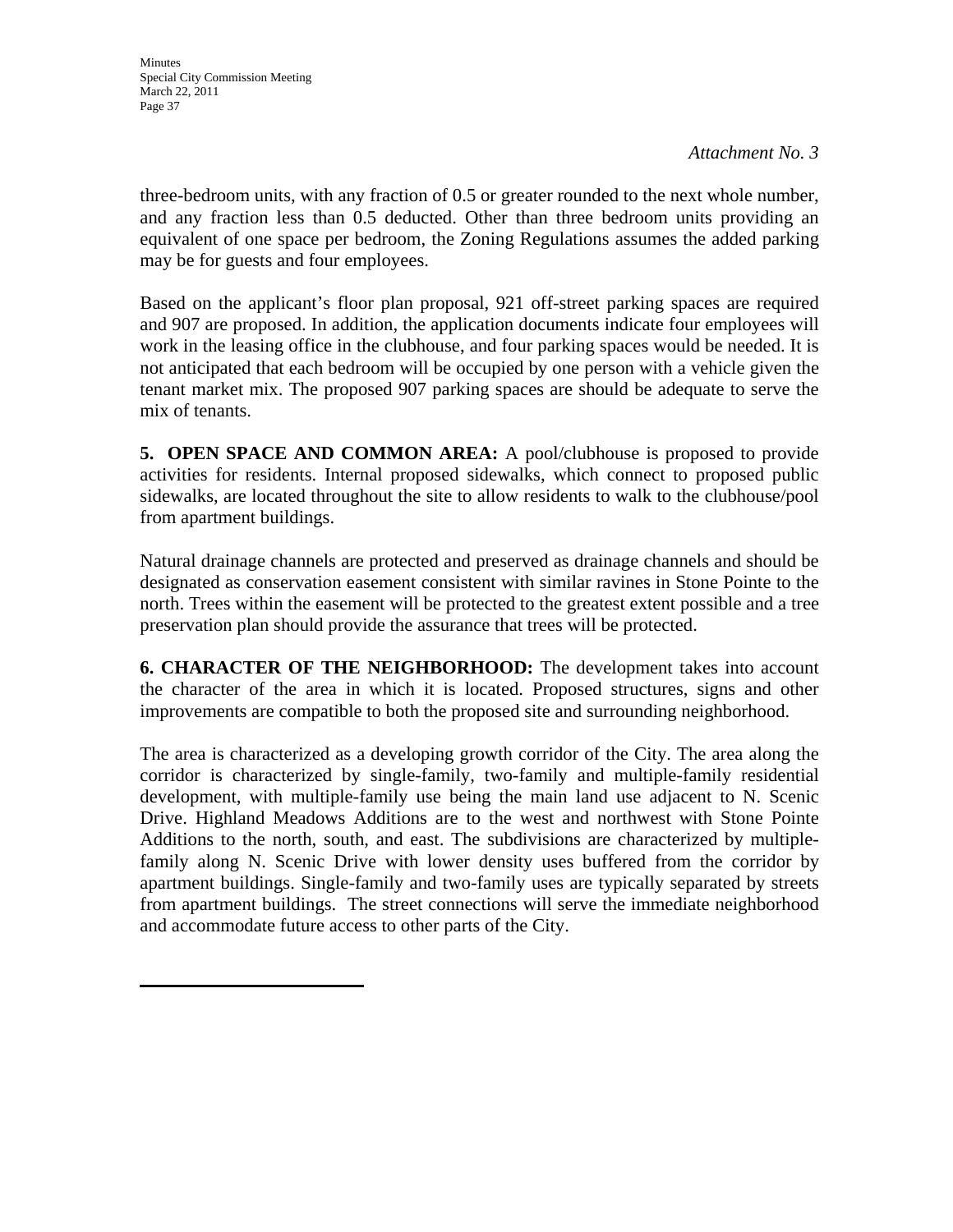# **MATTERS TO BE CONSIDERED WHEN CHANGING ZONING DISTRICTS**

**1. EXISTING USE:** The current use of the property is Riley County agricultural with an existing single-family dwelling located generally near the center of the 24.5 acre rezoning site. The house is intended to be relocated to Lot 1, Stone Tract No. 1, which abuts the southwest property line of the rezoning site.

**2. PHYSICAL AND ENVIRONMENTAL CHARACTERISTICS:** The rezoning site drains to the north through moderately deep natural ravines, which extend from the southwest and south and cross the site to the north and northeast. Tract A, Stone Pointe Addition, in the eastern part of the site is designated conservation and drainage easement, and partly a utility easement; however, the entire Tract allows for public improvements. The ravines are heavily wooded with open areas in the southeastern, northeastern and middle part of the site.

The site is within the Conical Zone of Manhattan's Regional Airport, which requires that the AO, Airport Overlay District, be added to site. Future uses (structures and trees), which are within the limits of the Conical Zone may be required to obtain, and be granted, an Airport Compatible Use Permit prior to construction, planting or change to the structure or tree (*see below under CONSISTENCY WITH INTENT AND PURPOSE OF THE ZONING ORDINANCE for further information concerning the AO District*).

### **3. SURROUNDING LAND USE AND ZONING:**

**(a.) NORTH:** Stone Drive, single-family attached dwelling units and multiple-family dwellings; R-3, Multiple-Family Residential District, and R-2, Two-Family Residential District.

**(b.) SOUTH:** Single-family dwellings and single-family attached dwellings in three and four dwelling unit townhomes in Stone Pointe Townhomes PUD; R, Single-family Residential District and AO District, and PUD/AO District.

**(c.) EAST:** Single-family dwellings; R-1, Single-family Residential District/AO District.

**(d.) WEST:** N. Scenic Drive, multiple-family dwellings, undeveloped/unplatted singlefamily tract, single-family dwellings; R-1/AO, R-1, and R-3 Districts.

**4. CHARACTER OF THE NEIGHBORHOOD:** See above under PUD Criteria Number 6, CHARACTER OF THE NEIGHBORHOOD.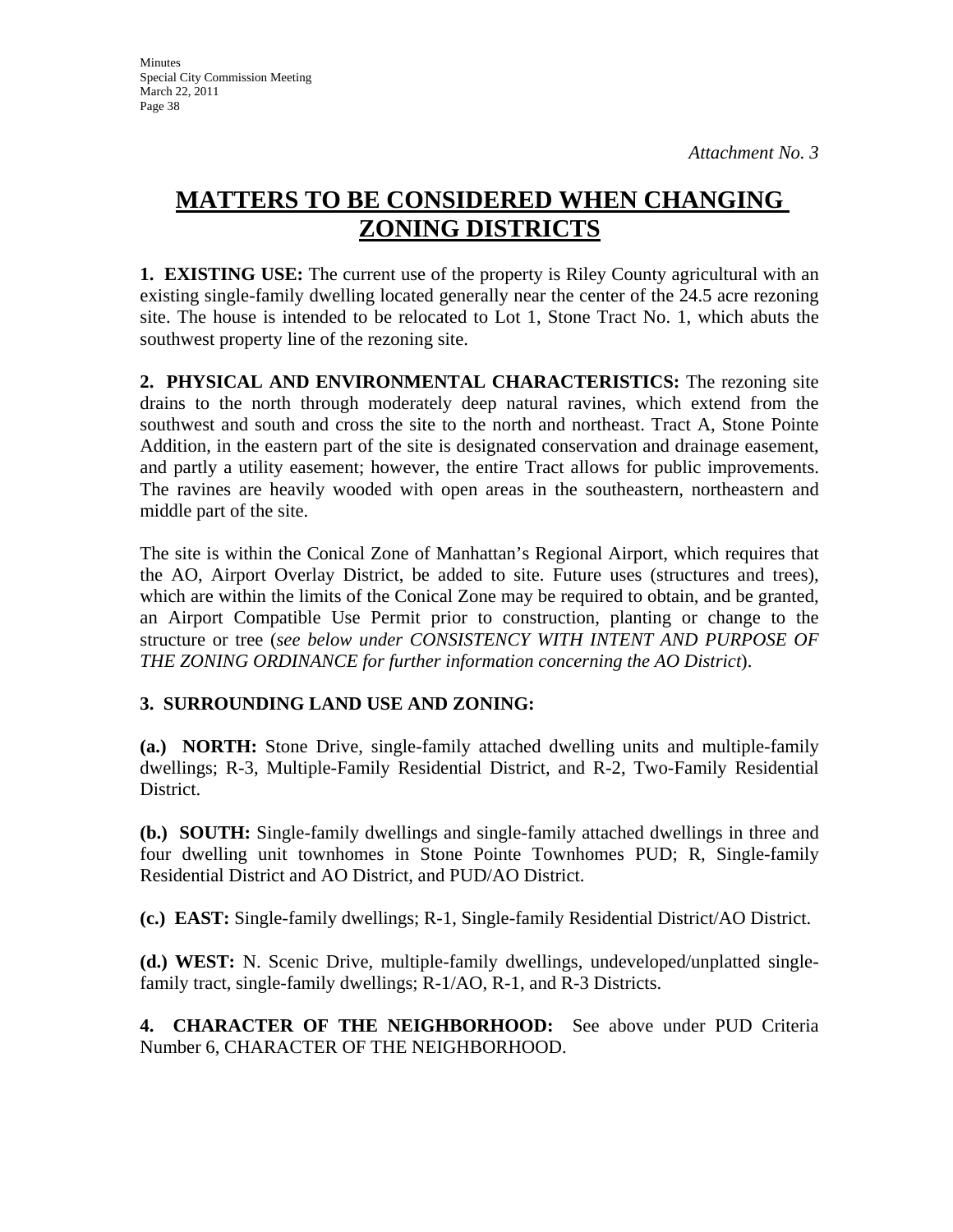**5. SUITABILITY OF SITE FOR USES UNDER CURRENT ZONING:** majority of site is currently zoned G-1, General Agricultural District, with Tract A limited to easement. The Zoning Regulations of Riley County for the G-1 District indicate, "The intent of this district is to preserve and protect the agricultural areas of the County from the premature development of urban type uses or urban sprawl, while permitting certain uses that are compatible with agricultural uses or are intended to serve the agricultural community."

The existing G-1 District uses include growing crops, raising stock and poultry, and similar agricultural activity. The G-1 District also allows the residence of the person that owns or operates a farm, as well as land filling of concrete, rock, brick and rubble, wind conversion systems, some of which may not be compatible with urban development. Some permitted uses such as bed and breakfasts, churches, and single family dwellings on lots greater than 20 acres, are also permitted uses in G-1.

Tract A, in the R-1 District, is a drainage/conservation/utility easement and is suitable for that purpose.

**6. COMPATIBILITY OF PROPOSED DISTRICT WITH NEARBY PROPERTIES AND EXTENT TO WHICH IT MAY HAVE DETRIMENTAL AFFECTS:** The site is in a growth corridor of the City. Increases in light, noise and traffic are expected, which should be similar to the same affects generated by Highland Meadows and Stone Pointe subdivisions. To the east is R District an R-1 District. To the west is N. Scenic Drive. Low and high density residential neighborhoods are to the north and separated from the site by streets. The closest single-family lots are to the southeast of Phase 4 with parking lots adjoining rear yards. Parking lots will be screened by six foot cedar fencing along the length of the parking lots.

**7. CONFORMANCE WITH COMPREHENSIVE PLAN:** T**HE PROPOSED REZONING SITE IS SHOWN ON THE FUTURE LAND USE MAP IN THE SOUTHWEST PLANNING AREA AS A COMBINATION OF RESIDENTIAL HIGH DENSITY (RHD), RESIDENTIAL LOW TO MEDIUM (RLM), AND PRESERVED OPEN SPACE. THE SOUTHERN PART OF THE SITE IS IN THE CONICAL ZONE OF THE MANHATTAN REGIONAL AIRPORT AND THE AO DISTRICT WILL BE ADDED AS AN OVERLAY DISTRICT TO THE SPECIFIC PART OF SCENIC WOODS THAT IS AFFECTED BY THE CONICAL ZONE.**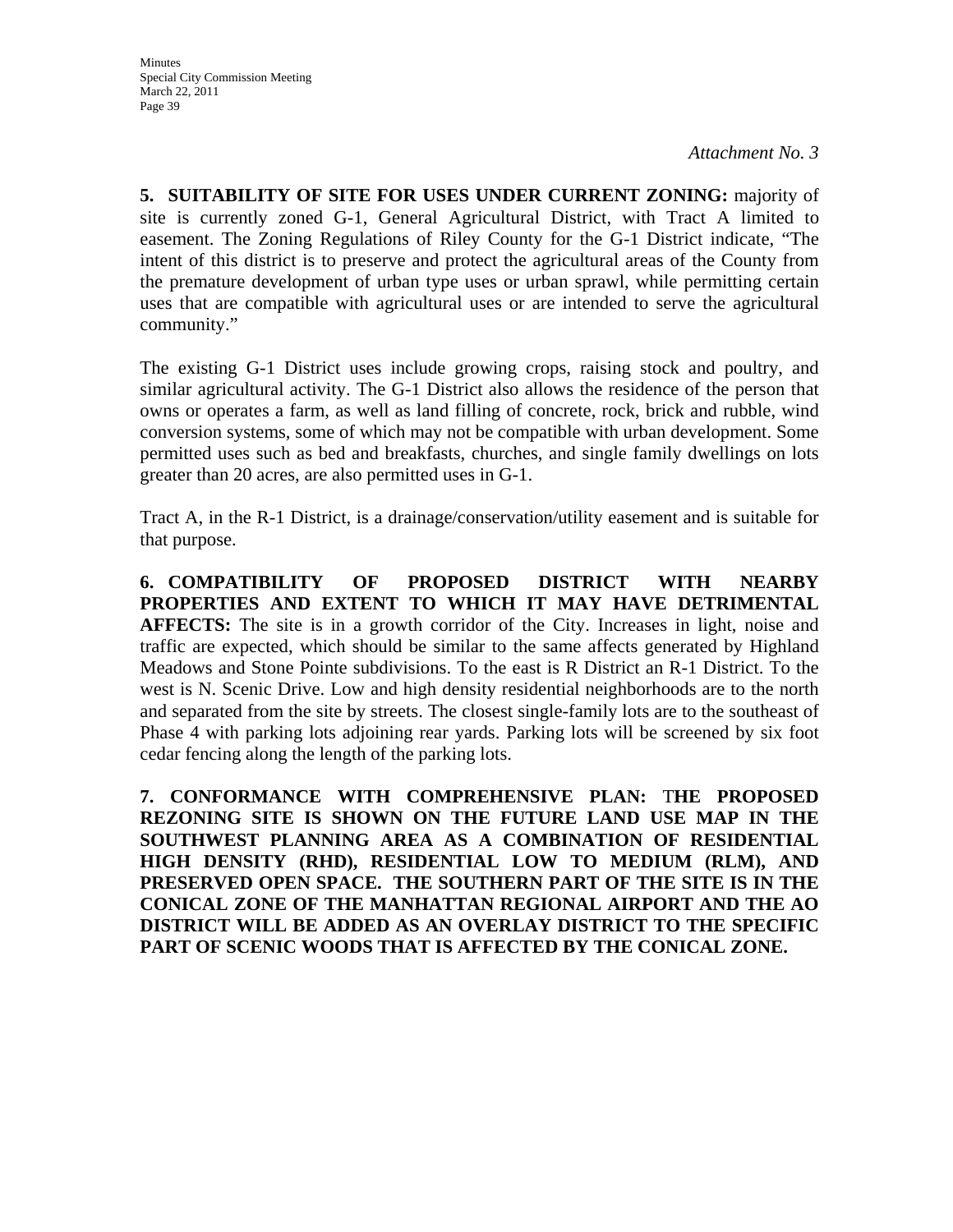**THE RHD CATEGORY IS GENERALLY AN ELONGATED TRACT NEAR THE CENTER OF THE SITE REFLECTING THE OPEN MEADOW. THE DENSITY RANGE OF THE RHD CATEGORY IS 19 DWELLING UNITS PER NET ACRE OR GREATER. THE NORTHEASTERN PART OF THE TRACT IS RLM, WHICH HAS A DENSITY RANGE OF LESS THAN ONE UP TO 11-DWELLING UNITS PER NET ACRE. WOODED AREAS ALONG N. SCENIC DRIVE AND WOODED DRAINAGE RAVINES ARE SHOWN AS PRESERVED OPEN SPACE.** 

### **APPLICABLE COMPREHENSIVE PLAN CHAPTERS AND POLICY STATEMENTS, IN BOLD ITALICS AND ITALICS, INCLUDE:**

### *CHAPTER 4, LAND USE AND GROWTH MANAGEMENT: RESIDENTIAL HIGH DENSITY (RHD)*

### *RHD 1: Characteristics*

*The Residential High Density designation is designed to create opportunities for higher density neighborhoods in both an urban downtown setting and a suburban setting. Within an urban or downtown setting, the designation accommodates higher-intensity residential housing products, such as mid to high-rise apartments, townhomes and condominiums, combined with complementary non-residential land uses, such as retail, service commercial, and office uses, often within the same building. In other areas of the community, Residential High Density neighborhoods can be accommodated in a less vertical or urban fashion, such as in planned apartment communities with complimentary neighborhood service commercial, office and recreational facilities. These neighborhoods could be implemented through a Planned Unit Development or by following design and site plan standards (design review process).* 

### *RHD 2: Appropriate Density Range*

*Possible densities under this designation are 19 dwelling units per net acre and greater.* 

### *RHD 3: Location*

*Residential High Density uses are typically located near intersections of arterials and collector streets, sometimes providing a transition between commercial or employment centers and lower density neighborhoods. High-density neighborhoods should not be located in settings where the only access provided consists of local streets passing through lower density neighborhoods. In a more urban or downtown setting, residential high density may be combined with active non-residential uses in a vertically mixed-use building.*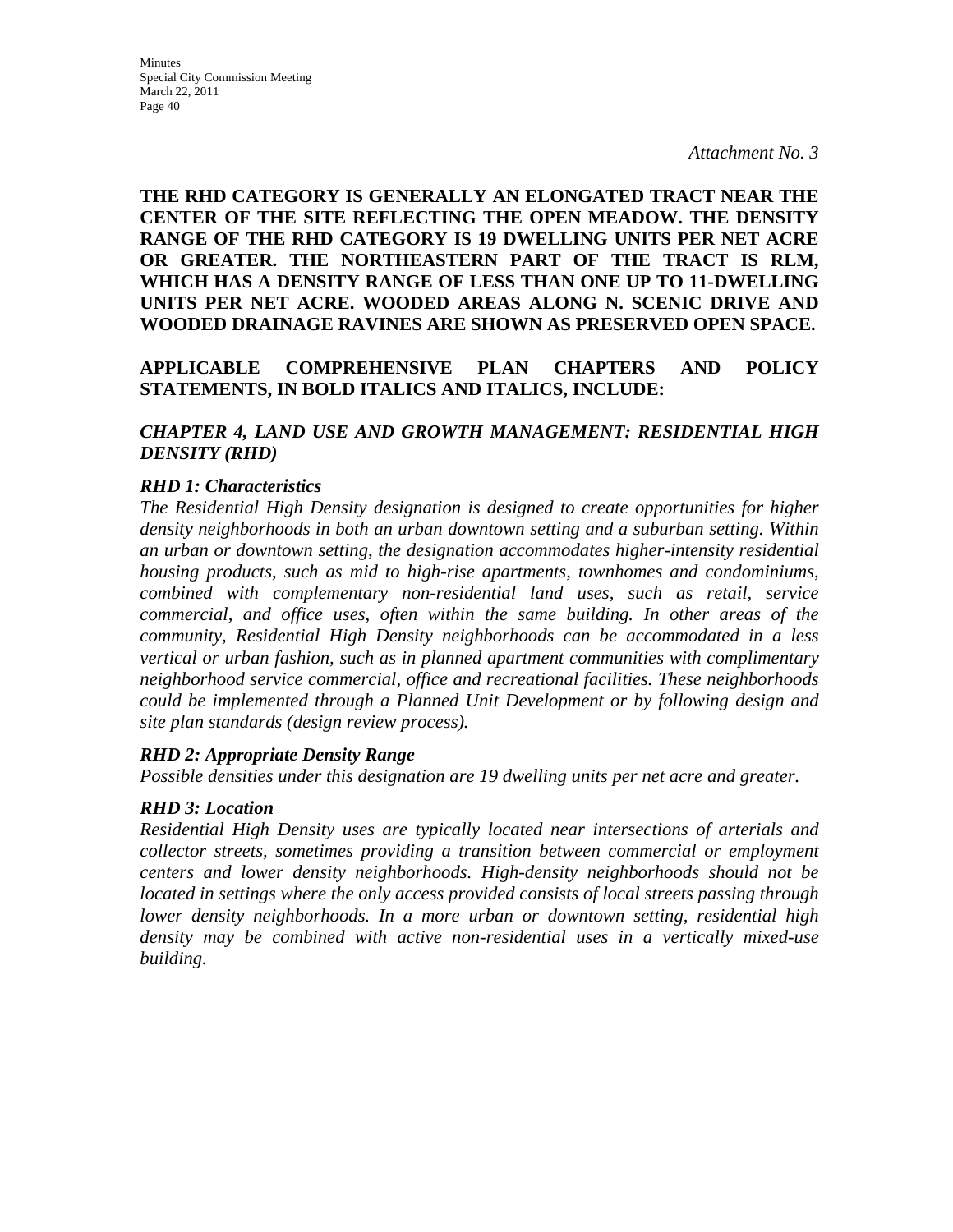### *CHAPTER 4, LAND USE AND GROWTH MANAGEMENT: RESIDENTIAL LOW/MEDIUM DENSITY (RLM)*

### *RLM 1: Characteristics*

*The Residential Low/Medium Density designation incorporates a range of single-family, single-family attached, duplex, and town homes, and in appropriate cases include complementary neighborhood-scale supporting land uses, such as retail, service commercial, and office uses in a planned neighborhood setting, provided they conform*  with the policies on Neighborhood Commercial Centers. Small-scale multiple-family *buildings and condominiums may be permissible as part of a planned unit development, or special mixed-use district, provided open space requirements are adequate to stay within desired densities.* 

### *RLM 2: Appropriate Density Range*

*Densities in the Residential Low/Medium designation range between less than one dwelling unit/acre up to 11 dwelling units per net acre.* 

### *RLM 3: Location*

*Residential Low/Medium Density neighborhoods typically should be located where they have convenient access and are within walking distance to community facilities and services that will be needed by residents of the neighborhood, including schools, shopping areas, and other community facilities. Where topographically feasible, neighborhoods should be bounded by major streets (arterials and/or collectors) with a direct connection to work, shopping and leisure activities.* 

### *RLM 4: Variety of Housing Styles*

*To avoid monotonous streetscapes, the incorporation of a variety of housing models and sizes is strongly encouraged in all new development.* 

### *CHAPTER 5: NATURAL RESOURCES AND ENVIRONMENT*

### *NRE 1: Corridors, Buffers, and Linkages and Preserved Open Space*

*The City and County should use a variety of methods (both public and private) to facilitate the creation of a continuous, permanent, system of open space corridors using natural features such as preserved open space areas, drainages, streams, and rivers to the extent possible. Corridors should be identified during the subdivision or master planning process and should be used to provide linkages within and between non-contiguous parks, environmentally sensitive and preserved open space areas, as well as neighborhoods and other development areas. Buffers can also be used to provide a transition between different intensities of uses. The current width and shape and other features of a naturally occurring corridor (such as a drainageway) should be preserved, in order to maintain its environmental integrity and avoid creating an "engineered" appearance.*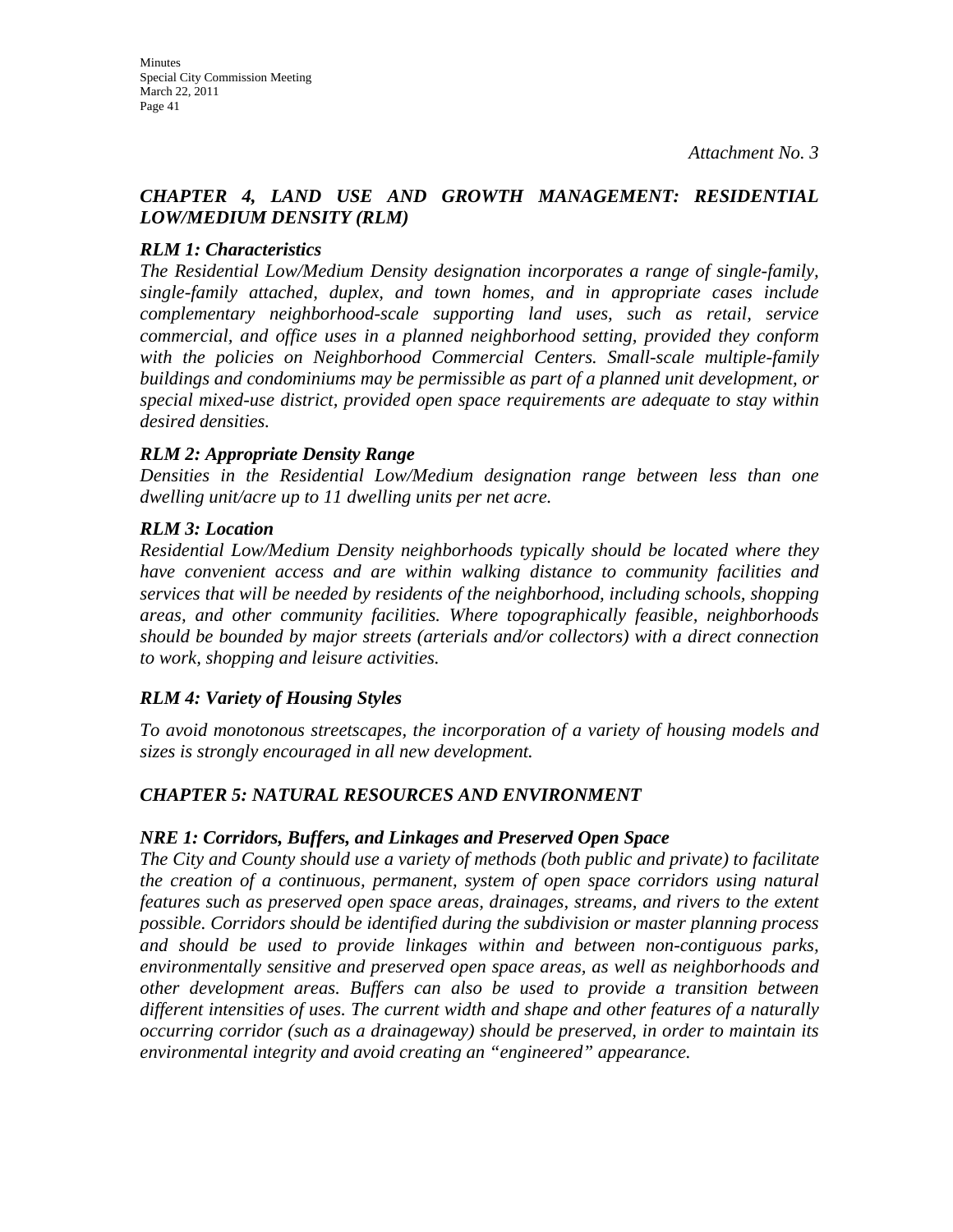### *NRE 5: Environmentally Sensitive Site Design*

*The City and County shall ensure that environmentally sensitive site design practices are used in new development. Sensitive site design practices can minimize unnecessary physical and visual impacts upon the surrounding landscape, caused by excessive removal of existing vegetation or severe roadway cuts, and excessive grading of natural topography.* 

### *MR 7: Airport Airspace Regulations*

*Development shall be consistent with established airspace regulations for the Manhattan Regional Airport and the Airport Master Plan.* 

**THE PROPOSED NET DENSITY IS 13.3 DWELLING UNITS PER NET ACRE. DRAINAGE CHANNELS ARE PRESERVED AS OPEN SPACE BY DRAINAGE EASEMENT, AND SHOULD INCLUDE CONSERVATION EASEMENT, WHICH WILL PRESERVE TREES AND OTHER NATIVE LANDSCAPE AREAS WITH MINIMAL DISRUPTION TO THE OPEN SPACE. THE AO DISTRICT WILL BE ADDED TO THE SOUTHERN PART OF THE TRACT CONSISTENT WITH THE CONICAL ZONE.**

### **THE PROPOSED REZONING CONFORMS TO THE COMPREHENSIVE PLAN.**

**8. ZONING HISTORY AND LENGTH OF TIME VACANT AS ZONED:** There is an existing house on the site, which will be removed. The site has been zoned G-1 District for many years. The R-1 and AO District on Tract A was established with annexation, rezoning and platting of the Stone Pointe Addition in 2006.

**9. CONSISTENCY WITH INTENT AND PURPOSE OF THE ZONING ORDINANCE:** The intent and purpose of the Zoning Regulations is to protect the public health, safety, and general welfare; regulate the use of land and buildings within zoning districts to assure compatibility; and to protect property values.

The PUD Regulations are intended to provide a maximum choice of living environments by allowing a variety of housing and building types; a more efficient land use than is generally achieved through conventional development; a development pattern that is in harmony with land use density, transportation facilities and community facilities; and a development plan which addresses specific needs and unique conditions of the site which may require changes in bulk regulations or layout. The proposed PUD is consistent with the intent and purposes of the Zoning Regulations, and the intent of the PUD Regulations, subject to the conditions of approval.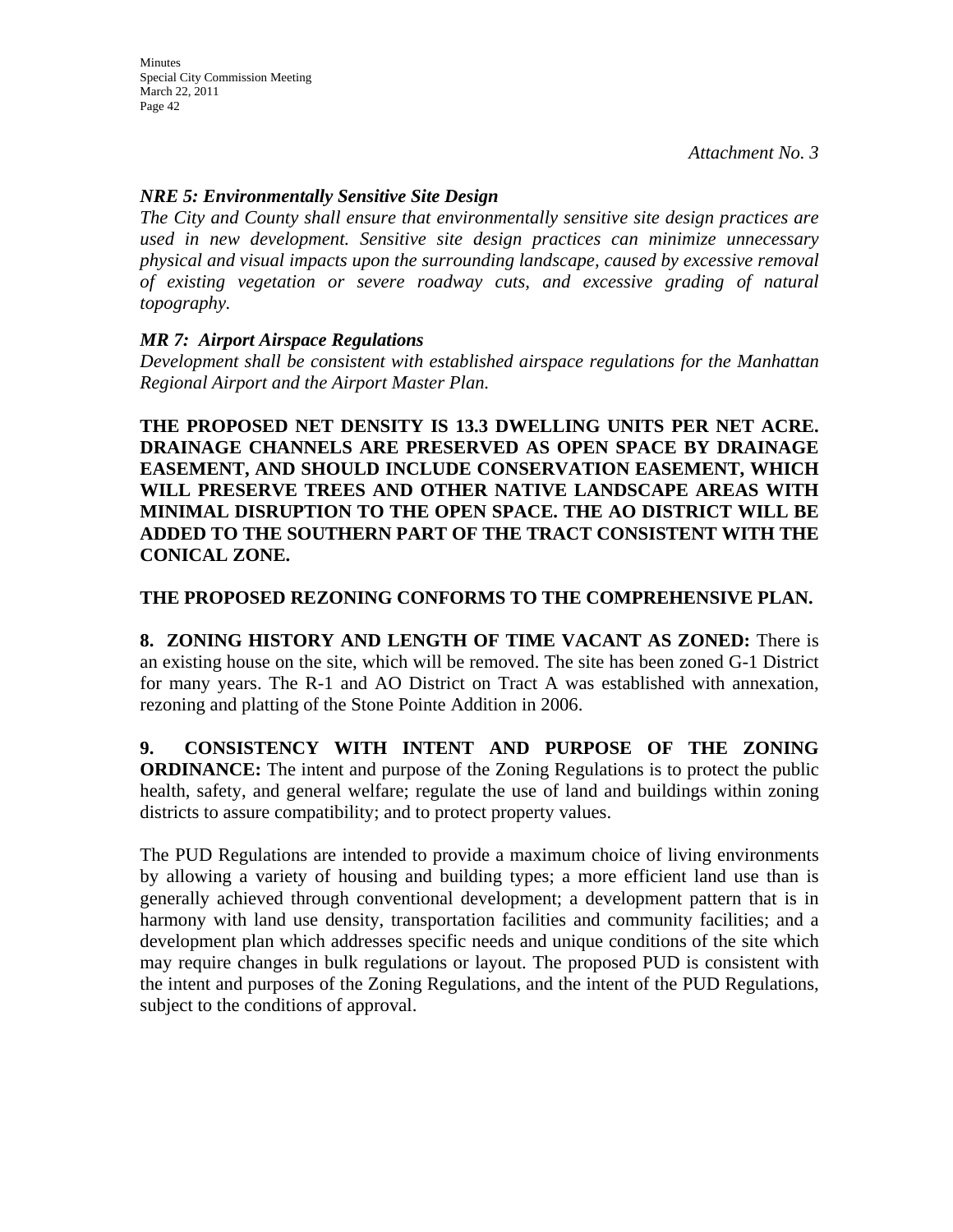Subject to the conditions of approval, proposed Scenic Woods PUD, is consistent with the Zoning Regulations.

The AO District "is intended to promote the use and development of land in a manner that is compatible with the continued operation and utility of the Manhattan Municipal Airport so as to protect the public investment in, and benefit provided by the facility to the region. The district also protects the public health, safety, convenience, and general welfare of citizens who utilize the facility or live and work in the vicinity by preventing the creation or establishment of obstructions or incompatible land uses that are hazardous to the airport's operation or the public welfare."

The site is within the Conical Zone, which is, in general terms, established as an airspace that extends outward and upward in relationship to the Airport and is an approach zone height limitation on the underlying land. Future uses (structures and trees, existing and proposed) in the AO District may be required to obtain an Airport Compatible Use Permit, unless circumstances indicate that the structure or tree has less than 75 vertical feet of height above the ground and does not extend above the height limits prescribed for the Conical Zone.

**10. RELATIVE GAIN TO THE PUBLIC HEALTH, SAFETY AND WELFARE THAT DENIAL OF THE REQUEST WOULD ACCOMPLISH, COMPARED WITH THE HARDSHIP IMPOSED UPON THE INDIVIDUAL OWNER:** There appears to be no gain to the public that denial would accomplish as no adverse impacts are expected as a result of the rezoning. Public streets and utilities are, or will be available to serve the site, and must be available prior to issuance of a building permit. A drainage plan will reduce the impact of storm water on downstream properties. It may be a hardship on the owner if the rezoning is denied.

**11. ADEQUACY OF PUBLIC FACILITIES AND SERVICES:** Adequate public water, sanitary sewer, streets and pedestrian sidewalks are, or will be, available to serve the development.

Hunter Drive should be constructed from the existing dead-end of Hunter Drive in Stone Pointe Addition to Scenic Drive with Phase 3, or at such time as deemed necessary by the City. Street improvements noted in the City Engineer's memo dated February 1, 2011, should be provided, reviewed, and accepted by the City Engineer.

### **12. OTHER APPLICABLE FACTORS:** None.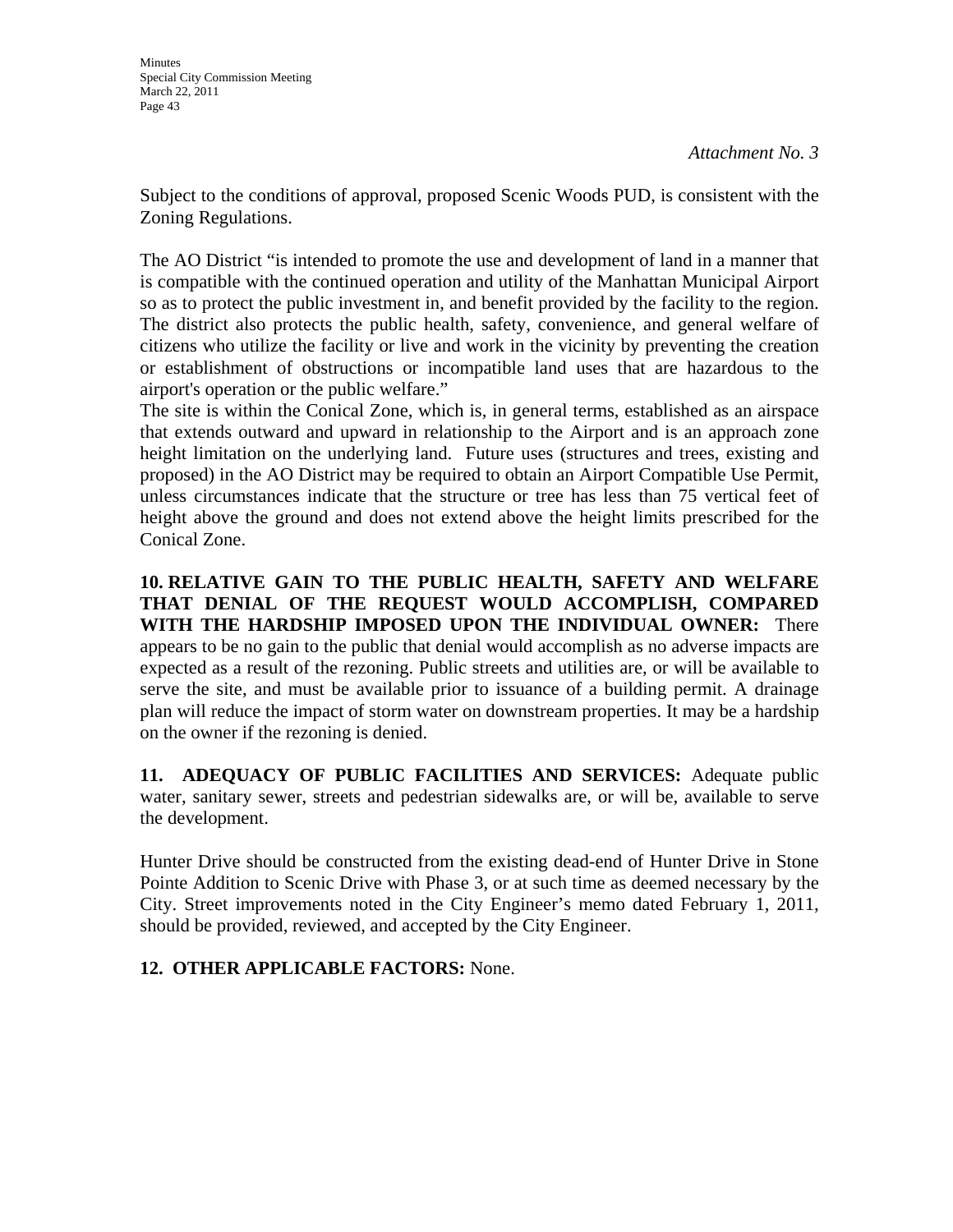**13. STAFF COMMENTS AND RECOMMENDATION:** City Administration recommends approval of the proposed rezoning of Scenic Woods PUD from County G-1, General Agricultural, to PUD, Residential Planned Unit Development District and AO, Airport Overlay District, with the following conditions of approval:

- 1. The Permitted Use shall be Multiple-Family Residential.
- 2. A maximum of 312 total dwelling shall be allowed.
- 3. A maximum of 30, one bedroom, 252, two-bedroom, and 30, three bedroom units, shall be allowed.
- 4. Hunter Drive shall be constructed with Phase 3, as shown on the Preliminary Development Plan, or at such time as deemed necessary by the City, and shall be constructed from the existing dead-end of Hunter Drive in Stone Pointe Addition to Scenic Drive.
- 5. At the time that Hunter Drive is constructed, street improvements to Scenic Drive as noted in the City Engineer's memorandum, dated February 1, 2011, shall be constructed by the owner of the Scenic Woods development.
- 6. Storm Drainage comments noted in the City Engineer's memorandum, dated February 1, 2011, shall be submitted with the drainage report and Final Development Plan for Phase 1, and shall be reviewed and accepted by the City Engineer.
- 7. Additional bike racks shall be provided in areas adjacent to apartment buildings and shall be shown on Final Development Plans.
- 8. Landscaping and irrigation shall be provided pursuant to a Landscaping Performance Agreement between the City and the owner, which shall be entered into prior to issuance of a building permit.
- 9. All landscaping and irrigation shall be maintained in good condition.
- 10. Conservation easements shall be provided in natural ravine areas designated as drainage easement.
- 11. A tree preservation plan shall be provided with the Final Development Plan for Phase 1, which shall be reviewed and approved by the City.
- 12. A covenant between the City and owner(s) concerning maintenance of drainage easements, improvements and detention facilities shall be reviewed and approved by the City and filed with the Final Plat.
- 13. Signage shall be limited to signs proposed in the application documents.
- 14. The 12 foot tall, 64 square foot information sign on N. Scenic Drive, shall be constructed with a four foot tall by eight foot wide limestone veneer base and aluminum panel sign face.
- 15. Exempt signage shall include signage described in Article VI, Section 6-104  $(A)(1),(2),(4),(5)$ , and  $(7)$ ; and, Section 6-104  $(B)(2)$  and  $B(5)$ .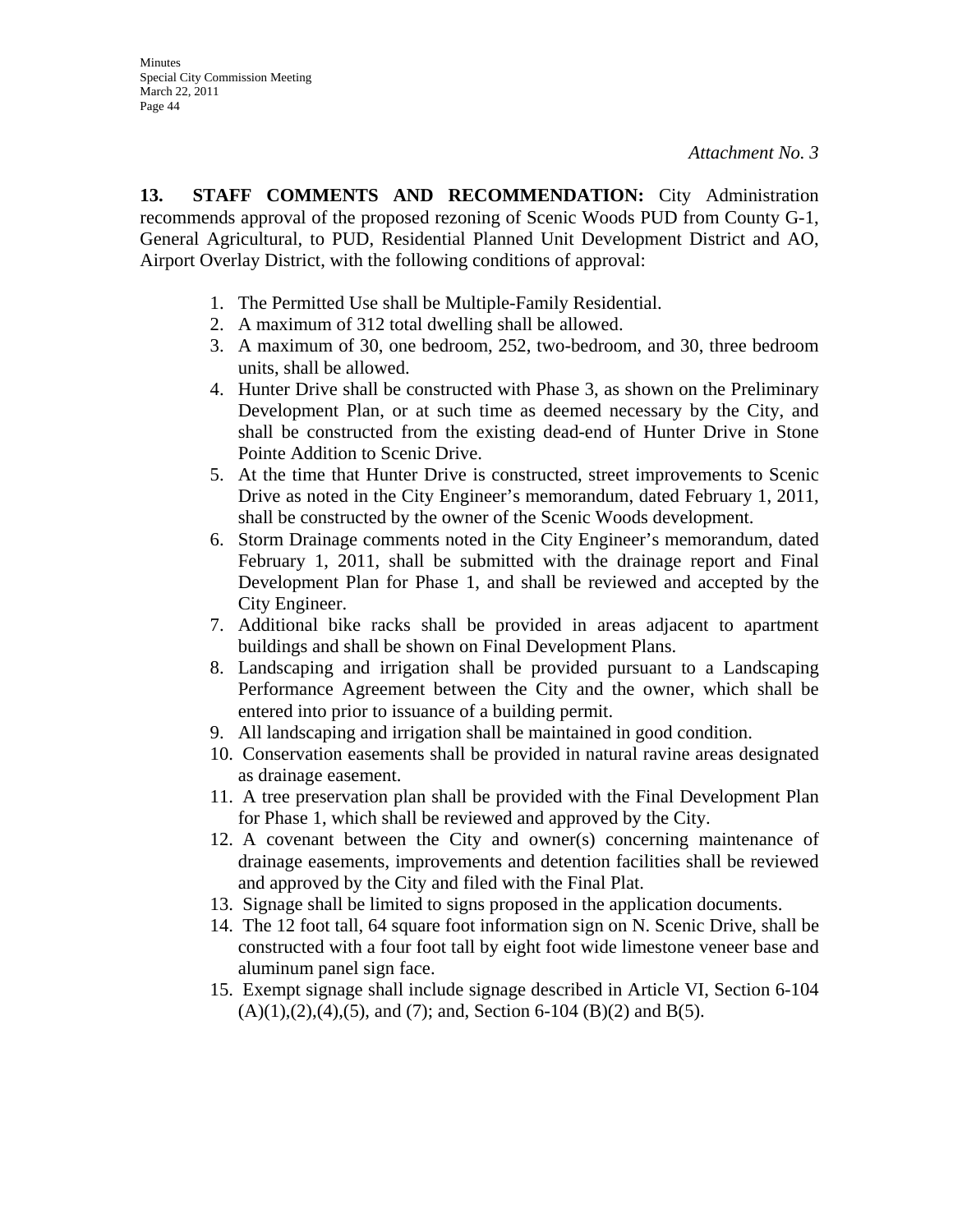### **ALTERNATIVES:**

- 1. Recommend approval of the proposed rezoning Scenic Woods PUD from County G-1, General Agricultural District, and R-1, Single-Family Residential District, with AO, Airport Overlay District, to PUD, Residential Planned Unit Development District, with AO, Airport Overlay District, stating the basis for such recommendation, with the conditions listed in the Staff Report.
- 2. Recommend approval of the proposed rezoning of Scenic Woods PUD from County G-1, General Agricultural, County G-1, General Agricultural District, and R-1, Single-Family Residential District, with AO, Airport Overlay District, to PUD, Residential Planned Unit Development District, with AO, Airport Overlay District, and modify the conditions, and any other portions of the proposed PUD, to meet the needs of the community as perceived by the Manhattan Urban Area Planning Board, stating the basis for such recommendation, and indicating the conditions of approval.
- 3. Recommend denial of the proposed rezoning, stating the specific reasons for denial.
- 4. Table the proposed rezoning to a specific date, for specifically stated reasons.

### **POSSIBLE MOTION:**

The Manhattan Urban Area Planning Board recommends approval of the proposed rezoning of Scenic Woods PUD from County G-1, General Agricultural District, and R-1, Single-Family Residential District, with AO, Airport Overlay District to PUD, Residential Planned Unit Development District, with AO, Airport Overlay District, based on the findings in the staff report, with the 15 conditions recommended by City Administration.

**PREPARED BY:** Steve ZILKIE, AICP, Senior Planner **DATE:** February 18, 2011 11003Rev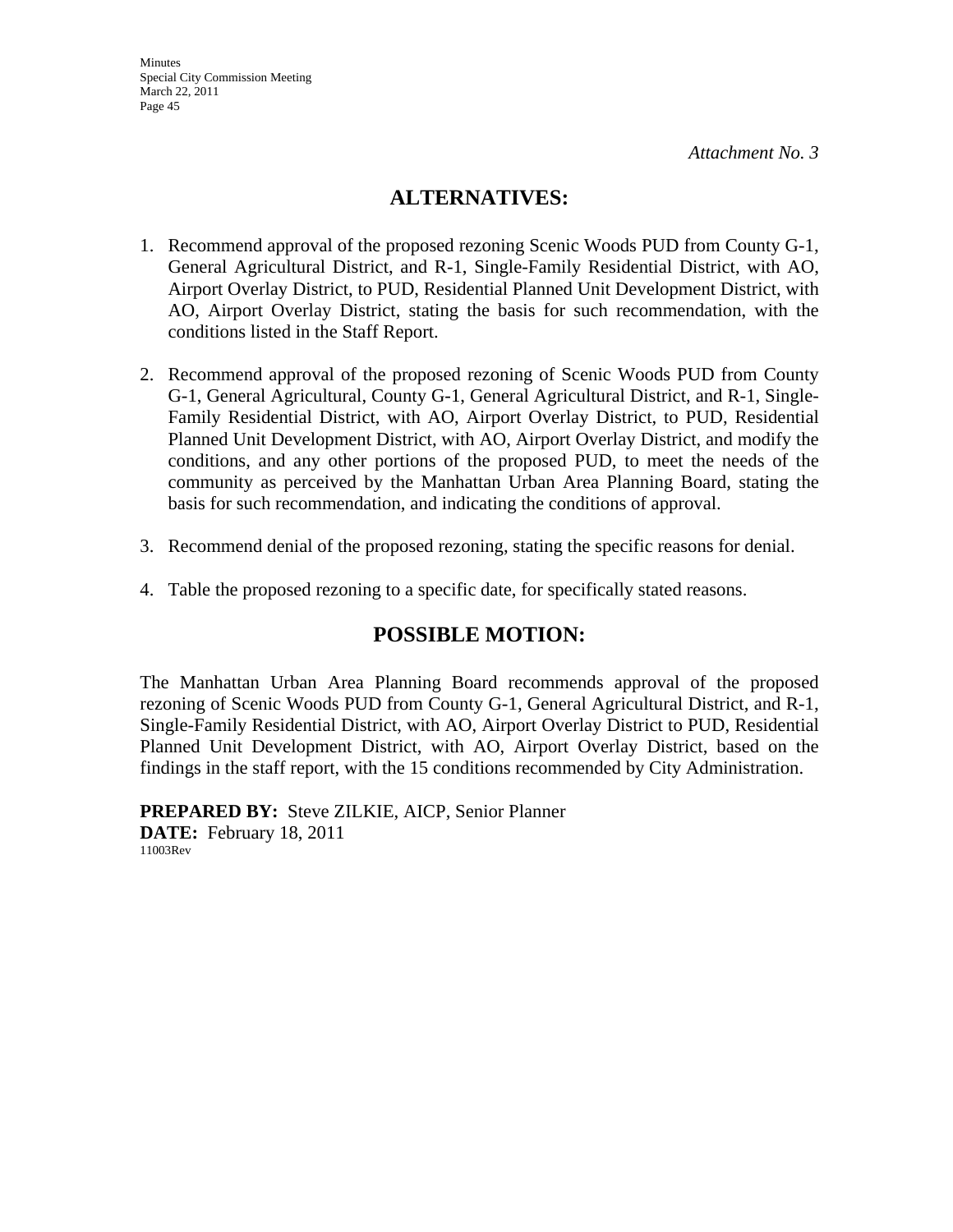### **STAFF REPORT STATE OR MUNICIPAL FACILITY REVIEW**

**APPLICANT:** City of Manhattan/Manhattan Fire Department-Jerry Snyder, Director of Fire Services.

**ADDRESS:** 1101 Poyntz Avenue, Manhattan, KS 66502.

**LOCATION:** 2727 Amherst Avenue, which is approximately 600 feet northeast of the intersection of Seth Child Road and Amherst Avenue, along the south side of Amherst Avenue.

**AREA:** 2.732 acres.

**DATE OF PUBLIC NOTICE PUBLICATION:** Thursday, February 3, 2011.

### **DATE OF PUBLIC HEARING: PLANNING BOARD:** Thursday, February 24, 2011. **CITY COMMISSION:** Tuesday, March 22, 2011.

*At the conclusion of the hearing, the Manhattan Urban Area Planning Board shall forward its recommendation to the Governing Body. Such recommendation shall include all factors and reasons the Board relies upon to support such recommendation. In arriving at such recommendation, the Planning Board shall balance the public interests to be served by the construction or expansion of the utility or facility, as opposed to the impact upon interests intended to be protected by the Zoning Regulations. In balancing such interests, the Planning Board shall consider factors, such as:* 

**EXISTING USE:** Vacant tract of land zoned C-5, Highway Service Commercial District.

**PROPOSED USE:** Fire House No. 3, a 9,250 square foot, one story, two bay fire station with full living quarters for up to seven personnel, with four persons expected per shift. The proposed station will replace the existing fire station at 3131 Anderson Avenue.

Site, off-street parking, landscaping, building, lighting, and signage plans are included as a part of the proposal (attached). The proposal includes public restrooms, bike rack, and water fountain on the northwest corner of the building for the public using the linear trail. Sidewalk access connects directly from the linear trail to the public space. Signage on the linear trail directs the public's attention to the public restrooms.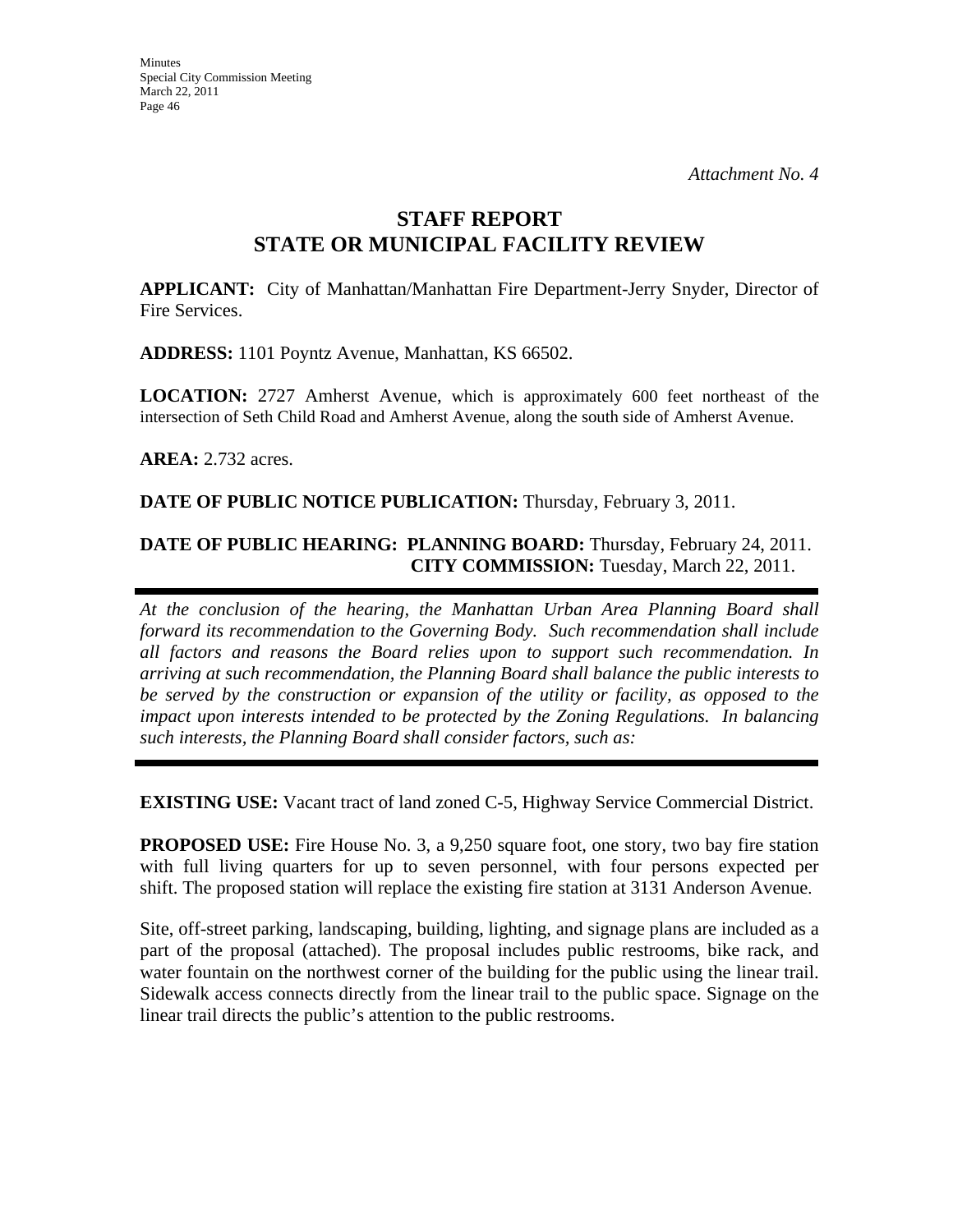**Minutes** Special City Commission Meeting March 22, 2011 Page 47

**PHYSICAL AND ENVIRONMENTAL CHARACTERISTICS:** The east part of the site is elevated above the west part of the site, which will be filled. The majority of the site drains to the southeast to a ditch along the linear trail, and a small part drains to Amherst Avenue. Post development drainage patterns are maintained. There are trees along the southwestern and southern parts of the site, with the balance grass and a concrete pad previously associated with the former industrial building to the east. The

City's linear trail extends along the entire the southwestern part of the site, which connects to an existing sidewalk on Amherst Avenue at the northwest corner of the property. The sidewalk in Amherst Avenue is along the site's frontage.

### **THE NATURE AND SCOPE OF THE MUNICIPALITY OR STATE AGENCY:**

The nature and scope of the municipal facility is a proposed fire station which will provide for better access to the southwestern part of the City and will be operated by the City of Manhattan's Fire Department. The proposed fire station will replace the existing fire station at 3131 Anderson Avenue.

**THE FUNCTION OF THE UTILITY OR FACILITY:** The function of the fire station is one of five fire stations located throughout the City, which are located for quick response times to various parts of the City.

**THE EXTENT OF THE PUBLIC INTEREST TO BE SERVED BY THE UTILITY OR FACILITY:** The extent of public interest served by the proposed fire station is provided by the relocation of the existing fire station at 3131 Anderson Avenue, with the expressed purpose of providing faster response times to areas in southwestern Manhattan. Written application documents indicate, "As an added benefit, Firehouse #3 will allow for a second firefighting crew to be on scene of incidents in adjacent response districts in a quicker time frame. Quicker/faster response times equate to added safety to the citizens of Manhattan."

**THE EFFECT THAT REGULATION OF THE CONSTRUCTION, OR EXPANSION, EITHER BY THE IMPOSITION OF REQUIREMENTS NECESSARY TO MITIGATE IMPACTS OR BY A COMPLETE DENIAL, WILL HAVE UPON THE MUNICIPALITY'S, OR STATE AGENCY'S, ABILITY TO EFFICIENTLY, ECONOMICALLY AND PRUDENTLY MEET THE PUBLIC INTERESTS THEY ARE SERVING:** The property is currently zoned C-5, Highway Service Commercial District, and fire stations, municipal facilities, or government buildings, are not listed as a permitted or conditional use in C-5. The only zoning district which specifically allows a municipally owned and operated fire station is the Grande Mere Village Planned Unit Development. Denial of the request would adversely affect the southwestern part of the City resulting in slower response times to emergencies.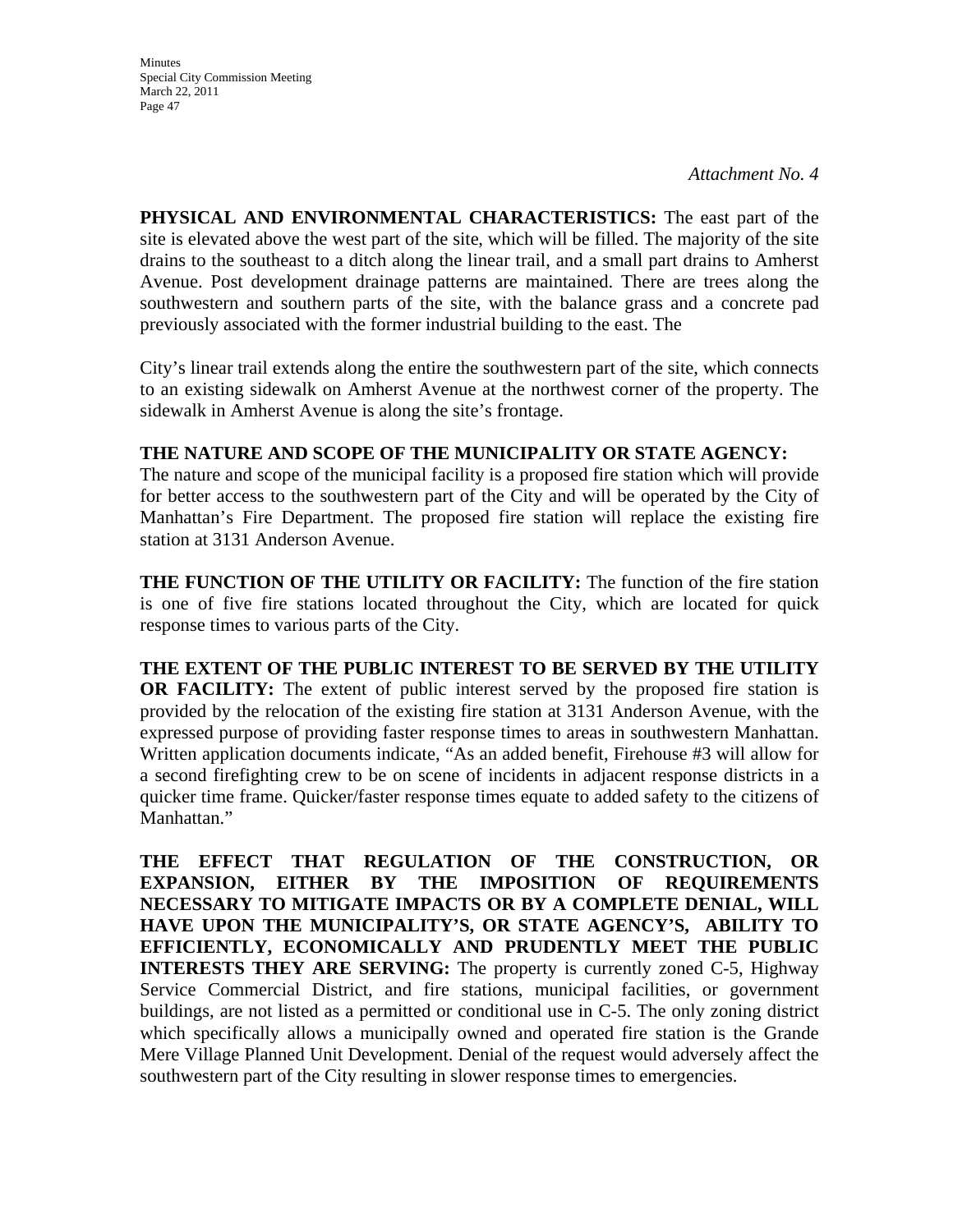**THE IMPACT THAT CONSTRUCTION OR EXPANSION OF THE UTILITY OR FACILITY WILL HAVE UPON THE LEGITIMATE INTERESTS OF THAT PORTION OF THE COMMUNITY IN WHICH IT IS PROPOSED TO BE LOCATED:** The impact that construction or expansion of the proposed fire station will have upon the legitimate interests of that portion of the community in which it is proposed to be located should be minimal. The site provides for quicker response times to fires and other emergencies to the southwestern part of the city. The proposed fire station will have a positive impact in the southwestern part of the City.

The proposed fire station's immediate neighborhood is a combination of highway commercial and industrial park uses. A manufactured home park is further to the south. No adverse affects or impacts are expected due to light, noise, and traffic generated by

the proposed fire station.

Proposed building, off-street parking, and ground signage are set back greater than the minimum requirements of the C-5 District. Twenty off-street parking spaces are proposed. The Manhattan Zoning Regulations do not specify a minimum required number of offstreet parking spaces for a "fire station". The sleeping space provides for up to seven personnel. The additional 13 parking spaces would accommodate daily trips for training, administrative, and similar activities by the Fire Department personnel. Adequate offstreet parking is available to serve the proposed fire station.

**IF THE OWNER OF THE UTILITY OR FACILITY IS THE CITY OF MANHATTAN, AND IF THE FACILITY OR UTILITY IS OF A TYPE EMBRACED WITHIN THE COMPREHENSIVE PLAN, WHETHER OR NOT IT IS IN CONFORMITY WITH THAT PLAN:** The City of Manhattan is the owner of the proposed fire station.

A municipal facility, such as the proposed fire station, is designated as a Public/Semipublic use in the Comprehensive Plan. The proposed fire station is located in the Southwest Planning Area of the City, but is not identified at the proposed location as a public/semi-public use on the Southwest Planning Area Future Land Use Map.

A Fire Station Location Update was approved in March 2003, and the Comprehensive Plan was adopted April 2003.

The Fire Station Location Plan Update recommends two additional sites for fire stations to be built in five years and one to be closed, with exact locations to be determined based on the city's rate and locations of growth. The Plan noted locations in the northwest and southwest parts of the city. Grand Mere Village PUD is the northwest location and Fire House No. 3 is the southwest location, with the 3131 Anderson Avenue fire station to be closed.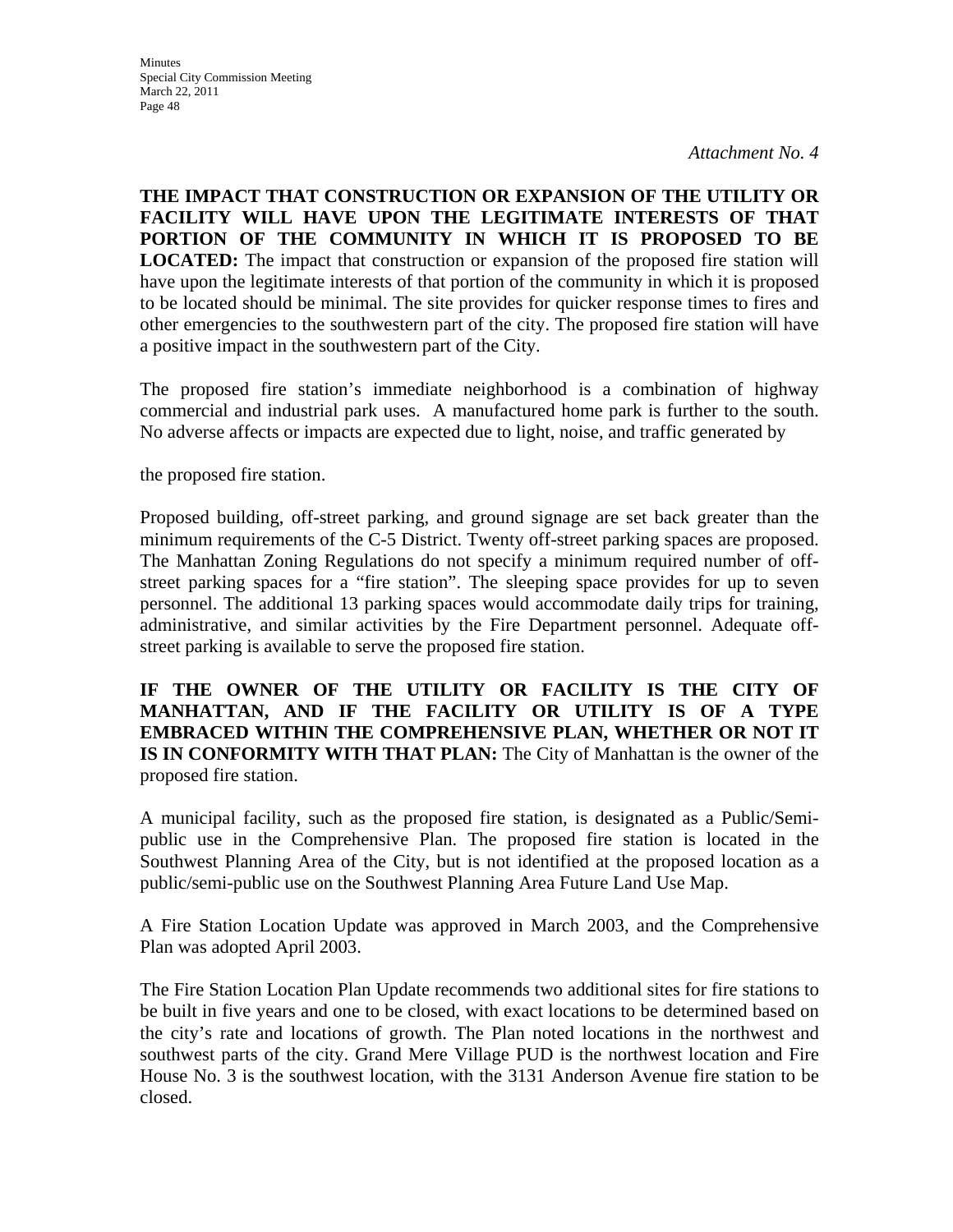**Minutes** Special City Commission Meeting March 22, 2011 Page 49

*Attachment No. 4* 

The proposed fire station is consistent with the applicable goals, guiding principles, policies, and related plans and policy documents, in italics below, which are set out in Chapter 6, Public Facilities and Services, of the Comprehensive Plan.

*Goal #1:* 

*Direct urban development into planned areas where basic services such as sanitary sewer, water facilities and fire protection can be efficiently, safely, and economically provided while maintaining the quality of services to areas within the City.* 

#### *Guiding Principles;*

*Make efficient use of public services by locating facilities and providing services within areas planned for future growth.* 

### *Policies*

*PFS 1: Provision of Adequate Public Facilities and Services within the Urban Service Area* 

*The provision of adequate public facilities and services and the phasing of infrastructure improvements shall be important considerations in the timing and location of development. All new development within the Urban Service Area shall be provided with a full range of city services.* 

#### *PFS 4: Coordinate with Service Area Plans*

*The City and County shall continue to coordinate planning efforts with existing Service Area Plans, including but not limited to the Utility Master Plan, Fire Services Plan, and other appropriate Plans.* 

### *Fire Station Location Plan Update (2003)*

*This plan analyzes the distribution of fire stations and evaluates requests for service by existing stations and locations of structure fires. The plan also evaluates typical fire station location standards as a general guide for determining potential need for additional services as the community continues to grow. These standards include such factors as response time, character of streets, grades, and weather conditions, potential fire severity and life hazards, and insurance service-office fire insurance rating. Based on these criteria and overall perceived community acceptance, the document identifies three additional station facilities to be built. One of these, at Manhattan Regional Airport, has*  been completed. The plan also outlines staffing requirements and additional equipment *necessary to outfit the proposed stations. The update of the plan recommends that two additional stations be built over the next 5 years, and that one existing station be closed.*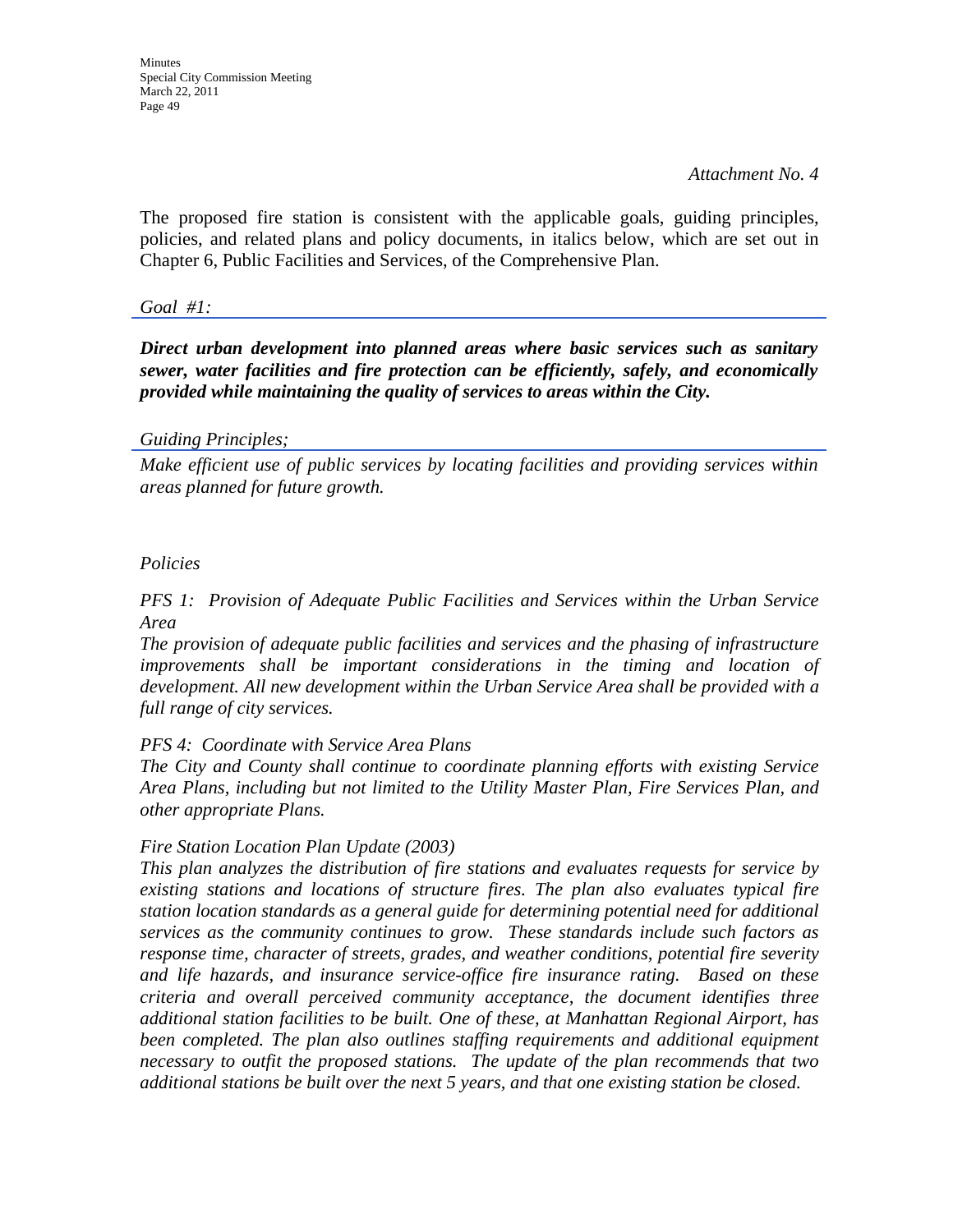*The exact locations of the stations will be determined based on growth rates and locations of growth, but will generally be in the southwest and northwest parts of the city.* 

The proposed fire station is embraced within the Comprehensive Plan and is in conformity with the Comprehensive Plan.

**OTHER FACTORS AS THE PLANNING BOARD DEEMS APPROPRIATE AND RELEVANT:** If the Planning Board believes there are other factors to consider, the Board should determine those factors it deems appropriate and relevant and clearly articulate the factors.

**STAFF RECOMMENDATION:** City Administration recommends approval of the proposed Fire House No. 3.

*The Planning Board shall not recommend approval of the request unless it determines, by a preponderance of the evidence, that the public interests to be served by the construction or expansion of the utility or facility outweigh any impact upon legitimate community interests, as such impact is mitigated by any requirements of the Planning Board.* 

*If the Planning Board recommends approval, they shall also recommend any requirements or conditions they deem necessary to mitigate impacts caused by such use. Such requirements or conditions may include, but are not limited to, any bulk, or other requirements, which would have otherwise been applicable within the zoning district in which the proposed use is to be placed.* 

# **ALTERNATIVES**

It appears the Planning Board has the following alternatives concerning the issue at hand. The Board may:

- 1. Hold a public hearing on the proposal and, following the hearing, recommend approval of proposed Fire House No. 3, based on the findings in the staff report.
- 2. Hold a public hearing on the proposal and, following the hearing, recommend denial of proposed Fire House No. 3, for specifically stated reasons.